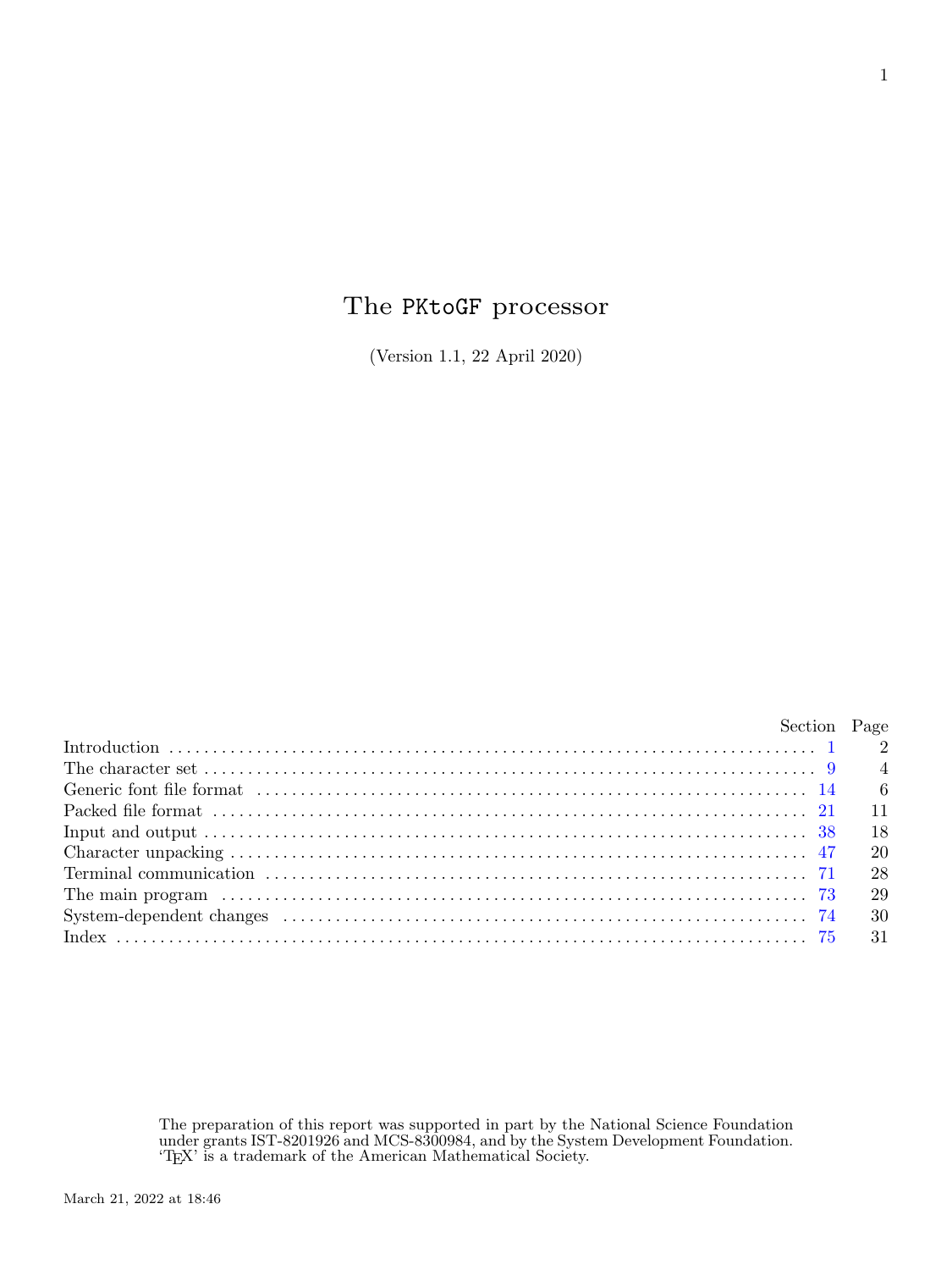#### <span id="page-1-0"></span>2 INTRODUCTION PKtoGF §1

1. Introduction. This program takes a packed, or PK file, and converts it into the standard GF format. The resulting GF file is standard in every way, and is essentially identical to the GF file from which the PK file was produced in the first place. Note that, however, GF to PK to GF is not an exact identity transformation, as the new GF file will have a different preamble string and the actual minimum bounding box will be used, instead of a possibly larger bounding box in the original GF file.

2. The banner string defined here should be changed whenever PKtoGF gets modified. You should update the preamble comment as well.

define banner ≡ ´This is PKtoGF, Version 1.1´ { printed when the program starts } define  $\text{preample}$  comment  $\equiv$  ^PKtoGF $\sqcup$ 1.1 $\sqcup$ output^ define  $comm\_length \equiv 17$ 

3. This program is written in standard Pascal, except where it is necessary to use extensions; for example, PKtoGF must read files whose names are dynamically specified, and that would be impossible in pure Pascal.

define *othercases*  $\equiv$  *others*: { default for cases not listed explicitly } define endcases  $\equiv$  end { follows the default case in an extended case statement } format *othercases*  $\equiv$  *else* format endcases  $\equiv$  end

4. Both the input and output come from binary files. On line interaction is handled through Pascal's standard input and output files.

define  $print\_ln(\texttt{\#}) \equiv write\_ln(output, \texttt{\#})$ define  $print(\texttt{\#}) \equiv write(output, \texttt{\#})$ 

program PKtoGF (input, output);

label  $\langle$  Labels in the outer block 5 $\rangle$ const  $\langle$  Constants in the outer block 6  $\rangle$ type  $\langle$  Types in the outer block [9](#page-3-0) $\rangle$ var  $\langle$  Globals in the outer block [11](#page-3-0)  $\rangle$ **procedure** *initialize*; {this procedure gets things started properly } var *i*: *integer*; { loop index for initializations } begin  $print\_ln(banner)$ ;  $\langle$  Set initial values [12](#page-4-0) $\rangle$ end;

**5.** If the program has to stop prematurely, it goes to the 'final end'.

define  $final\_end = 9999$  { label for the end of it all }

```
\langle Labels in the outer block 5 \rangle \equivfinal:
```
This code is used in section 4.

6. These constants determine the maximum length of a file name and the length of the terminal line, as well as the maximum number of run counts allowed per line of the GF file. (We need this to implement repeat counts.)

 $\langle$  Constants in the outer block 6  $\rangle \equiv$ name\_length = 80; { maximum length of a file name } terminal line length = 132; { maximum length of an input line }  $max\_counts = 400;$  {maximum number of run counts in a raster line} This code is used in section 4.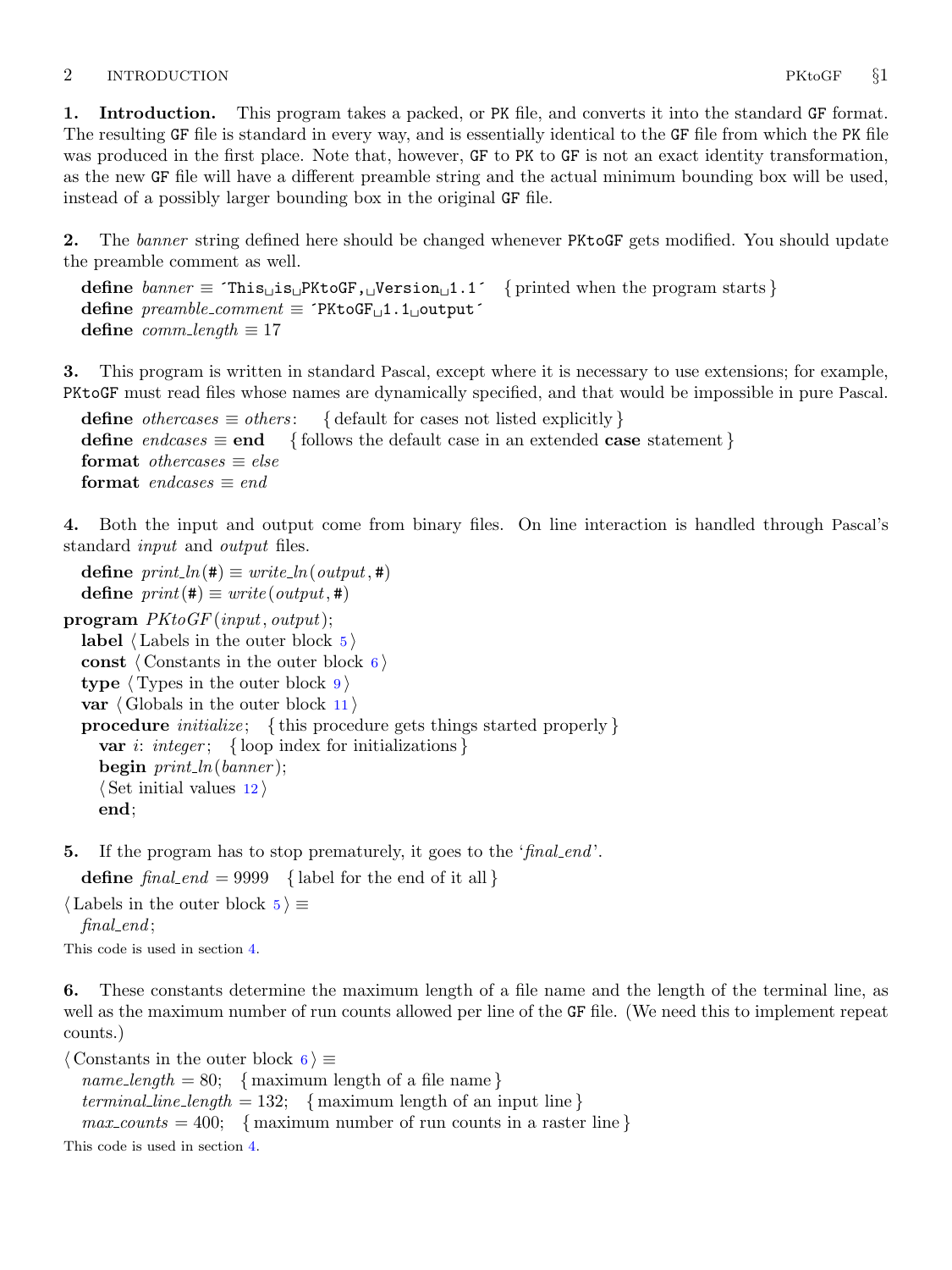<span id="page-2-0"></span>7. Here are some macros for common programming idioms.

```
define \text{incr}(\texttt{\#}) \equiv \texttt{\#} \leftarrow \texttt{\#} + 1 {increase a variable by unity }
define decr(\#) \equiv \# \leftarrow \# - 1 { decrease a variable by unity }
define do\_nothing \equiv \{ empty statement \}
```
8. It is possible that a malformed packed file (heaven forbid!) or some other error might be detected by this program. Such errors might occur in a deeply nested procedure, so the procedure called jump out has been added to transfer to the very end of the program with an error message.

```
define abort(\#) \equivbegin print\_ln(\ulcorner \_ \cdot, \#); jump\_out;end
```
procedure  $jump\_out;$ begin goto final\_end;

end;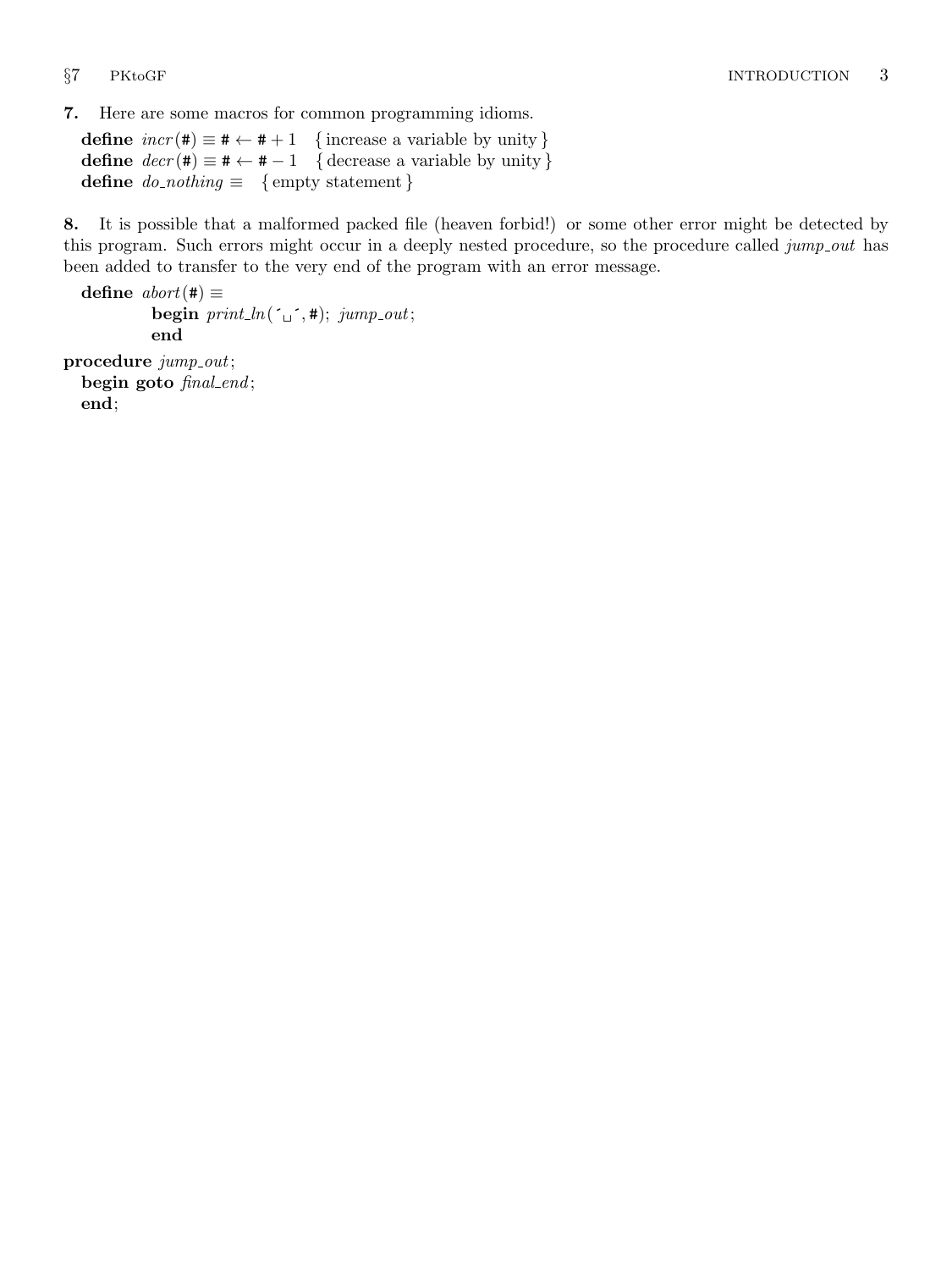<span id="page-3-0"></span>9. The character set. Like all programs written with the WEB system, PKtoGF can be used with any character set. But it uses ASCII code internally, because the programming for portable input-output is easier when a fixed internal code is used.

The next few sections of PKtoGF have therefore been copied from the analogous ones in the WEB system routines. They have been considerably simplified, since PKtoGF need not deal with the controversial ASCII codes less than  $\angle 40$ .

 $\langle$  Types in the outer block  $9 \rangle \equiv$  $ASCII\_code = "u" ... "''';$  { a subrange of the integers } See also sections 10 and [38.](#page-17-0)

This code is used in section [4](#page-1-0).

10. The original Pascal compiler was designed in the late 60s, when six-bit character sets were common, so it did not make provision for lower case letters. Nowadays, of course, we need to deal with both upper and lower case alphabets in a convenient way, especially in a program like GFtoPK. So we shall assume that the Pascal system being used for GFtoPK has a character set containing at least the standard visible characters of ASCII code ("!" through "~").

Some Pascal compilers use the original name *char* for the data type associated with the characters in text files, while other Pascals consider *char* to be a 64-element subrange of a larger data type that has some other name. In order to accommodate this difference, we shall use the name *text\_char* to stand for the data type of the characters in the output file. We shall also assume that *text\_char* consists of the elements  $chr(first.text\_char)$  through  $chr(last.text\_char)$ , inclusive. The following definitions should be adjusted if necessary.

define  $text_{cchar} \equiv char$  {the data type of characters in text files} define first text char  $= 0$  { ordinal number of the smallest element of text char } define *last\_text\_char* = 127 { ordinal number of the largest element of text\_char }

 $\langle$  Types in the outer block  $9 \rangle + \equiv$ text\_file = packed file of text\_char;

11. The GFtoPK processor converts between ASCII code and the user's external character set by means of arrays xord and xchr that are analogous to Pascal's ord and chr functions.

 $\langle$  Globals in the outer block 11  $\rangle \equiv$ 

xord:  $array [text{\thinspace} c]$  fext char  $\sigma$  of ASCII code; { specifies conversion of input characters } xchr: **array**  $[0 \tcdot 255]$  of text-char; { specifies conversion of output characters } See also sections [39](#page-17-0), [41,](#page-17-0) [48](#page-19-0), [50](#page-19-0), [55,](#page-20-0) [57](#page-21-0), [63,](#page-23-0) [67,](#page-25-0) and [69.](#page-26-0)

This code is used in section [4](#page-1-0).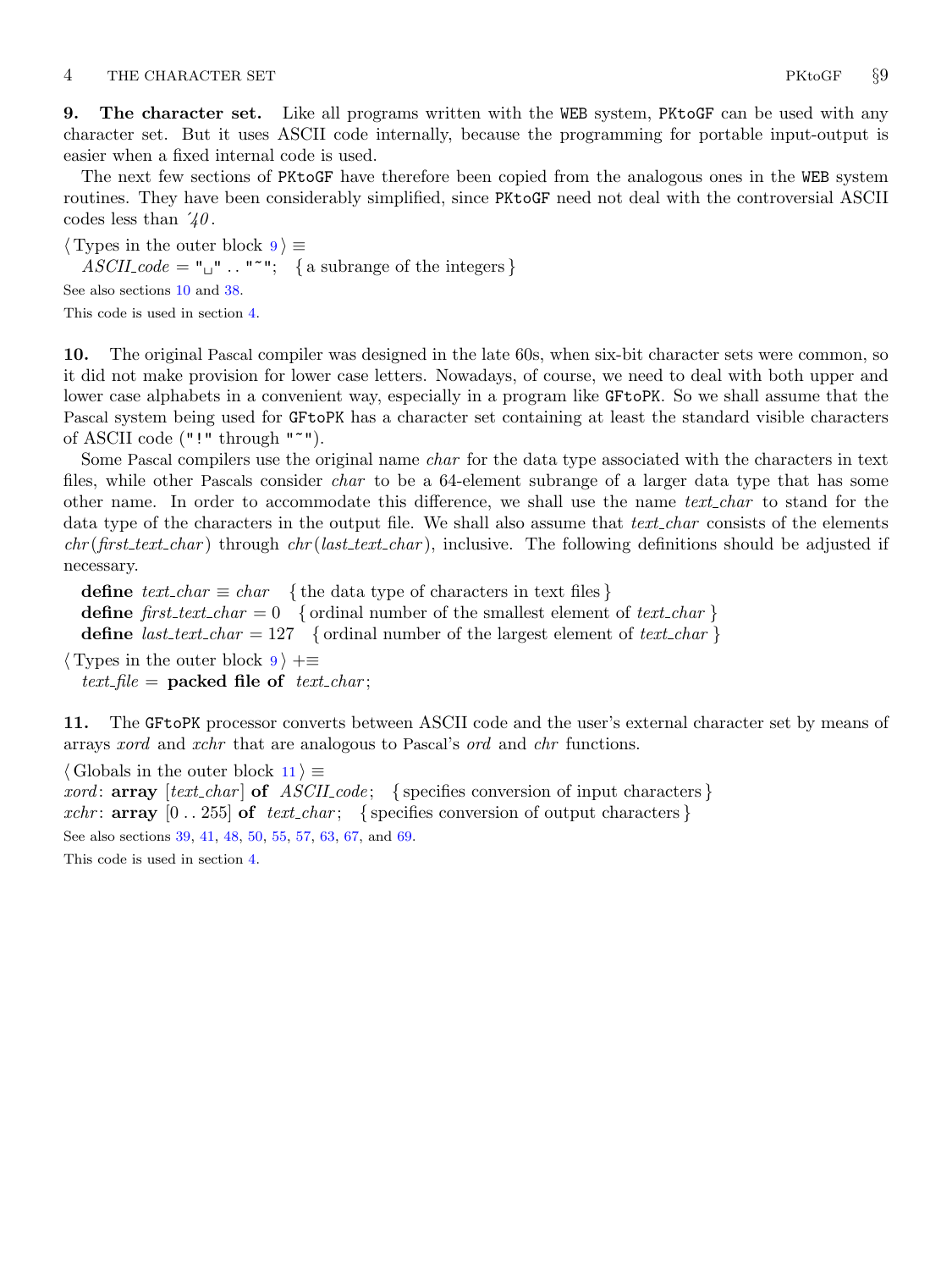<span id="page-4-0"></span>12. Under our assumption that the visible characters of standard ASCII are all present, the following assignment statements initialize the xchr array properly, without needing any system-dependent changes.  $\langle$  Set initial values  $12 \rangle \equiv$ 

for  $i \leftarrow 0$  to '37 do  $xchr[i] \leftarrow$  '?';  $xchr[740] \leftarrow \ulcorner_1$ ;  $xchr[74] \leftarrow \ulcorner!$ ;  $xchr[74] \leftarrow \ulcorner!$ ;  $xchr[74] \leftarrow \ulcorner*$ ;  $xchr[74] \leftarrow \ulcorner*$ ;  $xchr['45] \leftarrow \mathcal{X}$ ;  $xchr['46] \leftarrow \mathcal{X}$ ;  $xchr['47] \leftarrow \mathcal{Y}$ ;  $xchr[50] \leftarrow \checkmark$ ;  $xchr[51] \leftarrow \checkmark$ ;  $xchr[52] \leftarrow \checkmark$ ;  $xchr[53] \leftarrow \checkmark$ ;  $xchr[54] \leftarrow \checkmark$ ;  $xchr['55] \leftarrow -$ ;  $xchr['56] \leftarrow$ .;  $xchr['57] \leftarrow '$  $xchr['60] \leftarrow '0'; xchr['61] \leftarrow '1'; xchr['62] \leftarrow '2'; xchr['63] \leftarrow '3'; xchr['64] \leftarrow '4';$  $xchr['65] \leftarrow 5$ ;  $xchr['66] \leftarrow 6$ ;  $xchr['67] \leftarrow 7$ ;  $xchr[70] \leftarrow$  '8';  $xchr[71] \leftarrow$  '9';  $xchr[72] \leftarrow$  ':';  $xchr[73] \leftarrow$ '; ';  $xchr[74] \leftarrow$  '<';  $xchr['75] \leftarrow \equiv \div; xchr['76] \leftarrow \leftrightarrow \div; xchr['77] \leftarrow \div \div;$  $xchr['100] \leftarrow$   $\circ \mathbb{C}$ ;  $xchr['101] \leftarrow \mathbb{A}$ ;  $xchr['102] \leftarrow \mathbb{B}$ ;  $xchr['103] \leftarrow \mathbb{C}$ ;  $xchr['104] \leftarrow \mathbb{D}$ ;  $xchr['105] \leftarrow \text{'}E'; xchr['106] \leftarrow \text{'}F'; xchr['107] \leftarrow \text{'}G';$  $xchr['110] \leftarrow \text{`H}\text{`; } xchr['111] \leftarrow \text{`I}\text{`; } xchr['112] \leftarrow \text{`J}\text{`; } xchr['113] \leftarrow \text{`K}\text{`; } xchr['114] \leftarrow \text{`L}\text{`;}$  $xchr['115] \leftarrow \gamma' xchr['116] \leftarrow \gamma' xchr['117] \leftarrow \gamma'$ ;  $xchr['120] \leftarrow \text{'}P'; xchr['121] \leftarrow \text{'}Q'; xchr['122] \leftarrow \text{'}R'; xchr['123] \leftarrow \text{'}S'; xchr['124] \leftarrow \text{'}T';$  $xchr['125] \leftarrow \text{`U'}$ ;  $xchr['126] \leftarrow \text{`V'}$ ;  $xchr['127] \leftarrow \text{`W'}$ ;  $xchr['130] \leftarrow \text{'}X'; xchr['131] \leftarrow \text{'}Y'; xchr['132] \leftarrow \text{'}Z'; xchr['133] \leftarrow \text{'}[t'; xchr['134] \leftarrow \text{'}Y'; xchr['134] \leftarrow \text{'}Y'; xchr['135] \leftarrow \text{'}Z'; xchr['136] \leftarrow \text{'}Y'; xchr['136] \leftarrow \text{'}Y'; xchr['137] \leftarrow \text{'}Y'; xchr['138] \leftarrow \text{'}Y'; xchr['138] \leftarrow \text{'}Y'; xchr['138] \leftarrow \text{'}$  $xchr['135] \leftarrow \text{'}$ ;  $xchr['136] \leftarrow \text{'}$ ;  $xchr['137] \leftarrow \text{'}$ ;  $xchr['140] \leftarrow \cdots$ ;  $xchr['141] \leftarrow 'a$ ;  $xchr['142] \leftarrow 'b$ ;  $xchr['143] \leftarrow 'c$ ;  $xchr['144] \leftarrow 'a'$ ;  $xchr['145] \leftarrow \text{`e'}; xchr['146] \leftarrow \text{`f'}; xchr['147] \leftarrow \text{`g'};$  $xchr['150] \leftarrow \text{`h'}; xchr['151] \leftarrow \text{`i'}; xchr['152] \leftarrow \text{`j'}; xchr['153] \leftarrow \text{`k'}; xchr['154] \leftarrow \text{`1'};$  $xchr['155] \leftarrow \text{`m'}; xchr['156] \leftarrow \text{`n'}; xchr['157] \leftarrow \text{`o'};$  $xchr['160] \leftarrow \text{`p`; } xchr['161] \leftarrow \text{`q`; } xchr['162] \leftarrow \text{`r`; } xchr['163] \leftarrow \text{`s`; } xchr['164] \leftarrow \text{`t`;}$  $xchr['165] \leftarrow \text{`u'}; xchr['166] \leftarrow \text{`v'}; xchr['167] \leftarrow \text{`w'};$  $xchr['170] \leftarrow \text{'x'}; xchr['171] \leftarrow \text{'y'}; xchr['172] \leftarrow \text{'z'}; xchr['173] \leftarrow \text{'t'}; xchr['174] \leftarrow \text{'t'};$  $xchr['175] \leftarrow \text{'}$ ;  $xchr['176] \leftarrow \text{'}$ for  $i \leftarrow 777$  to 255 do  $xchr[i] \leftarrow ?$ ;

See also sections 13, [51,](#page-19-0) and [58.](#page-21-0)

This code is used in section [4](#page-1-0).

13. The following system-independent code makes the *xord* array contain a suitable inverse to the information in xchr.

 $\langle$  Set initial values 12  $\rangle$  +≡

for  $i \leftarrow$  first\_text\_char to last\_text\_char do xord  $[chr(i)] \leftarrow '40$ ; for  $i \leftarrow$  " $\sqcup$ " to "<sup>\*</sup>" do xord [xchr[i]  $\leftarrow i$ ;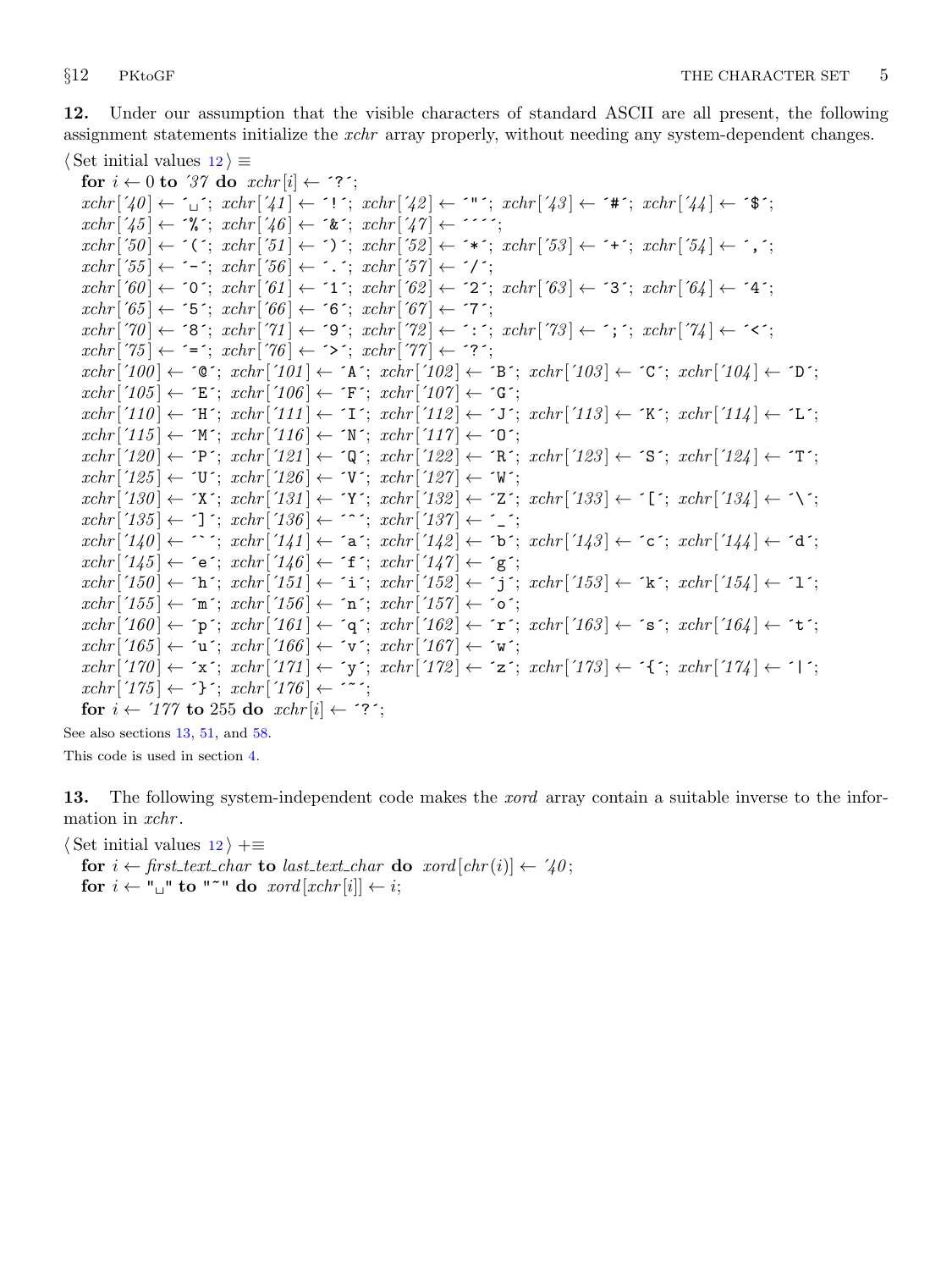<span id="page-5-0"></span>14. Generic font file format. The most important output produced by a typical run of METAFONT is the "generic font" (GF) file that specifies the bit patterns of the characters that have been drawn. The term generic indicates that this file format doesn't match the conventions of any name-brand manufacturer; but it is easy to convert GF files to the special format required by almost all digital phototypesetting equipment. There's a strong analogy between the DVI files written by TEX and the GF files written by METAFONT; and, in fact, the file formats have a lot in common.

A GF file is a stream of 8-bit bytes that may be regarded as a series of commands in a machine-like language. The first byte of each command is the operation code, and this code is followed by zero or more bytes that provide parameters to the command. The parameters themselves may consist of several consecutive bytes; for example, the 'boc' (beginning of character) command has six parameters, each of which is four bytes long. Parameters are usually regarded as nonnegative integers; but four-byte-long parameters can be either positive or negative, hence they range in value from  $-2^{31}$  to  $2^{31} - 1$ . As in TFM files, numbers that occupy more than one byte position appear in BigEndian order, and negative numbers appear in two's complement notation.

A GF file consists of a "preamble," followed by a sequence of one or more "characters," followed by a "postamble." The preamble is simply a *pre* command, with its parameters that introduce the file; this must come first. Each "character" consists of a boc command, followed by any number of other commands that specify "black" pixels, followed by an eoc command. The characters appear in the order that METAFONT generated them. If we ignore no-op commands (which are allowed between any two commands in the file), each eoc command is immediately followed by a boc command, or by a post command; in the latter case, there are no more characters in the file, and the remaining bytes form the postamble. Further details about the postamble will be explained later.

Some parameters in GF commands are "pointers." These are four-byte quantities that give the location number of some other byte in the file; the first file byte is number 0, then comes number 1, and so on.

15. The GF format is intended to be both compact and easily interpreted by a machine. Compactness is achieved by making most of the information relative instead of absolute. When a GF-reading program reads the commands for a character, it keeps track of two quantities: (a) the current column number,  $m$ ; and (b) the current row number, n. These are 32-bit signed integers, although most actual font formats produced from GF files will need to curtail this vast range because of practical limitations. (METAFONT output will never allow  $|m|$  or  $|n|$  to get extremely large, but the GF format tries to be more general.)

How do GF's row and column numbers correspond to the conventions of T<sub>F</sub>X and METAFONT? Well, the "reference point" of a character, in TEX's view, is considered to be at the lower left corner of the pixel in row 0 and column 0. This point is the intersection of the baseline with the left edge of the type; it corresponds to location  $(0, 0)$  in METAFONT programs. Thus the pixel in GF row 0 and column 0 is METAFONT's unit square, comprising the region of the plane whose coordinates both lie between 0 and 1. The pixel in GF row n and column m consists of the points whose METAFONT coordinates  $(x, y)$  satisfy  $m \leq x \leq m + 1$ and  $n \leq y \leq n+1$ . Negative values of m and x correspond to columns of pixels left of the reference point; negative values of  $n$  and  $y$  correspond to rows of pixels below the baseline.

Besides m and n, there's also a third aspect of the current state, namely the *paint-switch*, which is always either *black* or *white*. Each *paint* command advances  $m$  by a specified amount  $d$ , and blackens the intervening pixels if  $paint\_switch = black$ ; then the paint switch changes to the opposite state. GF's commands are designed so that  $m$  will never decrease within a row, and  $n$  will never increase within a character; hence there is no way to whiten a pixel that has been blackened.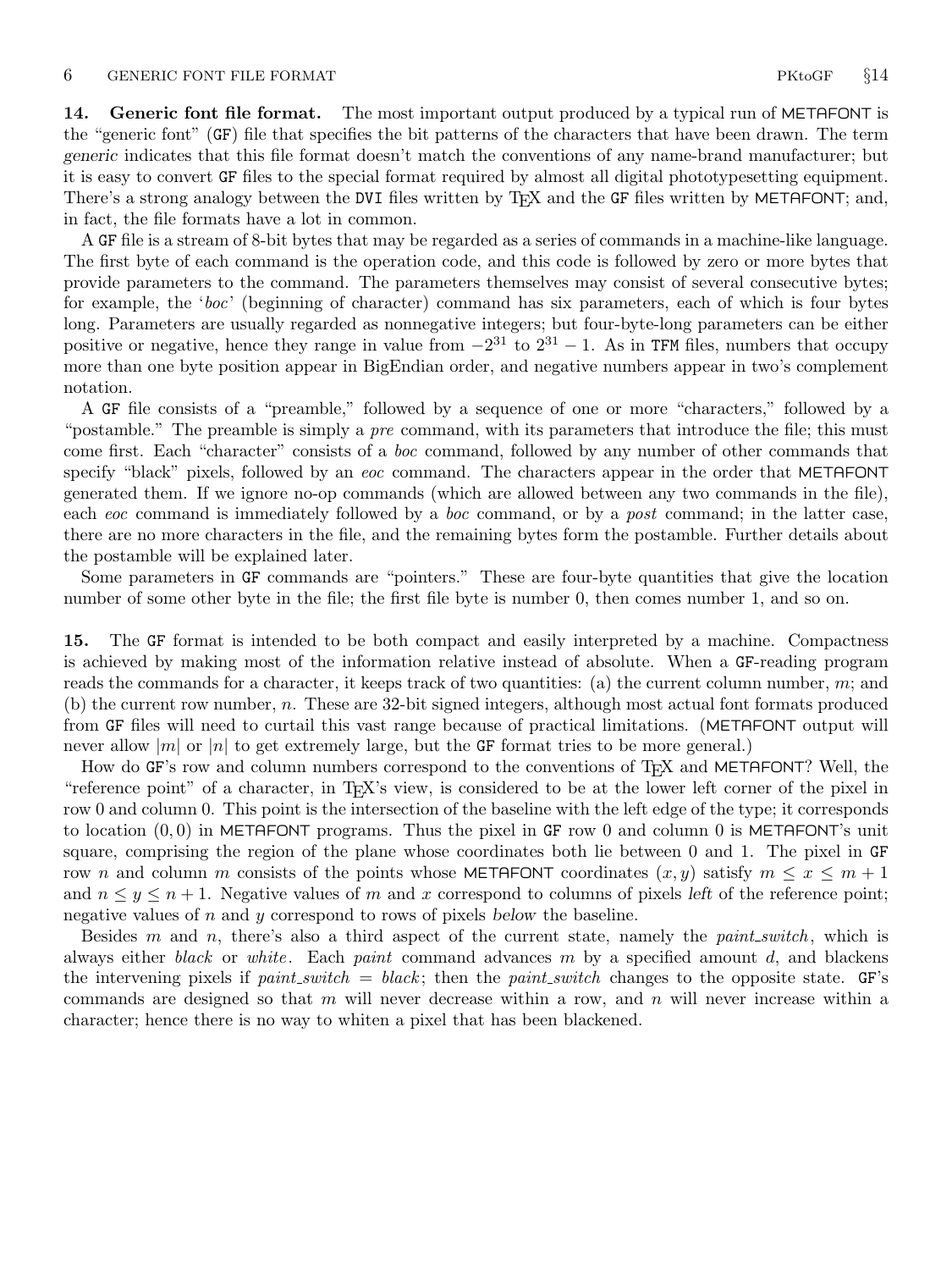<span id="page-6-0"></span>16. Here is a list of all the commands that may appear in a GF file. Each command is specified by its symbolic name  $(e.g., boc)$ , its opcode byte  $(e.g., 67)$ , and its parameters (if any). The parameters are followed by a bracketed number telling how many bytes they occupy; for example, ' $d[2]$ ' means that parameter d is two bytes long.

paint 0 0. This is a paint command with  $d = 0$ ; it does nothing but change the paint switch from black to white or vice versa.

paint 1 through paint 63 (opcodes 1 to 63). These are paint commands with  $d = 1$  to 63, defined as follows: If paint\_switch = black, blacken d pixels of the current row n, in columns m through  $m + d - 1$ inclusive. Then, in any case, complement the *paint switch* and advance  $m$  by  $d$ .

paint1 64 d[1]. This is a paint command with a specified value of d; METAFONT uses it to paint when  $64 \leq d < 256$ .

paint 2 65 d[2]. Same as paint 1, but d can be as high as 65535.

paint3 66 d[3]. Same as paint1, but d can be as high as  $2^{24} - 1$ . METAFONT never needs this command, and it is hard to imagine anybody making practical use of it; surely a more compact encoding will be desirable when characters can be this large. But the command is there, anyway, just in case.

boc 67 c[4]  $p[4]$  min\_m[4] max\_m[4] min\_n[4] max\_n[4]. Beginning of a character: Here c is the character code, and  $p$  points to the previous character beginning (if any) for characters having this code number modulo 256. (The pointer p is  $-1$  if there was no prior character with an equivalent code.) The values of registers m and n defined by the instructions that follow for this character must satisfy  $min_{m \leq m \leq m}$ max m and  $min_n \leq n \leq max_n$ . (The values of max m and  $min_n$  need not be the tightest bounds possible.) When a GF-reading program sees a *boc*, it can use  $min_m$ ,  $max_m$ ,  $min_n$ , and  $max_n$  to initialize the bounds of an array. Then it sets  $m \leftarrow min_{m}$ ,  $n \leftarrow max_{m}$ , and paint switch  $\leftarrow white$ .

boc1 68 c[1] del\_m[1] max\_m[1] del\_n[1] max\_n[1]. Same as boc, but p is assumed to be -1; also  $del_m = max_m - min_m$  and  $del_n = max_n - min_n$  are given instead of min m and min n. one-byte parameters must be between 0 and 255, inclusive. (This abbreviated boc saves 19 bytes per character, in common cases.)

eoc 69. End of character: All pixels blackened so far constitute the pattern for this character. In particular, a completely blank character might have eoc immediately following boc.

skip0 70. Decrease n by 1 and set  $m \leftarrow min_{m}$ , paint switch  $\leftarrow$  white. (This finishes one row and begins another, ready to whiten the leftmost pixel in the new row.)

skip1 71 d[1]. Decrease n by  $d+1$ , set  $m \leftarrow min_{m}$ , and set paint switch  $\leftarrow$  white. This is a way to produce d all-white rows.

skip2 72 d[2]. Same as skip1, but d can be as large as 65535.

skip3 73 d[3]. Same as skip1, but d can be as large as  $2^{24} - 1$ . METAFONT obviously never needs this command.

new row 0 74. Decrease n by 1 and set  $m \leftarrow min_{m}$ , paint switch  $\leftarrow black$ . (This finishes one row and begins another, ready to blacken the leftmost pixel in the new row.)

new row 1 through new row 164 (opcodes 75 to 238). Same as new row 0, but with  $m \leftarrow min_{m} + 1$ through  $min_m + 164$ , respectively.

xxx1 239 k[1] x[k]. This command is undefined in general; it functions as a  $(k + 2)$ -byte no op unless special GF-reading programs are being used. METAFONT generates xxx commands when encountering a special string; this occurs in the GF file only between characters, after the preamble, and before the postamble. However, xxx commands might appear anywhere in GF files generated by other processors. It is recommended that  $x$  be a string having the form of a keyword followed by possible parameters relevant to that keyword.

*xxx2* 240 k[2] *x*[k]. Like *xxx1*, but  $0 \le k < 65536$ .

xxx3 241 k[3] x[k]. Like xxx1, but  $0 \le k < 2^{24}$ . METAFONT uses this when sending a special string whose length exceeds 255.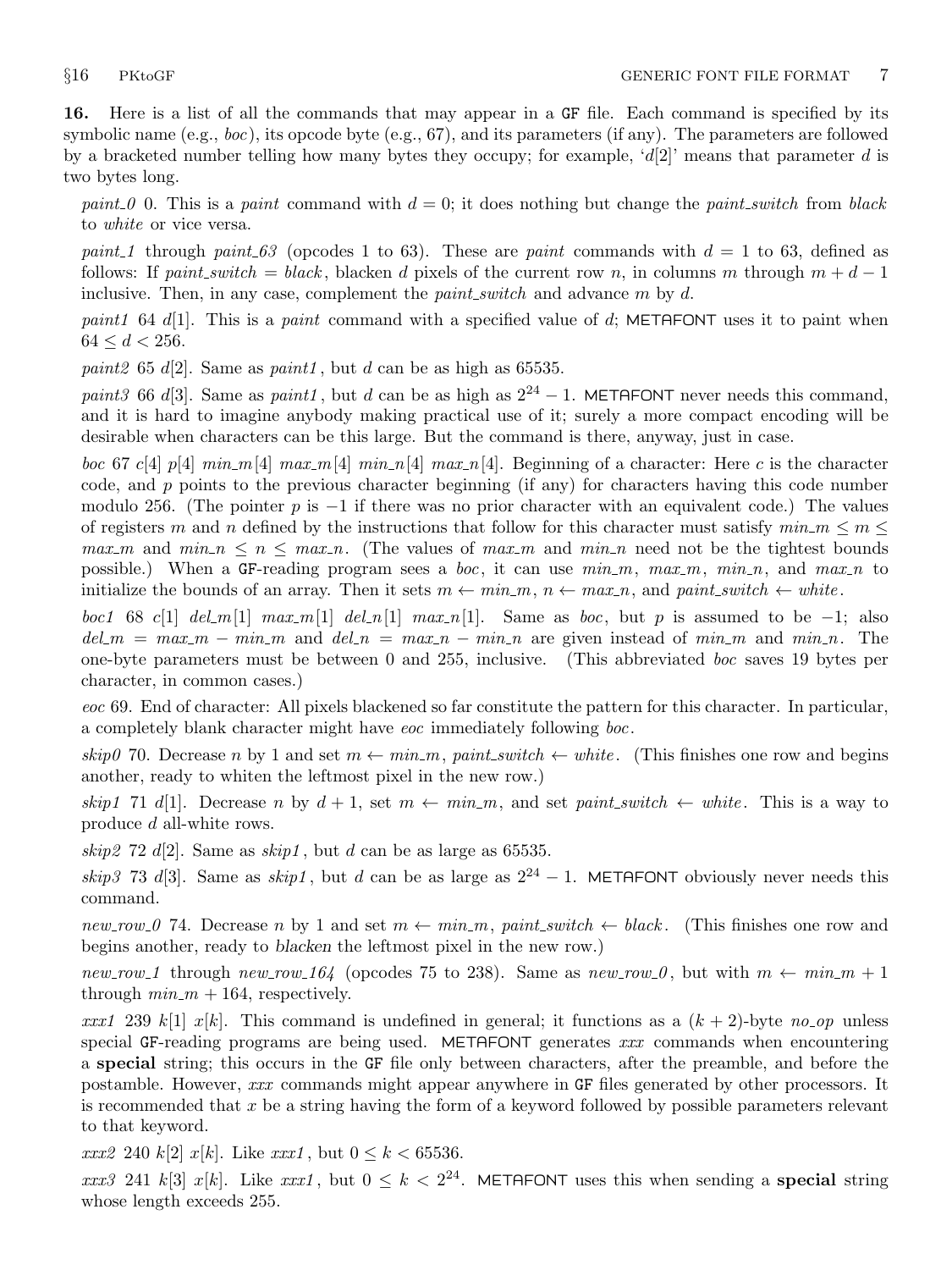<span id="page-7-0"></span> $xxx/4$  242 k[4] x[k]. Like xxx1, but k can be ridiculously large; k mustn't be negative.

yyy 243 y[4]. This command is undefined in general; it functions as a 5-byte no-op unless special GFreading programs are being used. METAFONT puts scaled numbers into yyy's, as a result of **numspecial** commands; the intent is to provide numeric parameters to xxx commands that immediately precede.

no op 244. No operation, do nothing. Any number of no op's may occur between GF commands, but a no op cannot be inserted between a command and its parameters or between two parameters.

*char loc* 245 c[1]  $dx$  [4]  $dy$  [4]  $w$  [4]  $p$  [4]. This command will appear only in the postamble, which will be explained shortly.

*char loc0* 246 c[1]  $dm[1]$  w[4] p[4]. Same as *char-loc*, except that dy is assumed to be zero, and the value of dx is taken to be  $65536 * dm$ , where  $0 \leq dm < 256$ .

pre 247 i[1] k[1]  $x[k]$ . Beginning of the preamble; this must come at the very beginning of the file. Parameter  $i$  is an identifying number for GF format, currently 131. The other information is merely commentary; it is not given special interpretation like xxx commands are. (Note that xxx commands may immediately follow the preamble, before the first boc.)

post 248. Beginning of the postamble, see below.

post post 249. Ending of the postamble, see below.

Commands 250–255 are undefined at the present time.

define  $gf_id\_byte = 131$  { identifies the kind of GF files described here }

17. Here are the opcodes that GFtoPK actually refers to.

define  $paint_0 = 0$  { beginning of the *paint* commands } define  $paint1 = 64$  {move right a given number of columns, then black  $\leftrightarrow$  white } define  $boc = 67$  { beginning of a character } **define**  $boc1 = 68$  { abbreviated  $boc$  } **define**  $eoc = 69$  {end of a character} define  $skip0 = 70$  { skip no blank rows } define  $skip_1 = 71$  { skip over blank rows } define  $new_{1} = 74$  {move down one row and then right} define  $max_new_{row} = 238$  {move down one row and then right} define  $no\_op = 247$  {noop} define  $xxx1 = 239$  { for special strings } define  $yyy = 243$  { for numspecial numbers } define  $nop = 244$  { no operation } define  $char\_loc = 245$  { character locators in the postamble } define  $char\_loc0 = 246$  { character locators in the postamble } define  $pre = 247$  { preamble } define  $post = 248$  { postamble beginning } define  $post\_post = 249$  { postamble ending } define undefined\_commands  $\equiv 250, 251, 252, 253, 254, 255$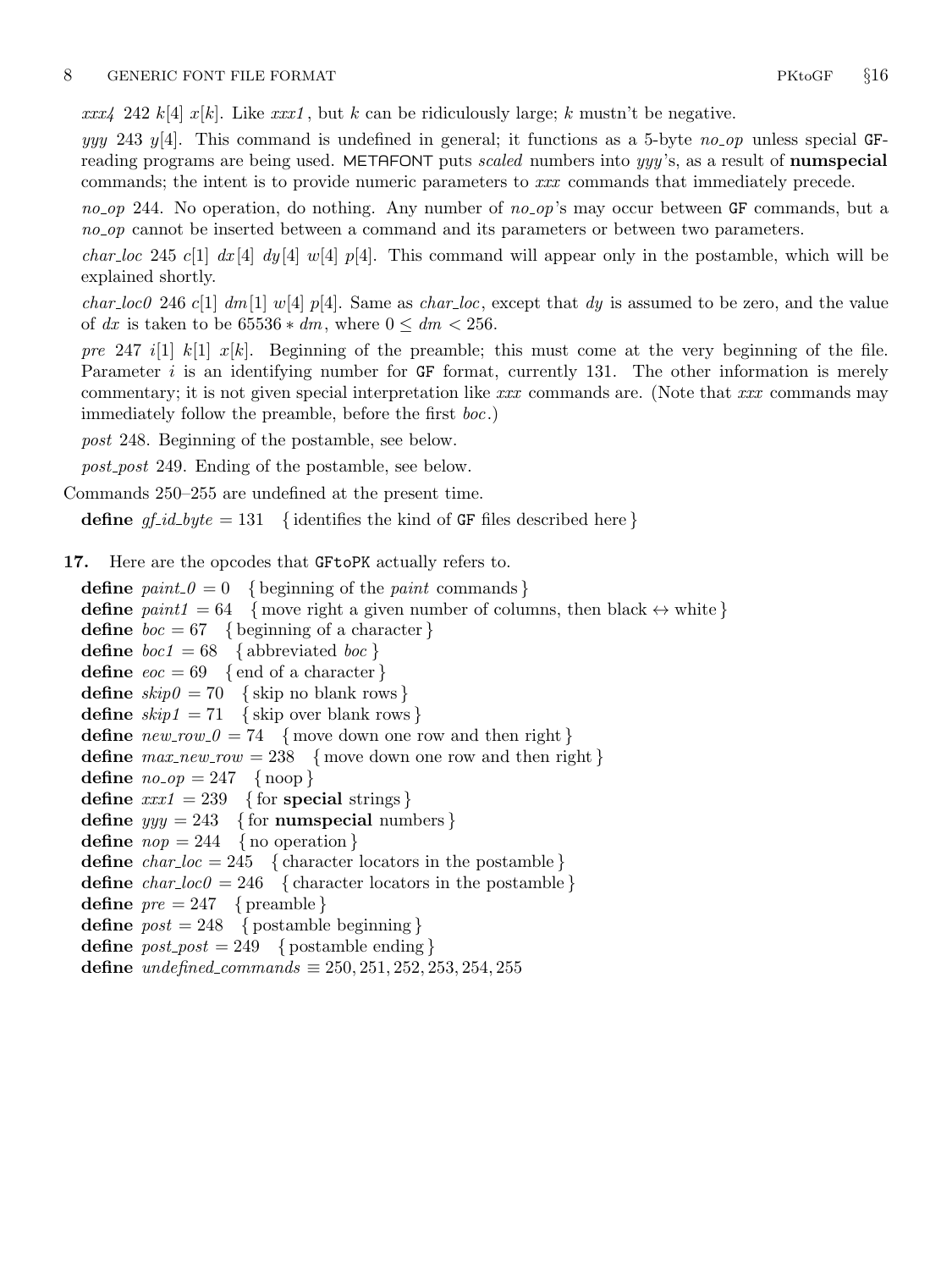<span id="page-8-0"></span>18. The last character in a GF file is followed by '*post*'; this command introduces the postamble, which summarizes important facts that METAFONT has accumulated. The postamble has the form

> post p[4] ds [4] cs [4] hppp [4] vppp [4] min\_m [4] max\_m [4] min\_n [4] max\_n [4]  $\langle$  character locators $\rangle$ post\_post q[4] i[1]  $223$ 's[ $\geq 4$ ]

Here  $p$  is a pointer to the byte following the final *eoc* in the file (or to the byte following the preamble, if there are no characters); it can be used to locate the beginning of xxx commands that might have preceded the postamble. The ds and cs parameters give the design size and check sum, respectively, which are exactly the values put into the header of any TFM file that shares information with this GF file. Parameters hppp and *vppp* are the ratios of pixels per point, horizontally and vertically, expressed as *scaled* integers (i.e., multiplied by  $2^{16}$ ); they can be used to correlate the font with specific device resolutions, magnifications, and "at sizes." Then come  $min_m$ ,  $max_m$ ,  $min_n$ , and  $max_n$ , which bound the values that registers m and n assume in all characters in this GF file. (These bounds need not be the best possible;  $max_m$  and  $min\_n$  may, on the other hand, be tighter than the similar bounds in *boc* commands. For example, some character may have  $min \ n = -100$  in its boc, but it might turn out that n never gets lower than  $-50$  in any character; then  $min_n$  can have any value  $\leq -50$ . If there are no characters in the file, it's possible to have  $min_m > max_m$  and/or  $min_n > max_n$ .

19. Character locators are introduced by *char-loc* commands, which specify a character residue c, character escapements  $(dx, dy)$ , a character width w, and a pointer p to the beginning of that character. (If two or more characters have the same code c modulo 256, only the last will be indicated; the others can be located by following backpointers. Characters whose codes differ by a multiple of 256 are assumed to share the same font metric information, hence the TFM file contains only residues of character codes modulo 256. This convention is intended for oriental languages, when there are many character shapes but few distinct widths.)

The character escapements  $(dx, dy)$  are the values of METAFONT's **chardx** and **chardy** parameters; they are in units of scaled pixels; i.e., dx is in horizontal pixel units times  $2^{16}$ , and dy is in vertical pixel units times  $2^{16}$ . This is the intended amount of displacement after typesetting the character; for DVI files, dy should be zero, but other document file formats allow nonzero vertical escapement.

The character width  $w$  duplicates the information in the TFM file; it is  $2^{20}$  times the ratio of the true width to the font's design size.

The backpointer p points to the character's boc, or to the first of a sequence of consecutive xxx or yyy or no op commands that immediately precede the boc, if such commands exist; such "special" commands essentially belong to the characters, while the special commands after the final character belong to the postamble (i.e., to the font as a whole). This convention about p applies also to the backpointers in boc commands, even though it wasn't explained in the description of boc.

Pointer p might be  $-1$  if the character exists in the TFM file but not in the GF file. This unusual situation can arise in METAFONT output if the user had *proofing*  $\lt 0$  when the character was being shipped out, but then made *proofing*  $\geq 0$  in order to get a GF file.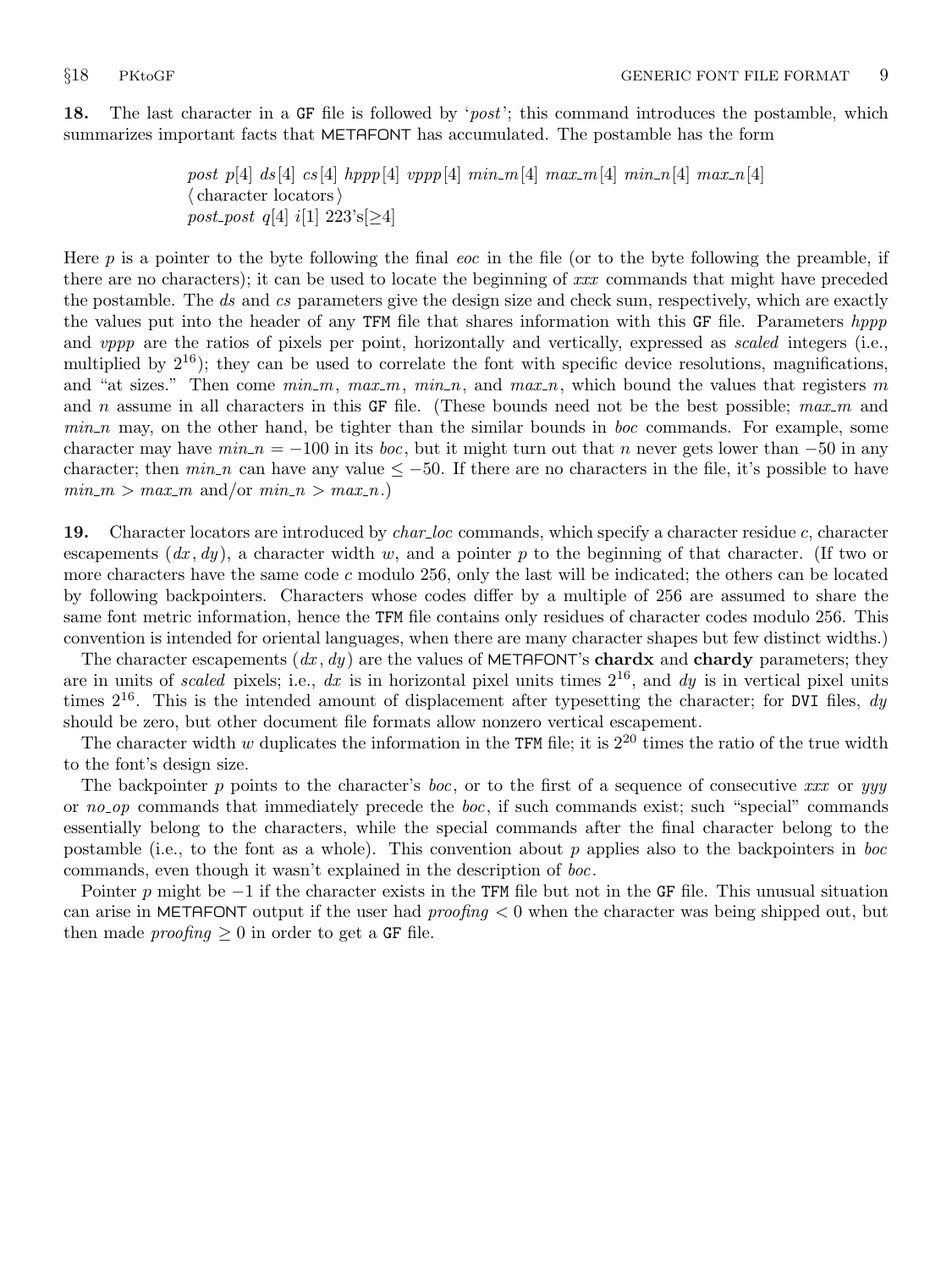<span id="page-9-0"></span>20. The last part of the postamble, following the *post-post* byte that signifies the end of the character locators, contains  $q$ , a pointer to the *post* command that started the postamble. An identification byte,  $i$ , comes next; this currently equals 131, as in the preamble.

The *i* byte is followed by four or more bytes that are all equal to the decimal number 223 (i.e., *337* in octal). METAFONT puts out four to seven of these trailing bytes, until the total length of the file is a multiple of four bytes, since this works out best on machines that pack four bytes per word; but any number of 223's is allowed, as long as there are at least four of them. In effect, 223 is a sort of signature that is added at the very end.

This curious way to finish off a GF file makes it feasible for GF-reading programs to find the postamble first, on most computers, even though METAFONT wants to write the postamble last. Most operating systems permit random access to individual words or bytes of a file, so the GF reader can start at the end and skip backwards over the 223's until finding the identification byte. Then it can back up four bytes, read q, and move to byte q of the file. This byte should, of course, contain the value 248 (*post*); now the postamble can be read, so the GF reader can discover all the information needed for individual characters.

Unfortunately, however, standard Pascal does not include the ability to access a random position in a file, or even to determine the length of a file. Almost all systems nowadays provide the necessary capabilities, so GF format has been designed to work most efficiently with modern operating systems. GFtoPK first reads the postamble, and then scans the file from front to back.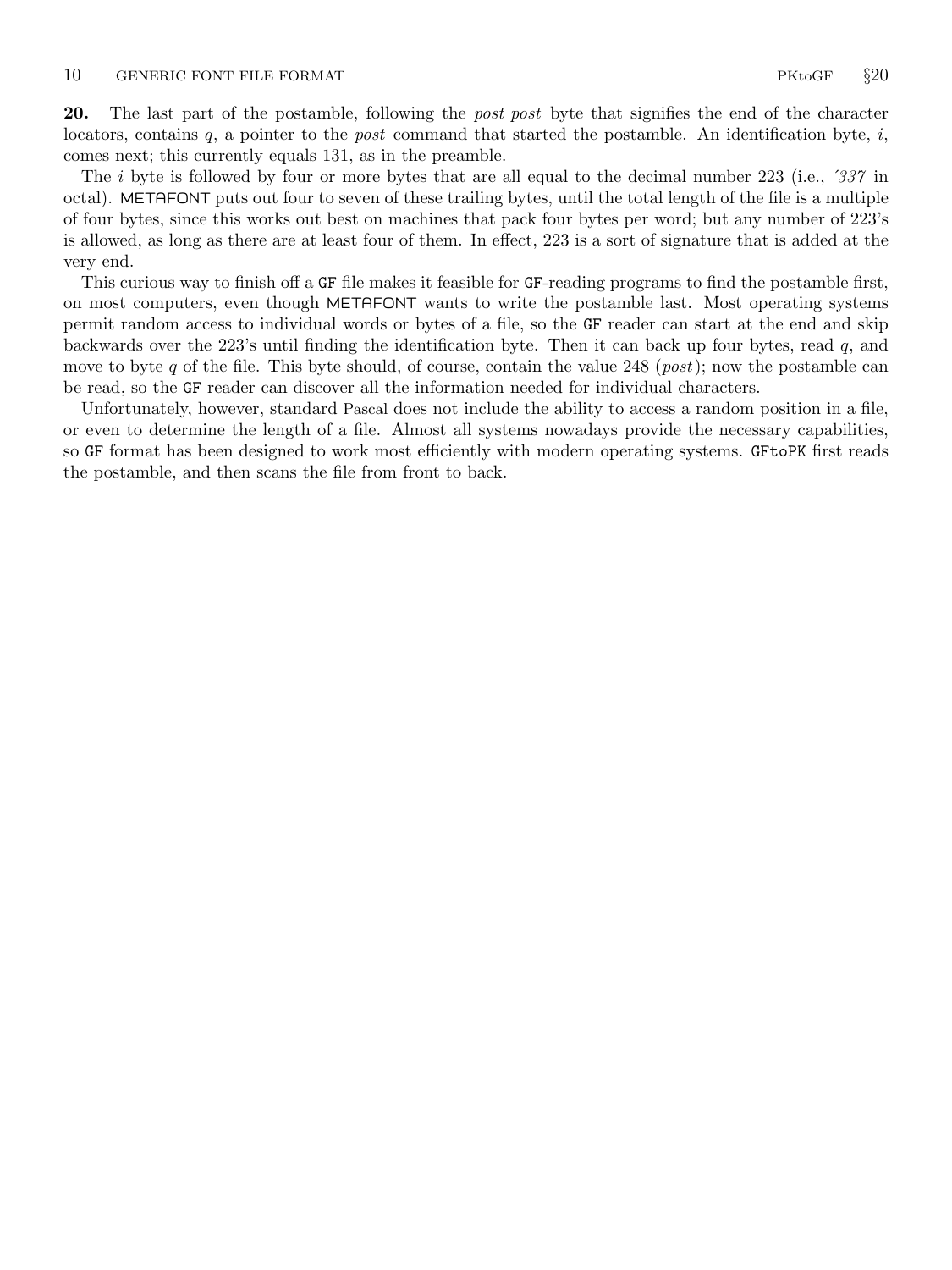<span id="page-10-0"></span>21. Packed file format. The packed file format is a compact representation of the data contained in a GF file. The information content is the same, but packed (PK) files are almost always less than half the size of their GF counterparts. They are also easier to convert into a raster representation because they do not have a profusion of paint, skip, and new row commands to be separately interpreted. In addition, the PK format expressly forbids special commands within a character. The minimum bounding box for each character is explicit in the format, and does not need to be scanned for as in the GF format. Finally, the width and escapement values are combined with the raster information into character "packets", making it simpler in many cases to process a character.

A PK file is organized as a stream of 8-bit bytes. At times, these bytes might be split into 4-bit nybbles or single bits, or combined into multiple byte parameters. When bytes are split into smaller pieces, the 'first' piece is always the most significant of the byte. For instance, the first bit of a byte is the bit with value 128; the first nybble can be found by dividing a byte by 16. Similarly, when bytes are combined into multiple byte parameters, the first byte is the most significant of the parameter. If the parameter is signed, it is represented by two's-complement notation.

The set of possible eight-bit values are separated into two sets, those that introduce a character definition, and those that do not. The values that introduce a character definition comprise the range from 0 to 239; byte values above 239 are interpreted commands. Bytes which introduce character definitions are called flag bytes, and various fields within the byte indicate various things about how the character definition is encoded. Command bytes have zero or more parameters, and can never appear within a character definition or between parameters of another command, where they would be interpreted as data.

A PK file consists of a preamble, followed by a sequence of one or more character definitions, followed by a postamble. The preamble command must be the first byte in the file, followed immediately by its parameters. Any number of character definitions may follow, and any command but the preamble command and the postamble command may occur between character definitions. The very last command in the file must be the postamble.

22. The packed file format is intended to be easy to read and interpret by device drivers. The small size of the file reduces the input/output overhead each time a font is defined. For those drivers that load and save each font file into memory, the small size also helps reduce the memory requirements. The length of each character packet is specified, allowing the character raster data to be loaded into memory by simply counting bytes, rather than interpreting each command; then, each character can be interpreted on a demand basis. This also makes it possible for a driver to skip a particular character quickly if it knows that the character is unused.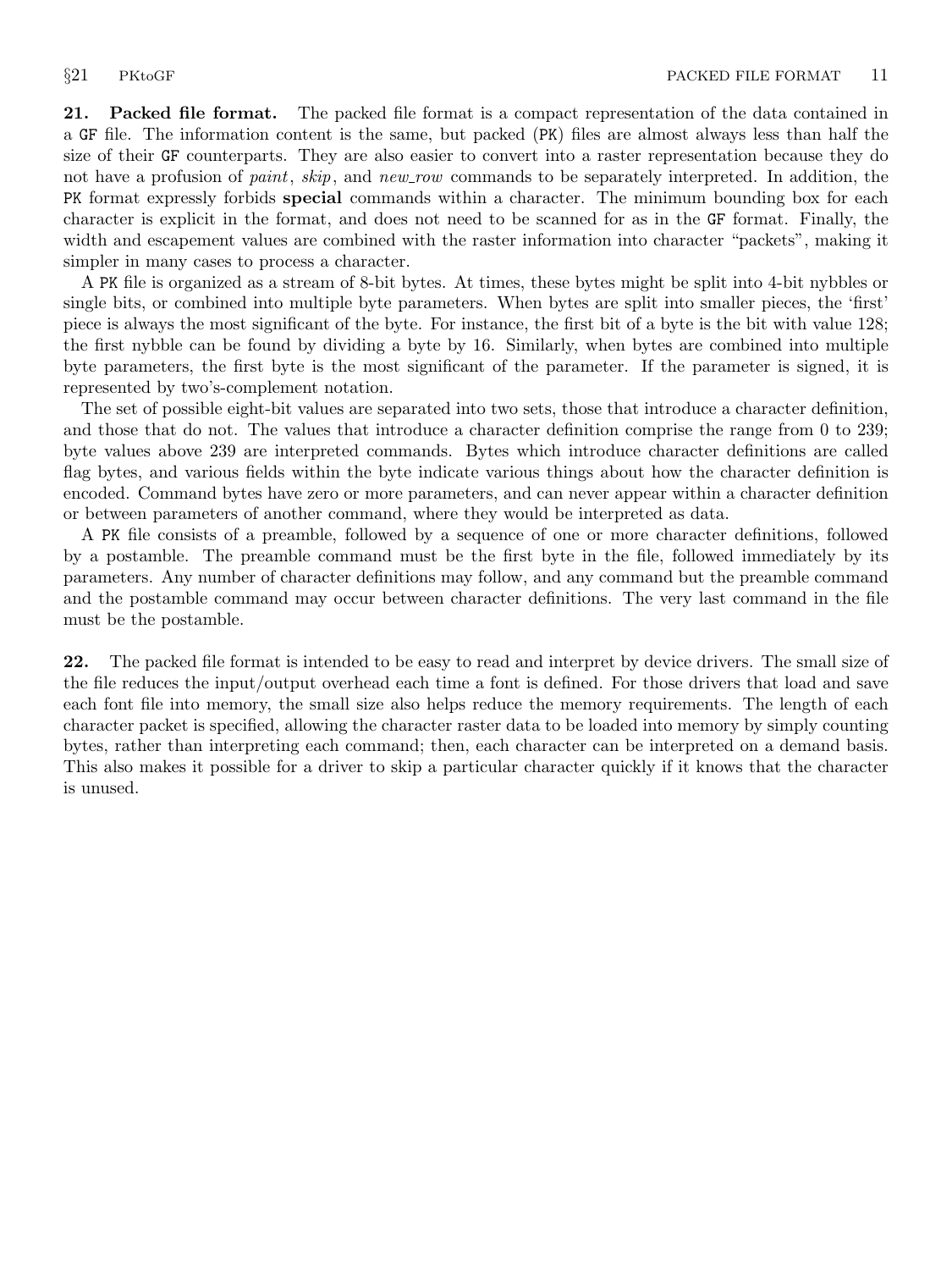<span id="page-11-0"></span>23. First, the command bytes shall be presented; then the format of the character definitions will be defined. Eight of the possible sixteen commands (values 240 through 255) are currently defined; the others are reserved for future extensions. The commands are listed below. Each command is specified by its symbolic name (e.g.,  $pk\_no\_op$ ), its opcode byte, and any parameters. The parameters are followed by a bracketed number telling how many bytes they occupy, with the number preceded by a plus sign if it is a signed quantity. (Four byte quantities are always signed, however.)

pk xxx1 240 k[1] x[k]. This command is undefined in general; it functions as a  $(k+2)$ -byte no op unless special PK-reading programs are being used. METAFONT generates xxx commands when encountering a special string. It is recommended that  $x$  be a string having the form of a keyword followed by possible parameters relevant to that keyword.

*pk\_xxx2* 241 k[2] x[k]. Like  $pk\_xxx1$ , but  $0 \le k < 65536$ .

pk xxx3 242 k[3] x[k]. Like pk xxx1, but  $0 \le k < 2^{24}$ . METAFONT uses this when sending a **special** string whose length exceeds 255.

pk\_xxx4 243 k[4] x[k]. Like pk\_xxx1, but k can be ridiculously large; k mustn't be negative.

 $pk_{\text{y}}$  244 y[4]. This command is undefined in general; it functions as a five-byte no op unless special PK reading programs are being used. METAFONT puts *scaled* numbers into yyy's, as a result of **numspecial** commands; the intent is to provide numeric parameters to xxx commands that immediately precede.

pk post 245. Beginning of the postamble. This command is followed by enough  $pk\_no\_op$  commands to make the file a multiple of four bytes long. Zero through three bytes are usual, but any number is allowed. This should make the file easy to read on machines which pack four bytes to a word.

 $pk_{10}$  246. No operation, do nothing. Any number of  $pk_{10}$  op's may appear between PK commands, but a  $pk\_no\_op$  cannot be inserted between a command and its parameters, between two parameters, or inside a character definition.

pk pre 247 i[1] k[1]  $x[k]$  ds [4] cs [4] hppp[4] vppp[4]. Preamble command. Here, i is the identification byte of the file, currently equal to 89. The string x is merely a comment, usually indicating the source of the PK file. The parameters ds and cs are the design size of the file in  $1/2^{20}$  points, and the checksum of the file, respectively. The checksum should match the TFM file and the GF files for this font. Parameters hppp and *vppp* are the ratios of pixels per point, horizontally and vertically, multiplied by  $2^{16}$ ; they can be used to correlate the font with specific device resolutions, magnifications, and "at sizes". Usually, the name of the PK file is formed by concatenating the font name (e.g., cmr10) with the resolution at which the font is prepared in pixels per inch multiplied by the magnification factor, and the letters PK. For instance, cmr10 at 300 dots per inch should be named CMR10.300PK; at one thousand dots per inch and magstephalf, it should be named CMR10.1095PK.

24. We put a few of the above opcodes into definitions for symbolic use by this program.

define  $pk\_id = 89$  {the version of PK file described } define  $pk\_xxx1 = 240$  {special commands} define  $pk\_yyy = 244$  { numspecial commands } define  $pk\_post = 245$  { postamble } define  $pk\_no\_op = 246$  { no operation } define  $pk\_pre = 247$  { preamble }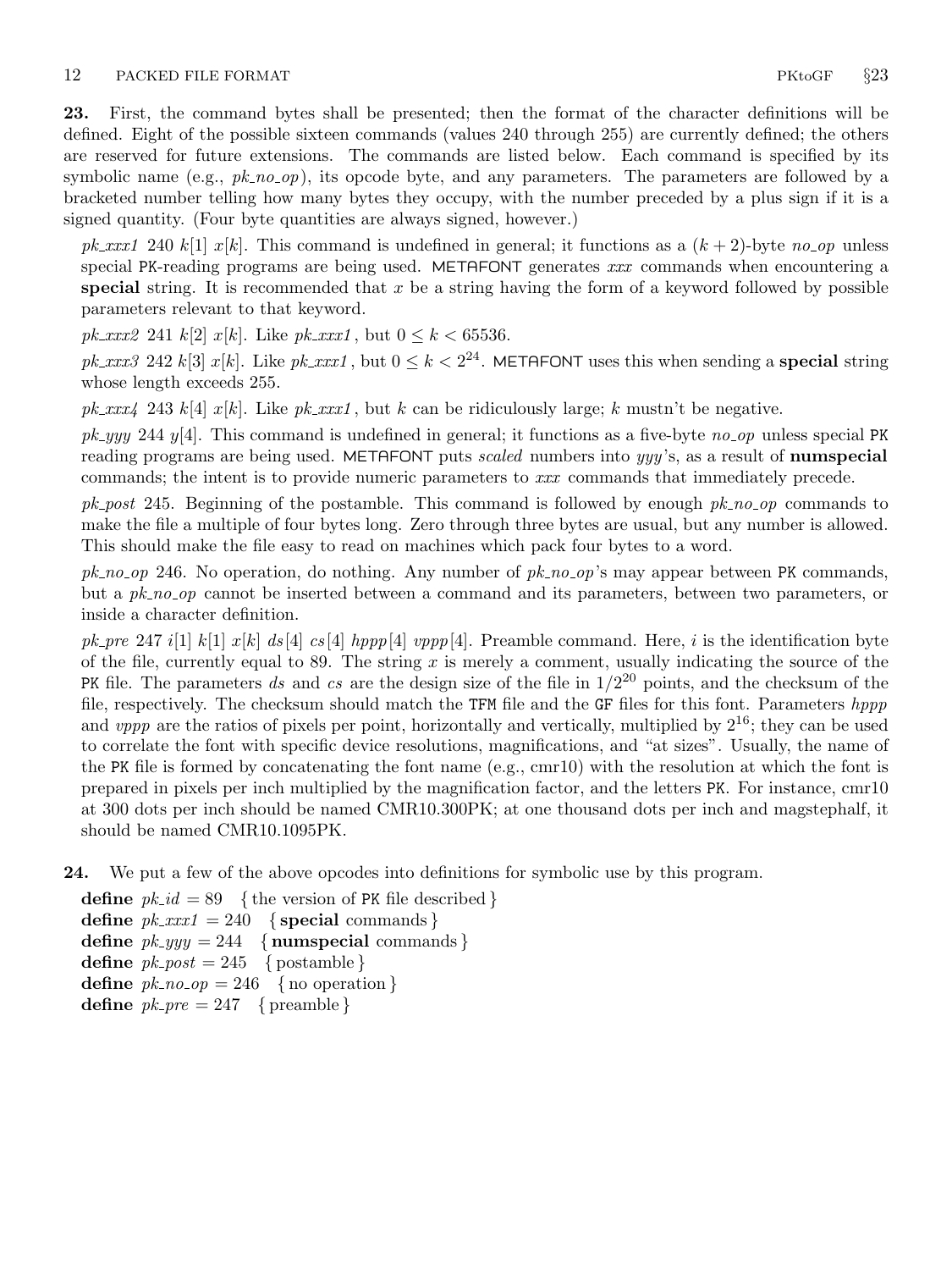25. The PK format has two conflicting goals; to pack character raster and size information as compactly as possible, while retaining ease of translation into raster and other forms. A suitable compromise was found in the use of run-encoding of the raster information. Instead of packing the individual bits of the character, we instead count the number of consecutive 'black' or 'white' pixels in a horizontal raster row, and then encode this number. Run counts are found for each row, from the top of the character to the bottom. This is essentially the way the GF format works. Instead of presenting each row individually, however, let us concatenate all of the horizontal raster rows into one long string of pixels, and encode this row. With knowledge of the width of the bit-map, the original character glyph can be easily reconstructed. In addition, we do not need special commands to mark the end of one row and the beginning of the next.

Next, let us put the burden of finding the minimum bounding box on the part of the font generator, since the characters will usually be used much more often than they are generated. The minimum bounding box is the smallest rectangle which encloses all 'black' pixels of a character. Let us also eliminate the need for a special end of character marker, by supplying exactly as many bits as are required to fill the minimum bounding box, from which the end of the character is implicit.

Let us next consider the distribution of the run counts. Analysis of several dozen pixel files at 300 dots per inch yields a distribution peaking at four, falling off slowly until ten, then a bit more steeply until twenty, and then asymptotically approaching the horizontal. Thus, the great majority of our run counts will fit in a four-bit nybble. The eight-bit byte is attractive for our run-counts, as it is the standard on many systems; however, the wasted four bits in the majority of cases seems a high price to pay. Another possibility is to use a Huffman-type encoding scheme with a variable number of bits for each run-count; this was rejected because of the overhead in fetching and examining individual bits in the file. Thus, the character raster definitions in the PK file format are based on the four-bit nybble.

26. The analysis of the pixel files yielded another interesting statistic: fully 37% of the raster rows were duplicates of the previous row. Thus, the PK format allows the specification of repeat counts, which indicate how many times a horizontal raster row is to be repeated. These repeated rows are taken out of the character glyph before individual rows are concatenated into the long string of pixels.

For elegance, we disallow a run count of zero. The case of a null raster description should be gleaned from the character width and height being equal to zero, and no raster data should be read. No other zero counts are ever necessary. Also, in the absence of repeat counts, the repeat value is set to be zero (only the original row is sent.) If a repeat count is seen, it takes effect on the current row. The current row is defined as the row on which the first pixel of the next run count will lie. The repeat count is set back to zero when the last pixel in the current row is seen, and the row is sent out.

This poses a problem for entirely black and entirely white rows, however. Let us say that the current row ends with four white pixels, and then we have five entirely empty rows, followed by a black pixel at the beginning of the next row, and the character width is ten pixels. We would like to use a repeat count, but there is no legal place to put it. If we put it before the white run count, it will apply to the current row. If we put it after, it applies to the row with the black pixel at the beginning. Thus, entirely white or entirely black repeated rows are always packed as large run counts (in this case, a white run count of 54) rather than repeat counts.

27. Now let us turn our attention to the actual packing of the run counts and repeat counts into nybbles. There are only sixteen possible nybble values. We need to indicate run counts and repeat counts. Since the run counts are much more common, we will devote the majority of the nybble values to them. We therefore indicate a repeat count by a nybble of 14 followed by a packed number, where a packed number will be explained later. Since the repeat count value of one is so common, we indicate a repeat one command by a single nybble of 15. A 14 followed by the packed number 1 is still legal for a repeat one count, however. The run counts are coded directly as packed numbers.

For packed numbers, therefore, we have the nybble values 0 through 13. We need to represent the positive integers up to, say,  $2^{31} - 1$ . We would like the more common smaller numbers to take only one or two nybbles, and the infrequent large numbers to take three or more. We could therefore allocate one nybble value to indicate a large run count taking three or more nybbles. We do this with the value 0.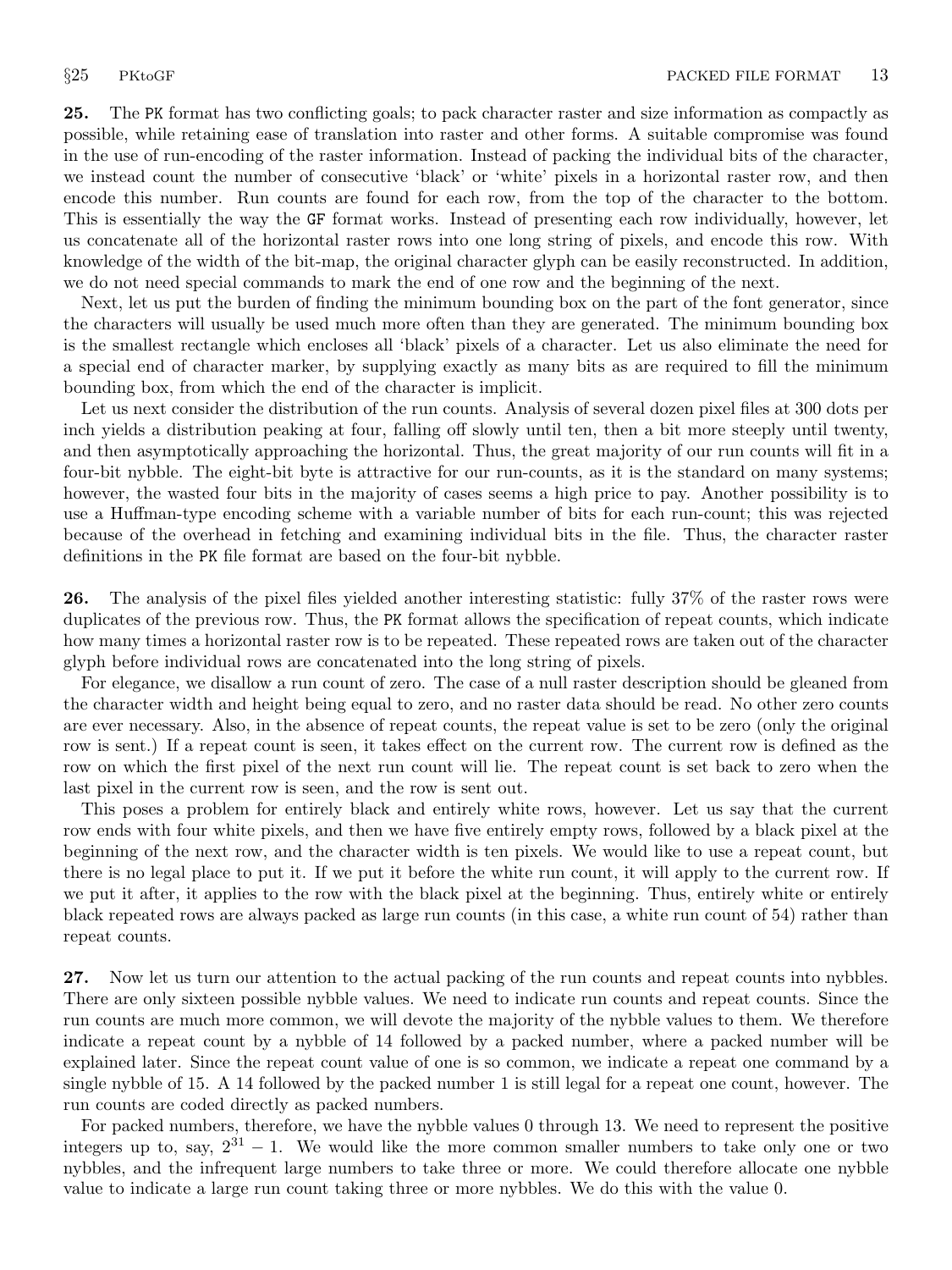<span id="page-13-0"></span>**28.** We are left with the values 1 through 13. We can allocate some of these, say  $dyn_f$ , to be one-nybble run counts. These will work for the run counts  $1 \dots dyn.f$ . For subsequent run counts, we will use a nybble greater than  $dyn.f$ , followed by a second nybble, whose value can run from 0 through 15. Thus, the two-byte nybble values will run from  $dyn_f + 1$ .  $(13 - dyn_f) * 16 + dyn_f$ . We have our definition of large run count values now, being all counts greater than  $(13 - dyn_f) * 16 + dyn_f$ .

We can analyze our several dozen pixel files and determine an optimal value of  $dyn_f$ , and use this value for all of the characters. Unfortunately, values of  $dyn_{-}f$  that pack small characters well tend to pack the large characters poorly, and values that pack large characters well are not efficient for the smaller characters. Thus, we choose the optimal  $dyn_f$  on a character basis, picking the value which will pack each individual character in the smallest number of nybbles. Legal values of  $dyn_f$  run from 0 (with no one-byte run counts) to 13 (with no two-byte run counts).

29. Our only remaining task in the coding of packed numbers is the large run counts. We use a scheme suggested by D. E. Knuth which will simply and elegantly represent arbitrarily large values. The general scheme to represent an integer i is to write its hexadecimal representation, with leading zeros removed. Then we count the number of digits, and prepend one less than that many zeros before the hexadecimal representation. Thus, the values from one to fifteen occupy one nybble; the values sixteen through 255 occupy three, the values 256 through 4095 require five, etc.

For our purposes, however, we have already represented the numbers one through  $(13-dyn_f) *16+dyn_f$ . In addition, the one-nybble values have already been taken by our other commands, which means that only the values from sixteen up are available to us for long run counts. Thus, we simply normalize our long run counts, by subtracting  $(13-dyn f) * 16+dyn-f+1$  and adding 16, and then representing the result according to the scheme above.

30. The final algorithm for decoding the run counts based on the above scheme might look like this, assuming a procedure called  $pk_npyb$  is available to get the next nybble from the file, and assuming that the global repeat count indicates whether a row needs to be repeated. Note that this routine is recursive, but since a repeat count can never directly follow another repeat count, it can only be recursive to one level.

```
\langle Packed number procedure 30 \rangle \equivfunction pk-packed_num: integer;
  var i, j, k: integer;
  begin i \leftarrow get\_nyb;
  if i = 0 then
     begin repeat j \leftarrow get\_nyb; incr(i);
     until j \neq 0;while i > 0 do
       begin j \leftarrow j * 16 + get_n y b; decr(i);
       end;
     pk-packed_num \leftarrow j - 15 + (13 - dyn_f) * 16 + dyn_f;end
  else if i \leq dyn_f then pk_packed_num \leftarrow ielse if i < 14 then pk_packed_num \leftarrow (i - dyn_f - 1) * 16 + get_n y b + dyn_f + 1else begin if i = 14 then repeat count \leftarrow pk-packed num
          else repeat_count \leftarrow 1;
          pk\_ packed\_num \leftarrow pk\_ packed\_num;end;
  end;
```
This code is used in section [62](#page-22-0).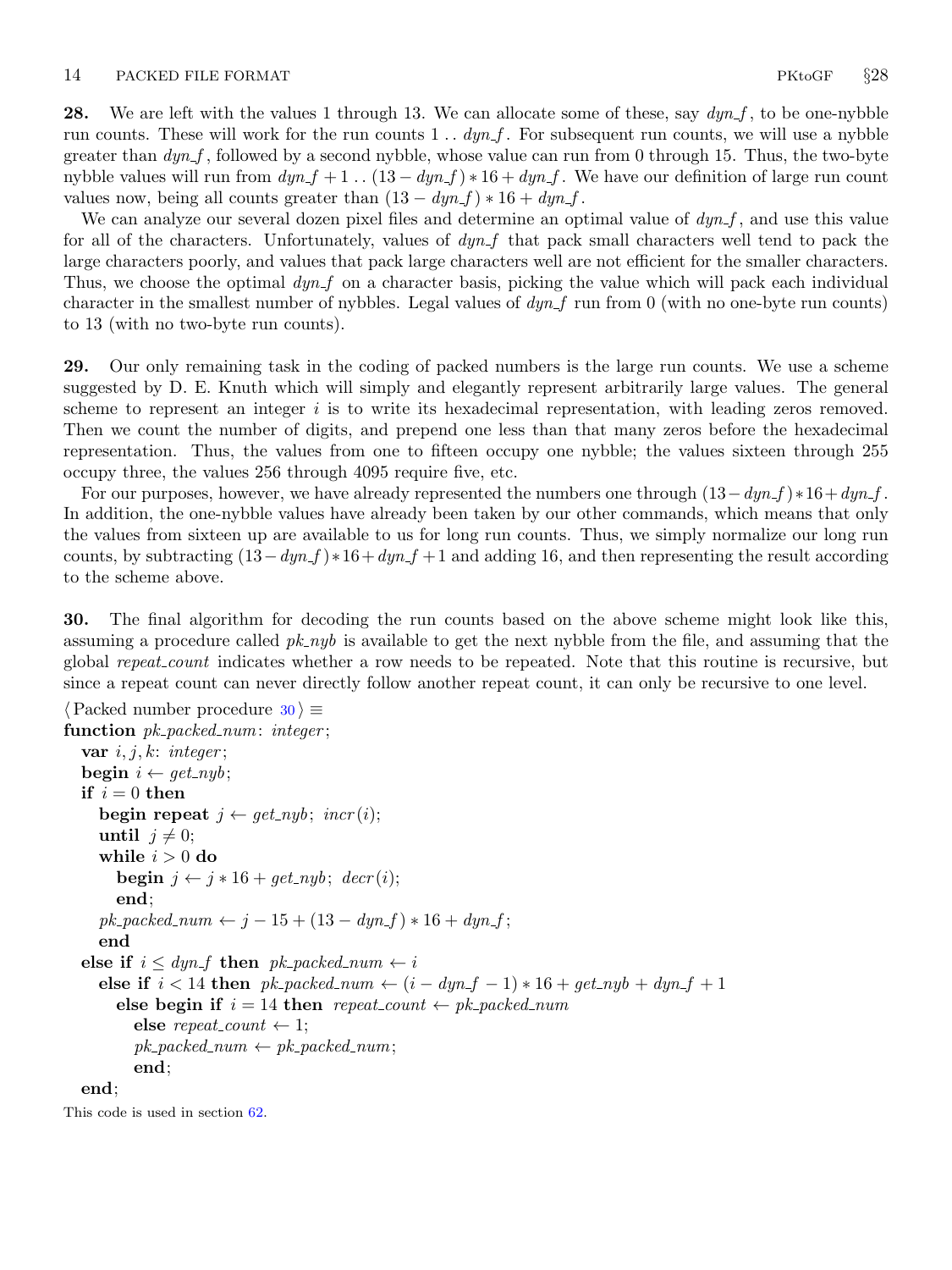<span id="page-14-0"></span>31. For low resolution fonts, or characters with 'gray' areas, run encoding can often make the character many times larger. Therefore, for those characters that cannot be encoded efficiently with run counts, the PK format allows bit-mapping of the characters. This is indicated by a  $dyn<sub>-</sub>f$  value of 14. The bits are packed tightly, by concatenating all of the horizontal raster rows into one long string, and then packing this string eight bits to a byte. The number of bytes required can be calculated by (width  $\ast$  height + 7) div 8. This format should only be used when packing the character by run counts takes more bytes than this, although, of course, it is legal for any character. Any extra bits in the last byte should be set to zero.

32. At this point, we are ready to introduce the format for a character descriptor. It consists of three parts: a flag byte, a character preamble, and the raster data. The most significant four bits of the flag byte yield the  $dyn_f$  value for that character. (Notice that only values of 0 through 14 are legal for  $dyn_f$ , with 14 indicating a bit mapped character; thus, the flag bytes do not conflict with the command bytes, whose upper nybble is always 15.) The next bit (with weight 8) indicates whether the first run count is a black count or a white count, with a one indicating a black count. For bit-mapped characters, this bit should be set to a zero. The next bit (with weight 4) indicates whether certain later parameters (referred to as size parameters) are given in one-byte or two-byte quantities, with a one indicating that they are in two-byte quantities. The last two bits are concatenated on to the beginning of the length parameter in the character preamble, which will be explained below.

However, if the last three bits of the flag byte are all set (normally indicating that the size parameters are two-byte values and that a 3 should be prepended to the length parameter), then a long format of the character preamble should be used instead of one of the short forms.

Therefore, there are three formats for the character preamble, and which one is used depends on the least significant three bits of the flag byte. If the least significant three bits are in the range zero through three, the short format is used. If they are in the range four through six, the extended short format is used. Otherwise, if the least significant bits are all set, then the long form of the character preamble is used. The preamble formats are explained below.

Short form: flag [1]  $p l$ [1]  $c c$ [1]  $t f m$ [3]  $dm$ [1]  $w$ [1]  $h$ [1]  $h$ off [+1]  $v$ off [+1]. If this format of the character preamble is used, the above parameters must all fit in the indicated number of bytes, signed or unsigned as indicated. Almost all of the standard T<sub>E</sub>X font characters fit; the few exceptions are fonts such as aminch. Extended short form: flag [1]  $pl[2]$  cc[1]  $tm[3]$  dm[2] w[2] h[2] hoff [+2] voff [+2]. Larger characters use this extended format.

Long form: flag [1]  $pl[4]$  cc[4] tfm[4] dx[4] dy[4] w[4] h[4] hoff [4] voff [4]. This is the general format which allows all of the parameters of the GF file format, including vertical escapement.

The flag parameter is the flag byte. The parameter  $pl$  (packet length) contains the offset of the byte following this character descriptor, with respect to the beginning of the  $t/m$  width parameter. This is given so a PK reading program can, once it has read the flag byte, packet length, and character code  $(cc)$ , skip over the character by simply reading this many more bytes. For the two short forms of the character preamble, the last two bits of the flag byte should be considered the two most-significant bits of the packet length. For the short format, the true packet length might be calculated as  $(\text{flag mod } 4) * 256 + \text{pl}$ ; for the extended format, it might be calculated as  $(\text{flag mod } 4) * 65536 + \text{pl}$ .

The w parameter is the width and the h parameter is the height in pixels of the minimum bounding box. The dx and dy parameters are the horizontal and vertical escapements, respectively. In the short formats, dy is assumed to be zero and dm is dy but in pixels; in the long format, dx and dy are both in pixels multiplied by  $2^{16}$ . The *hoff* is the horizontal offset from the upper left pixel to the reference pixel; the voff is the vertical offset. They are both given in pixels, with right and down being positive. The reference pixel is the pixel which occupies the unit square in METAFONT; the METAFONT reference point is the lower left hand corner of this pixel. (See the example below.)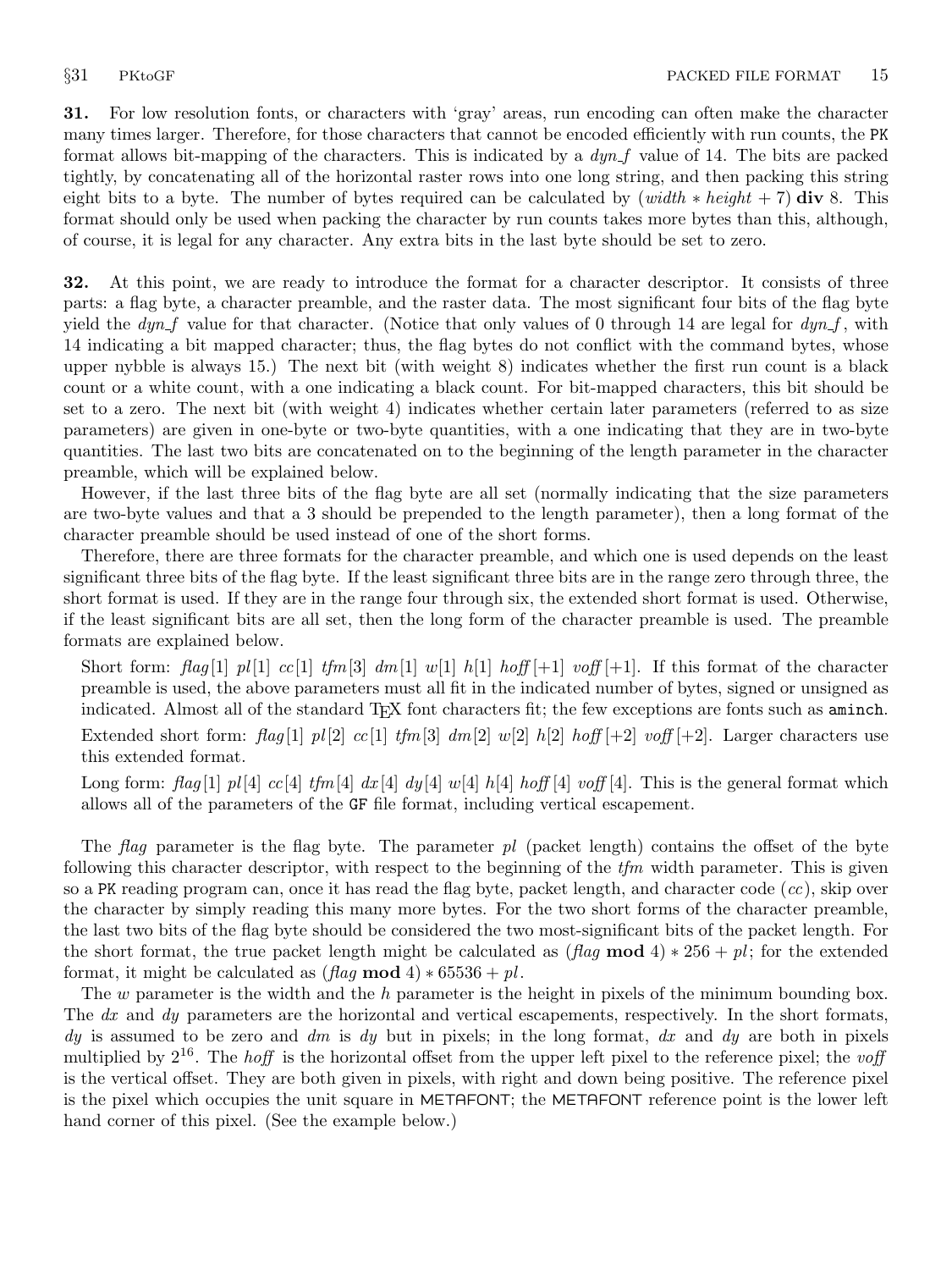<span id="page-15-0"></span>33. TEX requires that all characters which have the same character codes modulo 256 also have the same tfm widths, and escapement values. The PK format does not itself make this a requirement, but in order for the font to work correctly with the T<sub>E</sub>X software, this constraint should be observed.

Following the character preamble is the raster information for the character, packed by run counts or by bits, as indicated by the flag byte. If the character is packed by run counts and the required number of nybbles is odd, then the last byte of the raster description should have a zero for its least significant nybble.

**34.** As an illustration of the PK format, the character  $\Xi$  from the font amr10 at 300 dots per inch will be encoded. (Note: amr fonts are obsolete, and the reference to this character is retained from an older version of the Computer Modern fonts solely for illustration.) This character was chosen because it illustrates some of the borderline cases. The raster for the character looks like this (the row numbers are chosen for convenience, and are not METAFONT's row numbers.)

| 0              |         | MMMMMMMMMMMMMMMMMM  |    |
|----------------|---------|---------------------|----|
| 1              |         | MMMMMMMMMMMMMMMMMMM |    |
| $\overline{2}$ |         | MMMMMMMMMMMMMMMMMM  |    |
| 3              |         | MMMMMMMMMMMMMMMMMM  |    |
| 4              |         | MМ                  | MМ |
| 5              |         | MМ                  | ΜМ |
| 6              |         | MМ                  | MМ |
| 7              |         |                     |    |
| 8              |         |                     |    |
| 9              |         | MМ                  | MМ |
| 10             |         | MM                  | MМ |
| 11             |         | MМ                  | MМ |
| 12             |         | MMMMMMMMMMMMMMM     |    |
| 13             |         | MMMMMMMMMMMMMMM     |    |
| 14             |         | MMMMMMMMMMMMMMM     |    |
| 15             |         | MMMMMMMMMMMMMMM     |    |
| 16             |         | MМ                  | MМ |
| 17             |         | MМ                  | MМ |
| 18             |         | MМ                  | MМ |
| 19             |         |                     |    |
| 20             |         |                     |    |
| 21             |         |                     |    |
| 22             |         | MМ                  | ΜМ |
| 23             |         | MМ                  | MМ |
| 24             |         | MМ                  | MМ |
| 25             |         | MMMMMMMMMMMMMMMMMMM |    |
| 26             |         | MMMMMMMMMMMMMMMMMMM |    |
| 27             |         | MMMMMMMMMMMMMMMMMM  |    |
| 28             | $^\ast$ | MMMMMMMMMMMMMMMMMM  |    |

The width of the minimum bounding box for this character is 20; its height is 29. The '\*' represents the reference pixel; notice how it lies outside the minimum bounding box. The hoff value is  $-2$ , and the voff is 28.

The first task is to calculate the run counts and repeat counts. The repeat counts are placed at the first transition (black to white or white to black) in a row, and are enclosed in brackets. White counts are enclosed in parentheses. It is relatively easy to generate the counts list:

> 82 [2] (16) 2 (42) [2] 2 (12) 2 (4) [3] 16 (4) [2] 2 (12) 2 (62) [2] 2 (16) 82

Note that any duplicated rows that are not all white or all black are removed before the repeat counts are calculated. The rows thus removed are rows 5, 6, 10, 11, 13, 14, 15, 17, 18, 23, and 24.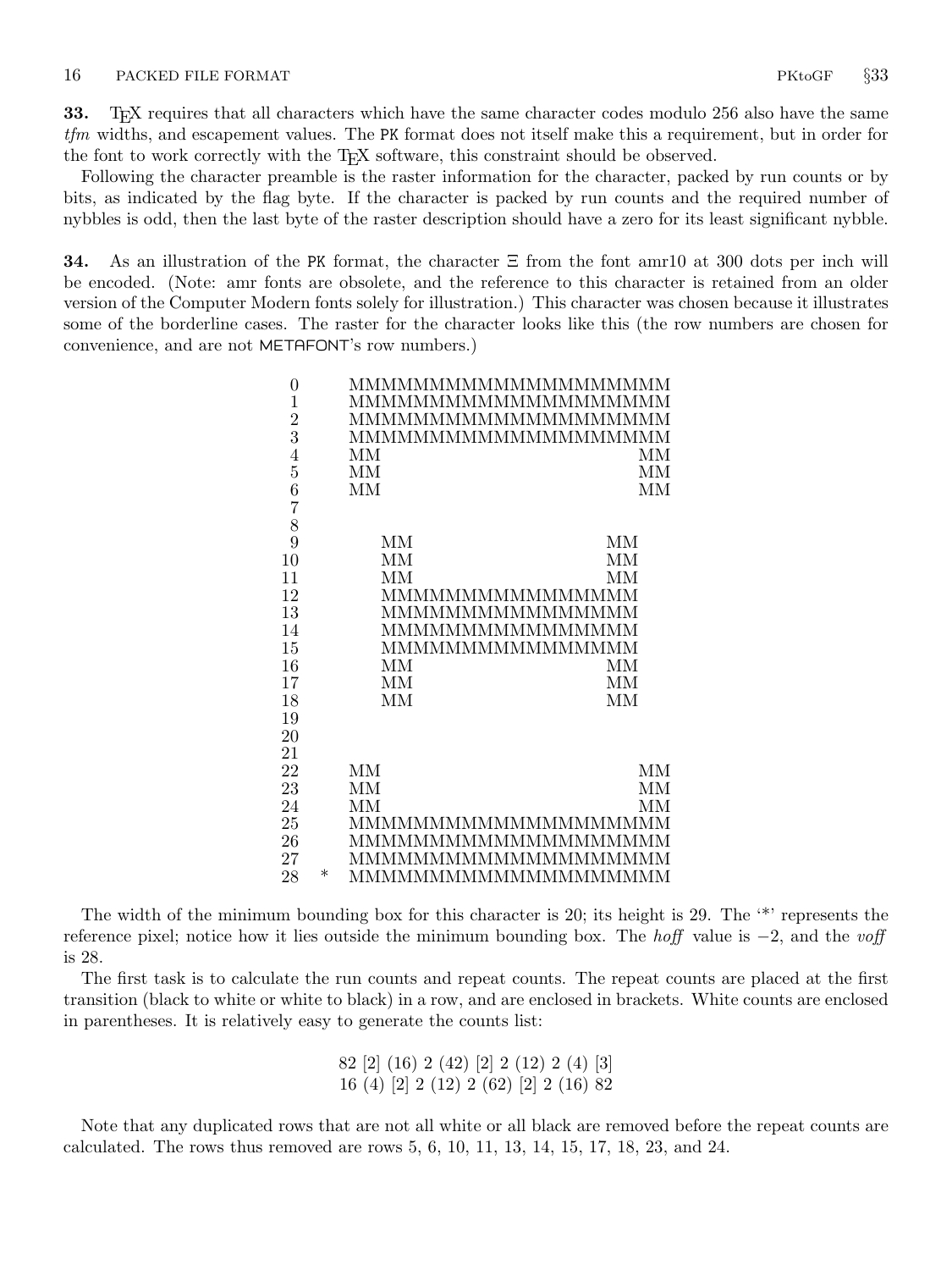<span id="page-16-0"></span>**35.** The next step in the encoding of this character is to calculate the optimal value of  $dyn_f$ . The details of how this calculation is done are not important here; suffice it to say that there is a simple algorithm which in one pass over the count list can determine the best value of  $dyn<sub>-</sub>f$ . For this character, the optimal value turns out to be 8 (atypically low). Thus, all count values less than or equal to 8 are packed in one nybble; those from nine to  $(13 - 8) * 16 + 8$  or 88 are packed in two nybbles. The run encoded values now become (in hex, separated according to the above list):

> D9 E2 97 2 B1 E2 2 93 2 4 E3 97 4 E2 2 93 2 C5 E2 2 97 D9

which comes to 36 nybbles, or 18 bytes. This is shorter than the 73 bytes required for the bit map, so we use the run count packing.

36. The short form of the character preamble is used because all of the parameters fit in their respective lengths. The packet length is therefore 18 bytes for the raster, plus eight bytes for the character preamble parameters following the character code, or 26. The  $t/m$  width for this character is 640796, or 9C71C in hexadecimal. The horizontal escapement is 25 pixels. The flag byte is 88 hex, indicating the short preamble, the black first count, and the  $dyn$ -f value of 8. The final total character packet, in hexadecimal, is:

| Flag byte                      | 88             |           |  |
|--------------------------------|----------------|-----------|--|
| Packet length                  | 1 A            |           |  |
| Character code                 | 04             |           |  |
| <i>tfm</i> width               |                | 09 C7 1C  |  |
| Horizontal escapement (pixels) | 19             |           |  |
| Width of bit map               | 14             |           |  |
| Height of bit map              | 1D             |           |  |
| Horizontal offset (signed)     | FE             |           |  |
| Vertical offset                | 1 <sub>C</sub> |           |  |
| Raster data                    |                | D9 E2 97  |  |
|                                |                | 2B 1E 22  |  |
|                                |                | 93 24 F.3 |  |
|                                |                | 97 4E 22  |  |
|                                |                | 93 2C 5E  |  |
|                                |                | 22 97 D.9 |  |

37. This format was written by Tomas Rokicki in August, 1985.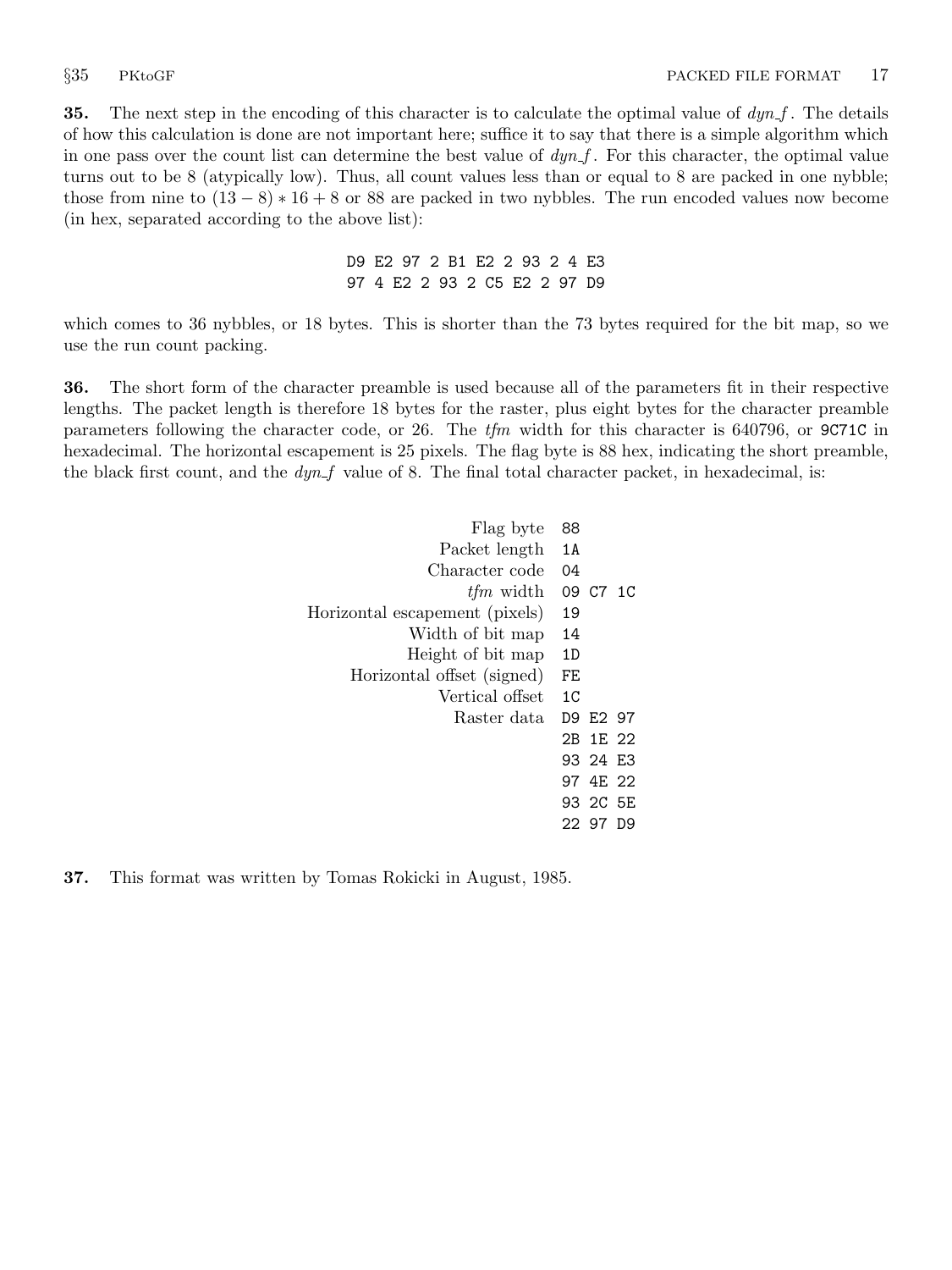<span id="page-17-0"></span>38. Input and output. There are two types of files that this program must deal with—standard text files and files of bytes (packed files and generic font files.) For our purposes, we shall consider an eight-bit byte to consist of the values 0 . . 255. If your system does not pack these values to a byte, it is no major difficulty; you must only insure that the input function *pk*-byte can read packed bytes, and that the output function *gf-byte* packs the bytes to be shipped.

 $\langle$  Types in the outer block [9](#page-3-0)  $\rangle$  +≡  $\text{eight\_bits} = 0 \dots 255; \text{ { packed file byte }}$ byte\_file = **packed file of** eight\_bits; { for packed file words }

**39.**  $\langle$  Globals in the outer block [11](#page-3-0)  $\rangle$  +≡ gf-file, pk-file: byte-file; {the I/O streams}

40. To prepare these files for input, we reset them. An extension of Pascal is needed in the case of  $q_f$ -file, since we want to associate it with external files whose names are specified dynamically (i.e., not known at compile time). The following code assumes that 'reset(f, s)' does this, when f is a file variable and s is a string variable that specifies the file name. If  $\epsilon$  (f) is true immediately after reset(f, s) has acted, we assume that no file named s is accessible.

```
procedure open gf-file; { prepares to write packed bytes in a gf-file }
  begin rewrite (gf_file, gf_name); gf_loc \leftarrow 0;
  end;
```

```
procedure open_pk_file; { prepares the input for reading }
  begin reset(pk-file, pk_name); pk\_loc \leftarrow 0;
  end;
```
41. We need a place to store the names of the input and output files, as well as a byte counter for the output file.

 $\langle$  Globals in the outer block [11](#page-3-0)  $\rangle$  + $\equiv$ 

```
gf_name, pk_name: packed array [1.. name_length of char; { names of input and output files }
gf\_loc, pk\_loc: integer; \{how many bytes have we sent? \}
```
42. We need a procedure that will write a byte to the GF file. If the particular system requires buffering, here is the place to do it.

procedure  $qf\_byte(i : integer);$ **begin**  $gf$ -file  $\uparrow \leftarrow i$ ;  $put(gf$ -file);  $incr(gf$ -loc); end;

43. We also need a function that will get a single byte from the PK file. Again, buffering may be done in this procedure.

function  $pk\_byte$ : eight\_bits; var  $nybble, temp: eight\_bits;$ **begin**  $temp \leftarrow pk\text{-}file\text{-}; get(pk\text{-}file); pk\text{-}loc \leftarrow pk\text{-}loc + 1; pk\text{-}byte \leftarrow temp;$ end;

44. Now we are ready to open the files and write the identification of the pixel file.

 $\langle$  Open files 44  $\rangle \equiv$  $open\_pk\_file$ ;  $open\_af\_file$ This code is used in section [73](#page-28-0).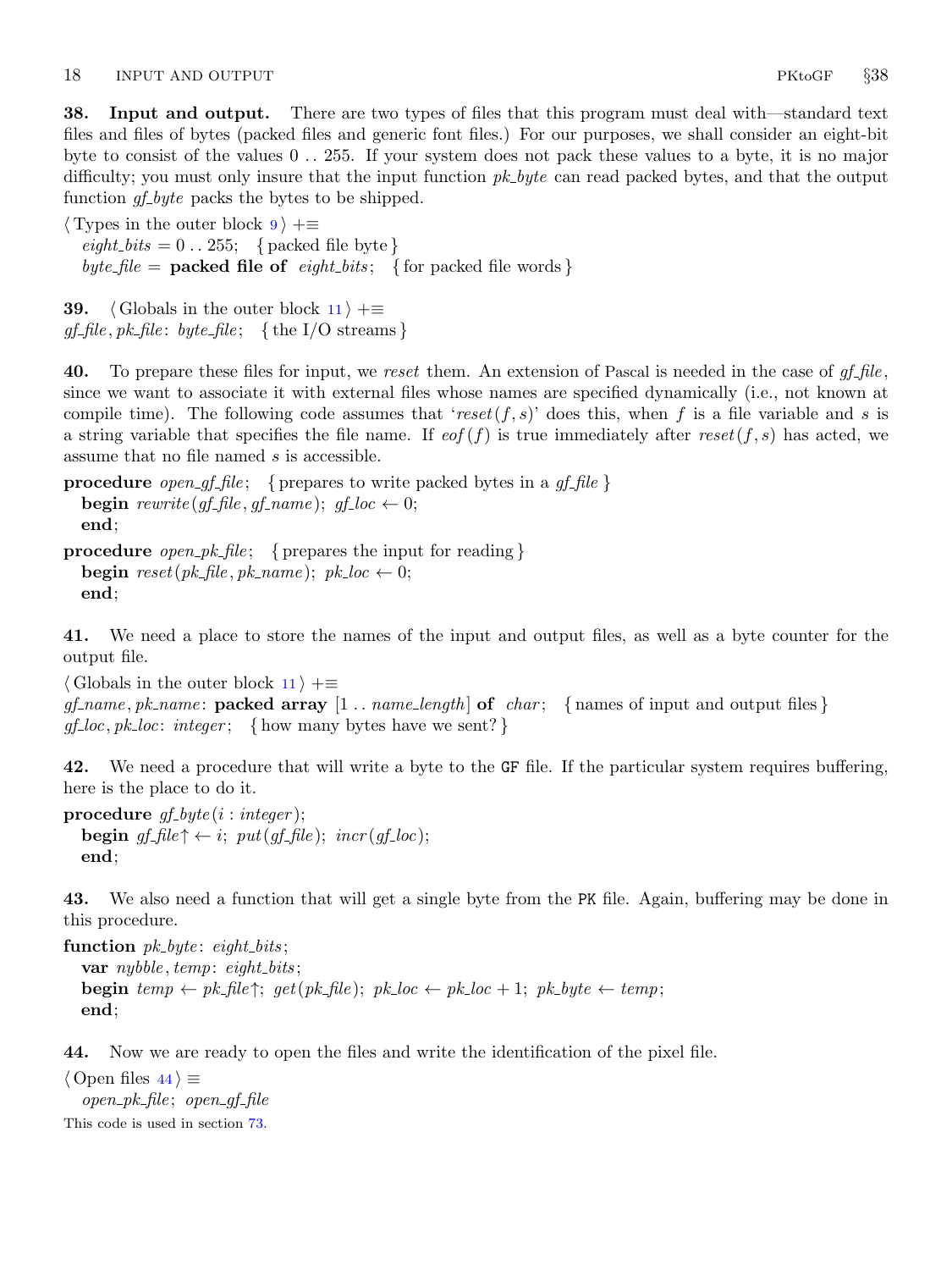<span id="page-18-0"></span>45. As we are reading the packed file, we often need to fetch 16 and 32 bit quantities. Here we have two procedures to do this.

```
function signed byte: integer;
  var a: integer;
  begin a \leftarrow pk\_byte;if a > 127 then a \leftarrow a - 256;
  signed_byte \leftarrow a;
  end;
function get_116: integer;
  var a: integer;
  begin a \leftarrow pk\_byte; get\_16 \leftarrow a * 256 + pk\_byte;
  end;
function signed_16: integer;
  var a: integer;
  begin a \leftarrow signed\_byte; signed 16 \leftarrow a * 256 + pk\_byte;
  end;
function get_32: integer;
  var a: integer;
  begin a \leftarrow get\_16;
  if a > 32767 then a ← a − 65536;
  get\_32 \leftarrow a * 65536 + get\_16;
  end;
```
46. As we are writing the GF file, we often need to write signed and unsigned, one, two, three, and four-byte values. These routines give us that capability.

```
procedure gf\_sbyte(i : integer);begin if i < 0 then i \leftarrow i + 256;
  qf\_byte(i);end;
procedure qf_1f_0(i): integer);
  begin gf_b yte (i \text{ div } 256); gf_b yte (i \text{ mod } 256);end;
procedure gf_224 (i : integer);
  begin gf_b yte (i \text{ div } 65536); gf_1 16 (i \text{ mod } 65536);end;
procedure gf_{\text{-}quad}(i : \text{integer});begin if i \geq 0 then
     begin gf\_byte(i \text{ div } 16777216);end
  else begin i \leftarrow (i + 1073741824) + 1073741824; gf_byte (128 + (i div 16777216));
     end;
  gf_224 (i mod 16777216);
  end;
```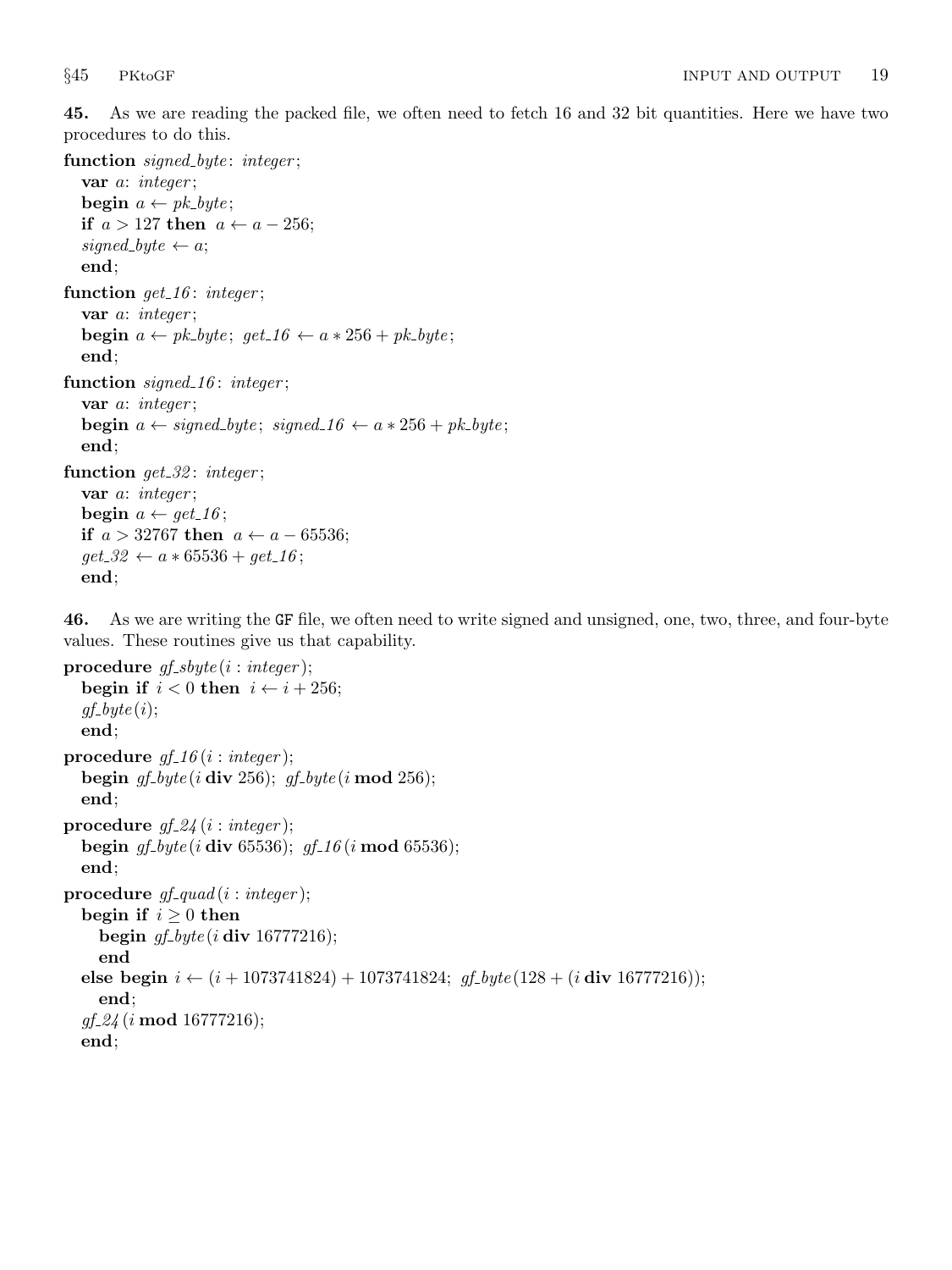#### <span id="page-19-0"></span>47. Character unpacking. Now we deal with unpacking characters into the GF representation.

 $\langle$  Unpack and write character  $47 \rangle \equiv$  $dyn_f \leftarrow flag_byte$  div 16; flag byte  $\leftarrow flag_byte$  mod 16; turn on  $\leftarrow flag_byte \geq 8$ ; if turn\_on then  $flag\_byte \leftarrow flag\_byte - 8;$ if  $flag\_byte = 7$  then  $\langle Read long character \text{ }preamble \text{ } 52 \rangle$  $\langle Read long character \text{ }preamble \text{ } 52 \rangle$  $\langle Read long character \text{ }preamble \text{ } 52 \rangle$ else if  $flag_byte > 3$  then  $\langle Read\>extended\>short\>character\>preamble\>53$  $\langle Read\>extended\>short\>character\>preamble\>53$ else  $\langle$  Read short character preamble [54](#page-20-0) $\rangle$ ;  $\langle$  Calculate and check min m, max m, min n, and max n [56](#page-21-0) $\rangle$ ;  $\langle$  Save character locator [60](#page-22-0) $\rangle$ ;  $\langle$  Write character preamble [59](#page-21-0) $\rangle$ ;  $\langle$  Read and translate raster description [65](#page-24-0) $\rangle$ ;  $gf\_byte(eoc); last\_eoc \leftarrow gf\_loc;$ if end of packet  $\neq$  pk loc then abort ( $\text{Bad}_p$ k<sub>u</sub>file!  $\text{End}_p$ Bad packet length.  $\text{Mod}_p$ This code is used in section [73](#page-28-0).

48. We need a whole lot of globals used but not defined up there.

 $\langle$  Globals in the outer block [11](#page-3-0)  $\rangle$  +≡ i, j: integer; {index pointers}  $end_of packet: integer; \{ where we expect the end of the packet to be \}$  $dyn_f$ : integer; { dynamic packing variable } *car: integer*; {the character we are reading}  $tfm_width: integer; \{ the TFM width of the current character \}$  $x_{\text{off}}$ ,  $y_{\text{off}}$ : integer; {the offsets for the character}

49. Now we read and check the preamble of the PK file. In the preamble, we find the hppp, design\_size, checksum. We write the relevant parameters to the GF file, including the preamble comment.

 $\langle$  Read preamble 49 $\rangle \equiv$ if  $pk\_byte \neq pk\_pre$  then  $abort('Bad_{\sqcup}file!_{\sqcup\sqcup}pre_{\sqcup}command_{\sqcup}missing.^{\wedge})$ ;  $gf\_byte$  (pre); if  $pk\_byte \neq pk\_id$  then  $abort('Wrong \cup version \cup of \cup packet \cup file!'.$ );  $gf\_byte(gf\_id\_byte); j \leftarrow pk\_byte;$ for  $i \leftarrow 1$  to j do  $hppp \leftarrow pk\_byte;$  $gf\_byte$  (comm\_length); for  $i \leftarrow 1$  to comm\_length do gf\_byte(xord [comment[i]]); design\_size  $\leftarrow$  get\_32; checksum  $\leftarrow$  get\_32; hppp  $\leftarrow$  get\_32; vppp  $\leftarrow$  get\_32; if  $hppp \neq vppp$  then  $print\_ln($  'Warning:  $_{\text{un}a}$ spect $_{\text{un}a}$ ratio  $_{\text{un}a}$ not  $_{\text{un}1}:1$ ! ´);  $magnification \leftarrow round(hppp * 72.27 * 5/65536); last\_eoc \leftarrow gf\_loc$ This code is used in section [73](#page-28-0).

50. Of course, we need to define the above variables.

 $\langle$  Globals in the outer block [11](#page-3-0)  $\rangle$  +≡ *comment:* packed array  $[1 \tots \t{comm\_length}]$  of *char*; magnification: integer; { resolution at which pixel file is prepared }  $design\_size: integer; \{design\_size\}$  $checksum: integer; \{ checksum of pixel file\}$ hppp, vppp: integer; { horizontal and vertical points per inch}

**51.**  $\langle$  Set initial values  $12 \rangle + \equiv$  $12 \rangle + \equiv$  $comment \leftarrow \textit{preample\_comment};$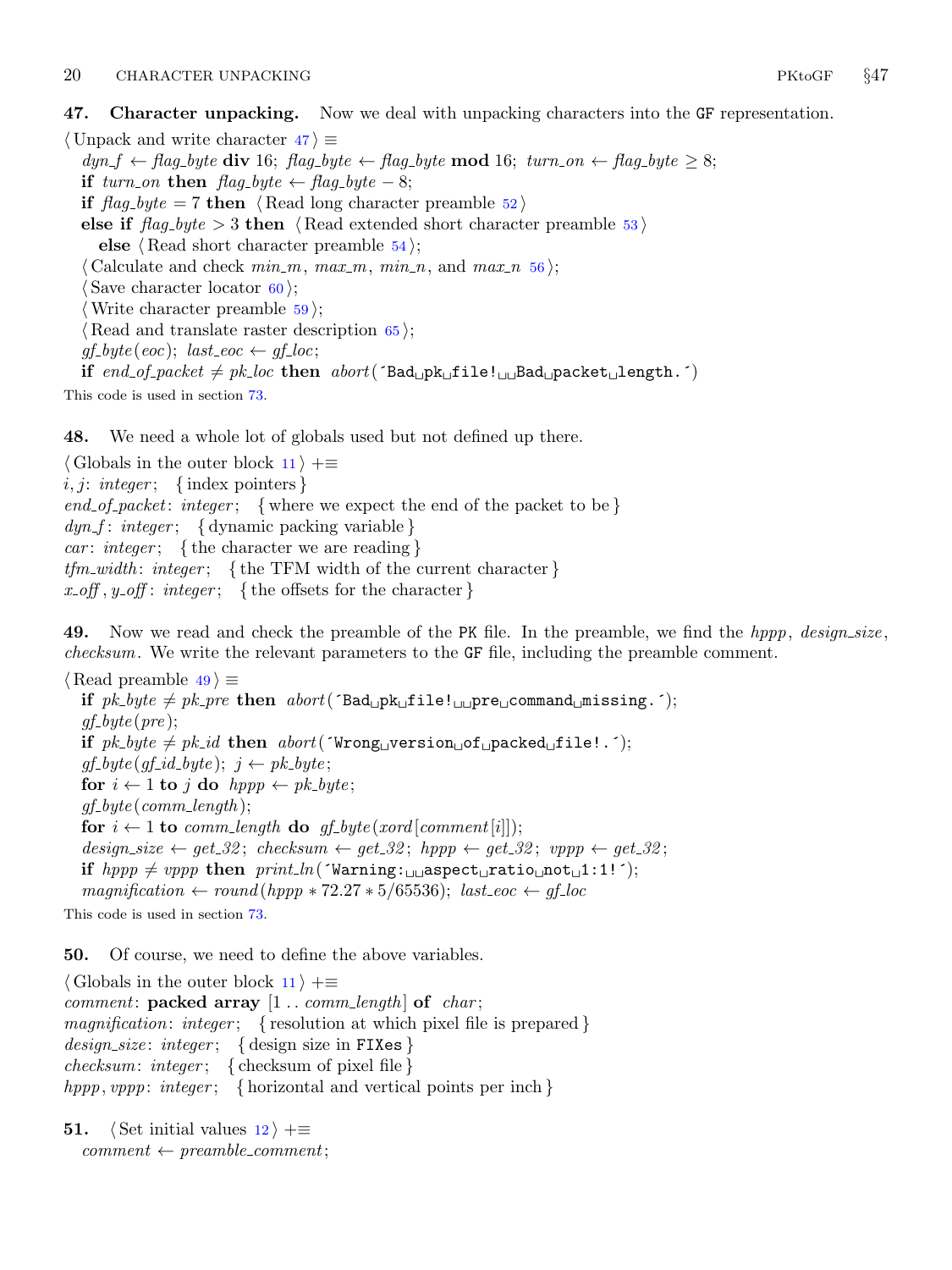<span id="page-20-0"></span>52. Now, the character preamble reading modules. First, we have the general case: the long character preamble format.

 $\langle$  Read long character preamble 52 $\rangle \equiv$ 

**begin** packet length  $\leftarrow$  get 32; car  $\leftarrow$  get 32; end of packet  $\leftarrow$  packet length + pk loc;  $tfm\_width \leftarrow get\_32$ ; hor\_esc  $\leftarrow get\_32$ ; ver\_esc  $\leftarrow get\_32$ ; c\_width  $\leftarrow get\_32$ ; c\_height  $\leftarrow get\_32$ ; word\_width  $\leftarrow$  (c\_width + 31) div 32; x\_off  $\leftarrow$  get\_32; y\_off  $\leftarrow$  get\_32; end

This code is used in section [47](#page-19-0).

53. This module reads the character preamble with double byte parameters.

 $\langle$  Read extended short character preamble  $53 \rangle \equiv$ **begin** packet\_length  $\leftarrow$  (flag\_byte - 4)  $*$  65536 + get\_16; car  $\leftarrow$  pk\_byte; end\_of\_packet  $\leftarrow$  packet\_length + pk\_loc;  $i \leftarrow$  pk\_byte; tfm\_width  $\leftarrow$  i \* 65536 + get\_16; hor esc  $\leftarrow$  get 16  $*$  65536; ver esc  $\leftarrow$  0; c width  $\leftarrow$  get 16; c height  $\leftarrow$  get 16; word\_width  $\leftarrow$  (c\_width + 31) div 32; x\_off  $\leftarrow$  signed\_16; y\_off  $\leftarrow$  signed\_16; end

This code is used in section [47](#page-19-0).

54. Here we read the most common character preamble, that with single byte parameters.

 $\langle$  Read short character preamble 54 $\rangle \equiv$ 

**begin** packet length ← flag byte \* 256 + pk byte; car ← pk byte; end of packet ← packet length + pk loc;  $i \leftarrow pk\_byte$ ; tfm\_width  $\leftarrow i * 65536 + get\_16$ ; hor\_esc  $\leftarrow pk\_byte * 65536$ ; ver\_esc  $\leftarrow 0$ ; c width  $\leftarrow$  pk byte; c height  $\leftarrow$  pk byte; word width  $\leftarrow$  (c width + 31) div 32; x off  $\leftarrow$  signed byte;  $y \text{-} \text{off} \leftarrow signed\_byte;$ end

This code is used in section [47](#page-19-0).

#### 55. Some more globals:

 $\langle$  Globals in the outer block [11](#page-3-0)  $\rangle$  + $\equiv$  $c \text{-} height, c \text{-} width: integer; \{ sizes of the character glyphs } \}$  $word\_width: integer; \{ width of character in raster words \}$ hor\_esc, ver\_esc: integer; { the character escapement } packet\_length: integer; { the length of the packet in bytes }  $last\_eoc: integer; \{ the last end of character \}$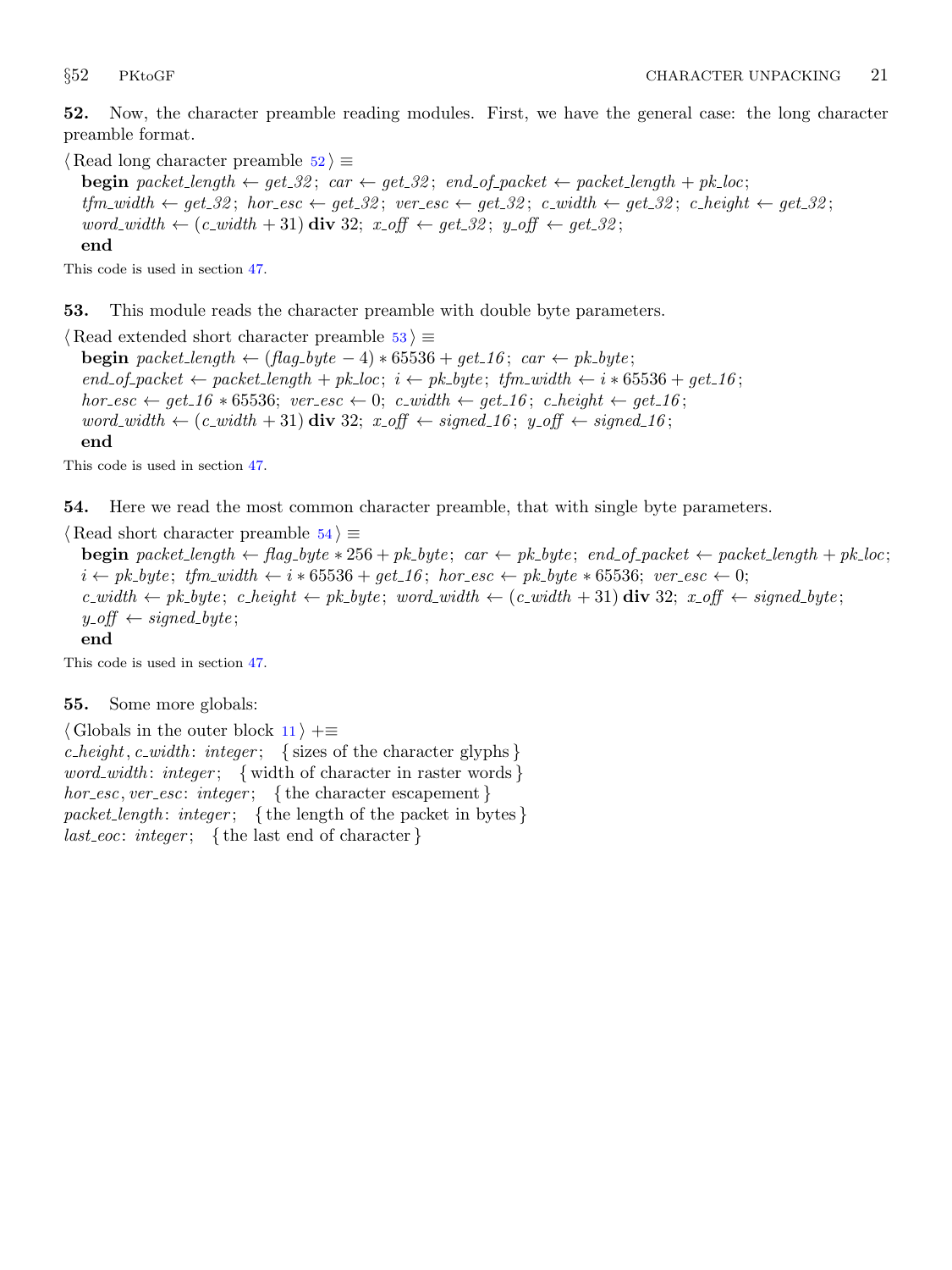<span id="page-21-0"></span>**56.** The GF format requires the minimum and maximum m and n values in the postamble, so we generate them here. One thing that should be noted, here. The value  $max_n - min_n$  will be the height of the character glyph, but for the width, you need to use  $max_{m} - min_{m} - 1$ , because of the peculiarities of the GF format.

 $\langle$  Calculate and check min m, max m, min n, and max n 56 $\rangle \equiv$ if  $(c \text{-} height = 0) \vee (c \text{-} width = 0)$  then **begin** c\_height  $\leftarrow 0$ ; c\_width  $\leftarrow 0$ ; x\_off  $\leftarrow 0$ ; y\_off  $\leftarrow 0$ ; end;  $min_m \leftarrow -x_{\text{-}} \text{off};$ if  $min_m < min_m$  then  $min_m \leftarrow min_m$ ;  $max_m \leftarrow c\_width + min_m;$ if  $max_m > mnax_m$  then  $mnax_m \leftarrow max_m$ ;  $min_n \leftarrow y\_off - c\_height + 1; max_n \leftarrow y\_off;$ if  $min_n > max_n$  then  $min_n \leftarrow max_n$ ; if  $min_n < min_n$  then  $min_n \leftarrow min_n$ ; if  $max_n > mnax_n$  then  $mnax_n \leftarrow max_n$ 

This code is used in section [47](#page-19-0).

57. We have to declare the variables which hold the bounding box. We also need the arrays that hold the back pointers to the characters, the horizontal and vertical escapements, and the TFM widths.

 $\langle$  Globals in the outer block [11](#page-3-0)  $\rangle$  +=  $min_m, max_m, min_n, max_n: integer;$  $mmin_m, mmax_m, mmin_n, mmax_n: integer;$  $char\_pointer$ ,  $s\_tfm\_width$ :  $array$  [0...255] of  $integer;$ s\_hor\_esc, s\_ver\_esc:  $array$  [0...255] of  $integer;$ this\_char\_ptr: integer;

58. We initialize these bounding box values to be ridiculous, and say that there were no characters seen yet.

 $\langle$  Set initial values  $12$ }  $+$ ≡  $mmin_m$  ← 999999;  $mmin_n$  ← 999999;  $mmax_m$  ← −999999;  $mmax_n$  ← −999999; for  $i \leftarrow 0$  to 255 do *char\_pointer*  $[i] \leftarrow -1$ ;

59. This module takes care of the simple job of writing the character preamble, after picking one to fit.  $\langle$  Write character preamble 59  $\rangle \equiv$ 

begin if  $(char\_pointer \, | car \, \textbf{mod} \, 256] = -1) \wedge (car \geq 0) \wedge (car < 256) \wedge (max_m \geq 0) \wedge (max_m < 0)$  $256) \wedge (max_n \geq 0) \wedge (max_n < 256) \wedge (max_m \geq min_m) \wedge (max_n \geq min_n) \wedge (max_m < 0)$  $min_{m} + 256) \wedge (max_{m} < min_{m} + 256)$  then **begin** char pointer  $|car \text{ mod } 256| \leftarrow this_{char}$  ptr; gf-byte  $(boc1)$ ; gf-byte  $(car)$ ;  $gf\_byte(max_m - min_m); gf\_byte(max_m); gf\_byte(max_n - min_n); gf\_byte(max_n);$ end else begin  $gf\_byte(boc); gf\_quad(car); gf\_quad(char\_pointer[car \mod 256]);$ char pointer  $\lceil \text{car mod } 256 \rceil$  ← this char ptr; gf-quad  $(\text{min\_m})$ ; gf-quad  $(\text{max\_m})$ ; gf-quad  $(\text{min\_n})$ ;

end;

end

This code is used in section [47](#page-19-0).

 $gf_{\mathcal{I}}quad(max_{\mathcal{I}});$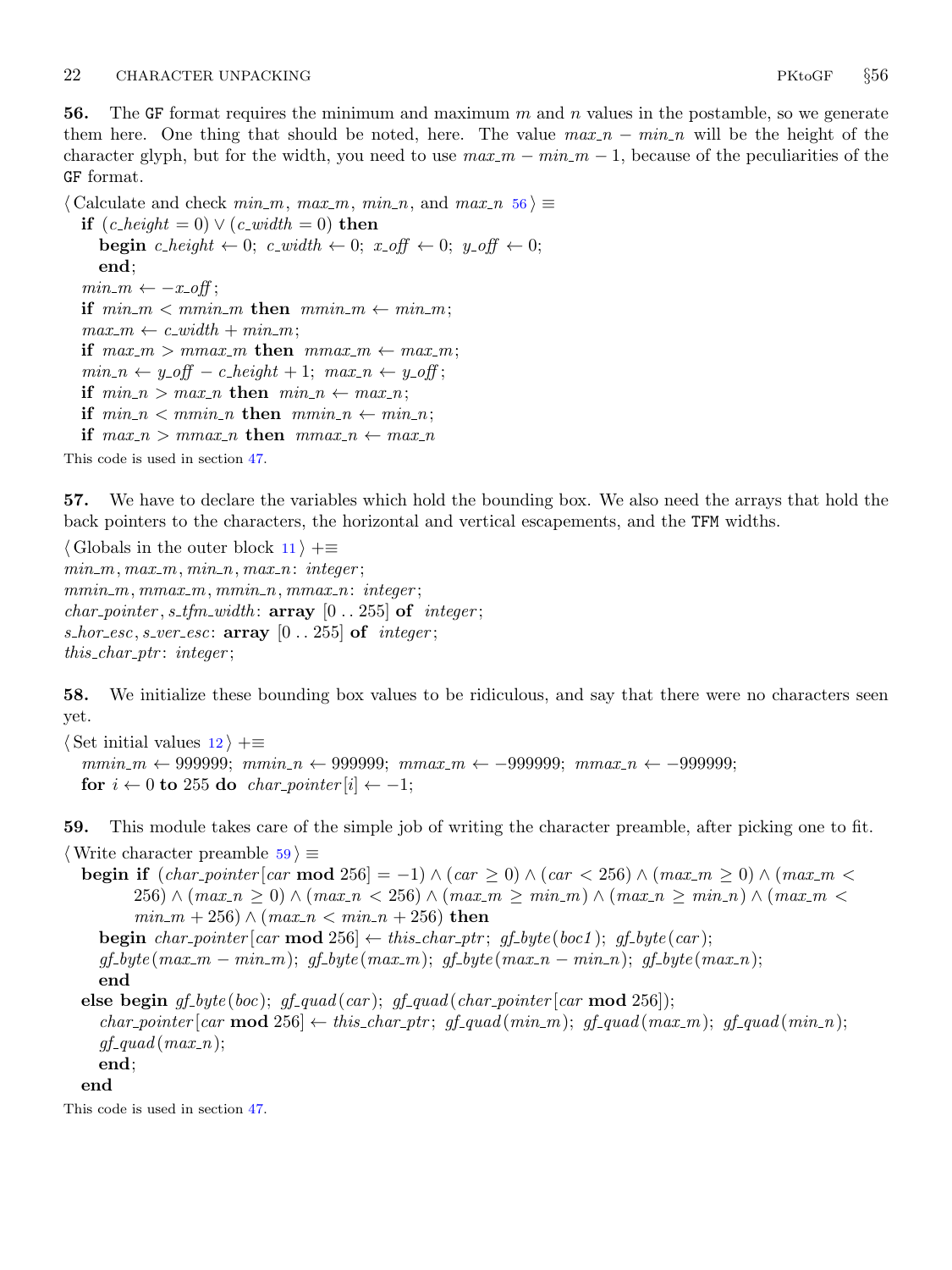<span id="page-22-0"></span>60. In this routine we either save or check the current character parameters.

 $\langle$  Save character locator 60  $\rangle \equiv$ begin  $i \leftarrow car \mod 256$ ; if  $(char\_pointer[i] = -1)$  then **begin** s\_ver\_esc[i]  $\leftarrow$  ver\_esc; s\_hor\_esc[i]  $\leftarrow$  hor\_esc; s\_tfm\_width[i]  $\leftarrow$  tfm\_width; end else begin if  $(s \text{per} \text{--} \text{es} c[i] \neq \text{per} \text{--} \text{es} c[i] \neq \text{--} \text{es} c[i] \neq \text{--} \text{es} c[i] \neq \text{--} \text{es} c[i] \neq \text{--} \text{cs} c[i] \neq \text{--} \text{cs} c[i] \neq \text{--} \text{cs} c[i] \neq \text{--} \text{cs} c[i] \neq \text{--} \text{cs} c[i] \neq \text{--} \text{cs} c[i] \neq \text{--} \text{cs} c[i] \neq \text{$  $print\_ln($  Two<sub> $\cup$ </sub>characters $\cup$ mod $\cup$   $\cdot$ ,  $i : 1$ ,  $\cup$ have $\cup$ mismatched $\cup$ parameters $\cdot$ ); end; end

This code is used in section [47](#page-19-0).

61. And another module to write out those character locators we have so carefully saved up the information for.

 $\langle$  Write character locators 61  $\rangle$  ≡ for  $i \leftarrow 0$  to 255 do if char\_pointer  $[i] \neq -1$  then begin if  $(s\_ver\_esc[i] = 0) \wedge (s\_hor\_esc[i] \geq 0) \wedge (s\_hor\_esc[i] < 16777216) \wedge (s\_hor\_esc[i] \mod 65536 = 0)$ then begin  $gf\_byte(char\_loc0); gf\_byte(i); gf\_byte(s\_hor\_esc[i] div 65536);$ end else begin  $gf_b yte(char\_loc); gf_b yte(i); gf_quad(s_hor\_esc[i]); gf_quad(s_ver\_esc[i]);$ end;  $gf_{\text{-}quad}(s_{\text{-}}tfm_{\text{-}}width[i]); gf_{\text{-}quad}(char_{\text{-}}pointer[i]);$ end

This code is used in section [68](#page-26-0).

62. Now we have the most important part of the program, where we actually interpret the commands in the raster description. First of all, we need a procedure to get a single nybble from the file, as well as one to get a single bit. We also use the  $pk\_packet\_num$  procedure defined in the PK file description.

```
function get_nyb: integer;
  var temp: eight_bits;
  begin if bit\_weight = 0 then
     begin input_byte \leftarrow pk_byte; bit_weight \leftarrow 16;
     end;
  temp \leftarrow input\_byte div bit_weight; input_byte \leftarrow input\_byte - temp * bit\_weight;bit\_weight \leftarrow bit\_weight div 16; get\_nyb \leftarrow temp;
  end;
function get_bit: boolean;
  var temp: boolean;
  begin bit_weight \leftarrow bit_weight div 2;
  if bit\_weight = 0 then
     begin input_byte \leftarrow pk_byte; bit_weight \leftarrow 128;
     end;
  temp \leftarrow input\_byte \geq bit\_weight;if temp then input_byte \leftarrow input\_byte - bit\_weight;qet\_bit \leftarrow temp;end; \langle30 \rangle
```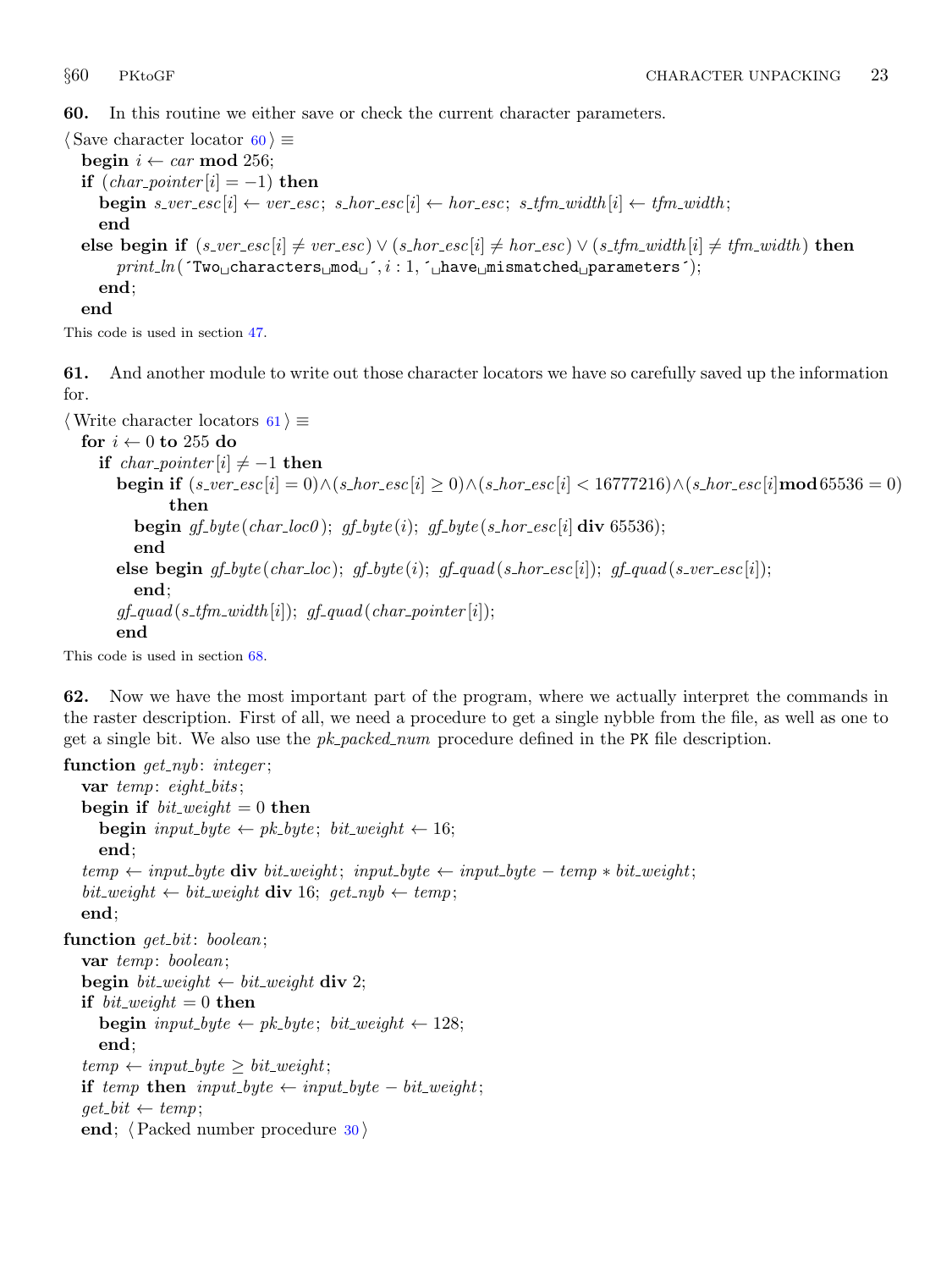<span id="page-23-0"></span>63. Now, the globals to help communication between these procedures, and a buffer for the raster row counts.

 $\langle$  Globals in the outer block [11](#page-3-0)  $\rangle$  +≡  $input\_byte: eight\_bits;$  { the byte we are currently decimating }  $bit\_weight:$  eight\_bits; { weight of the current bit} nybble: eight\_bits; { the current nybble } row counts: array  $[0 \tcdot \text{max_counts}]$  of integer; {where the row is constructed} rcp: integer; { the row counts pointer }

64. Actually, if the character is a bit mapped character, then we make it look like run counts by determining the appropriate values ourselves. Thus, we have a routine which gets the next count value, below.

```
\langle Get next count value into count 64 \rangle \equivbegin turn\_on \leftarrow \neg turn\_on;if dyn.f = 14 then
     begin count \leftarrow 1; done \leftarrow false;
     while \neg done do
        begin if count\_down \leq 0 then done \leftarrow trueelse if (turn\_on = get\_bit) then count \leftarrow count + 1else done \leftarrow true;
        count\_down \leftarrow count\_down - 1;end;
     end
  else count \leftarrow pk\_packet\_num;end
This code is used in section 65.
```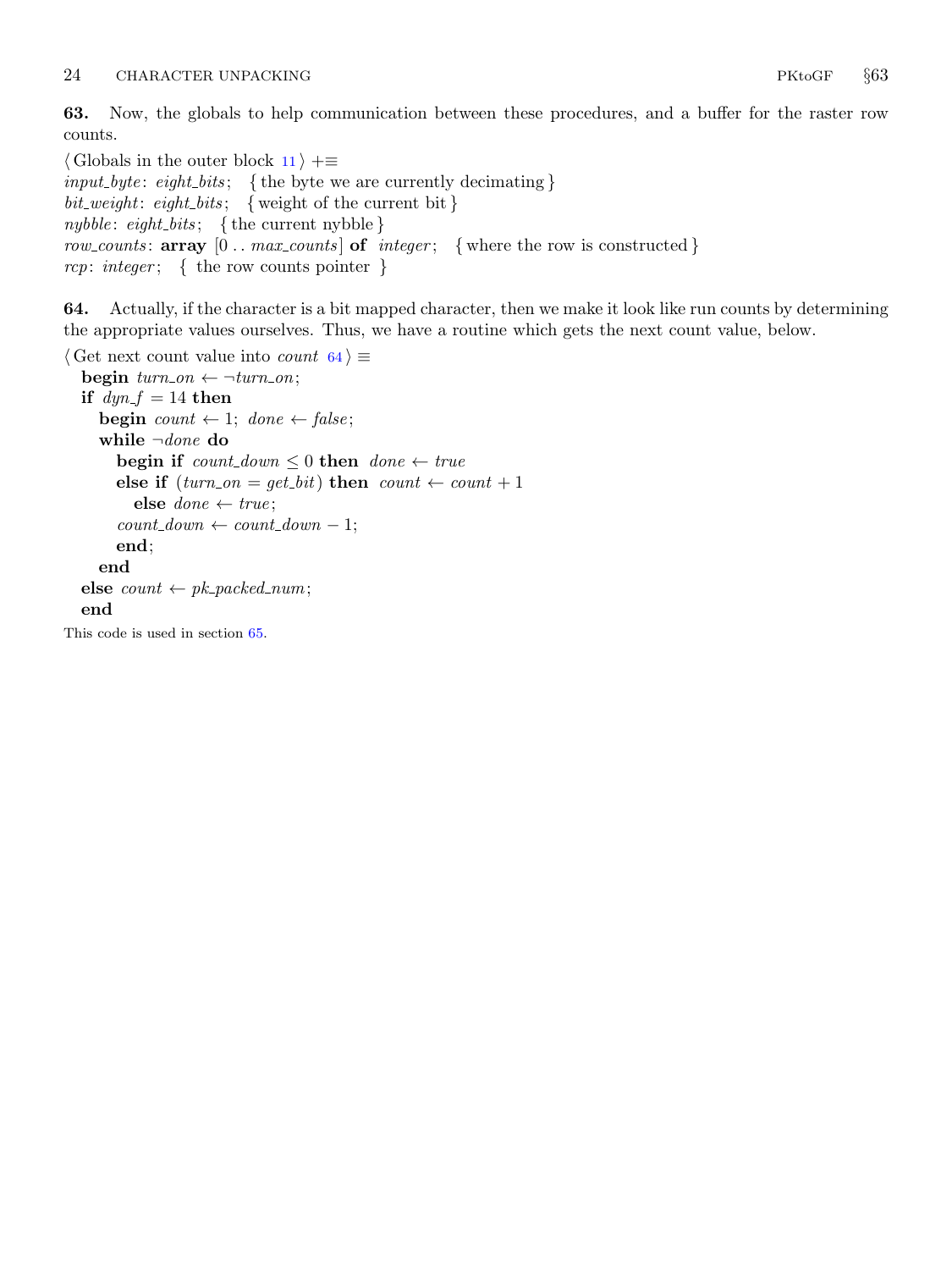<span id="page-24-0"></span>65. And the main procedure.

```
\langle Read and translate raster description 65 \rangle \equivif (c\_width > 0) \wedge (c\_height > 0) then
     begin bit_weight \leftarrow 0; count_down \leftarrow c_height \ast c_width -1;
     if dyn_f = 14 then turn_{on} \leftarrow get\_bit;repeat\_count \leftarrow 0; x\_to\_go \leftarrow c\_width; y\_to\_go \leftarrow c\_height; cur\_n \leftarrow c\_height; count \leftarrow 0;first_on \leftarrow turn\_on; turn_on \leftarrow \neg turn\_on; rcp \leftarrow 0;
     while y_{\text{-}}to_{\text{-}go} > 0 do
        begin if count = 0 then \langle64\rangle;
        if rep = 0 then first\_on \leftarrow turn\_on;while count \geq x\_to\_go do
           begin row\_counts[rcp] \leftarrow x_to_go; count \leftarrow count - x_to_go;for i \leftarrow 0 to repeat_count do
             begin \langle66\rangle;
              y\_to\_go \leftarrow y\_to\_go - 1;end;
           repeat\_count \leftarrow 0; x\_to\_go \leftarrow c\_width; rep \leftarrow 0;if (count > 0) then first\_on \leftarrow turn\_on;end;
        if count > 0 then
           begin row_counts [rcp] \leftarrow count;if rep = 0 then first\_on \leftarrow turn\_on;rcp \leftarrow rcp + 1;if rep > max_counts then
             \textbf{begin}~print\_ln( ^A_character_had_too_many_run_counts^); jump_out;
             end;
           x\_to\_go \leftarrow x\_to\_go - count; count \leftarrow 0;
           end;
        end;
     end
This code is used in section 47.
```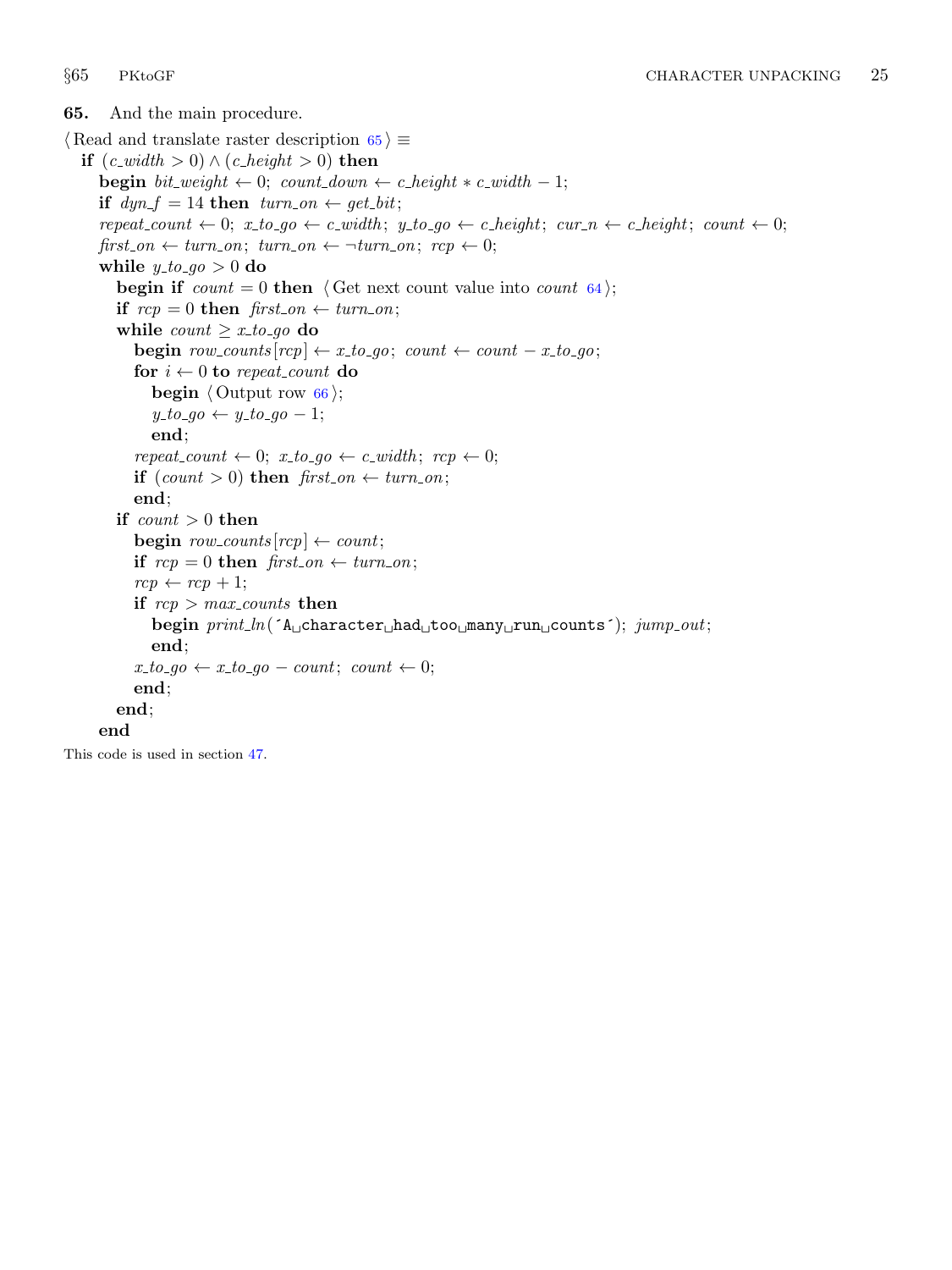```
\langle Output row 66 \rangle \equivif (rep>0) \vee first\_on then
    begin j \leftarrow 0; max \leftarrow rep;
    if \neg turn\_on then max \leftarrow max - 1;
    if cur_n - y_to_qo = 1 then
       begin if first\_on then gf\_byte(new\_row_0)else if row\_counts[0] < 165 then
            begin gf\_byte(new\_row_0 + row\_counts[0]); j \leftarrow j + 1;end
          else qf\_byte (skip\theta);
       end
    else if cur_n > y_to_qo then
         begin if cur_n - y_to_qo < 257 then
            begin gf\_byte (skip1); gf\_byte (cur_n – y_to_go – 1);
            end
         else begin gf_byte (skip1 + 1); gf_116 (cur n – y_to_go – 1);
            end;
         if first on then gf\_byte (paint 0);
          end
       else if first\_on then gf\_byte (paint 0);
    cur_n \leftarrow y\_to\_go;while j \leq max do
       begin if row\_counts[j] < 64 then gf\_byte(paint\_0 + row\_counts[j])else if row\_counts|j| < 256 then
            begin gf\_byte (paint1); gf\_byte (row_counts [j]);
            end
          else begin qf_byte (paint1 + 1); qf_1f_0 (row_counts [j]);
            end;
       j \leftarrow j + 1;end;
    end
```
This code is used in section [65](#page-24-0).

67. Here we need the array which counts down the number of bits, and the current state flag.

 $\langle$  Globals in the outer block [11](#page-3-0)  $\rangle$  +≡ *count\_down: integer*; { have we run out of bits yet? } done: boolean; { are we done yet? } *max: integer*; { the maximum number of counts to output } repeat\_count: integer; { how many times to repeat the next row?}  $x\_to\_go, y\_to\_go: integer; \{how many columns/rows left?\}$  $turn\_on, first\_on: boolean; \{ are we black here? \}$ *count: integer*; { how many bits of current color left?} *cur\_n: integer*; { what row are we at?}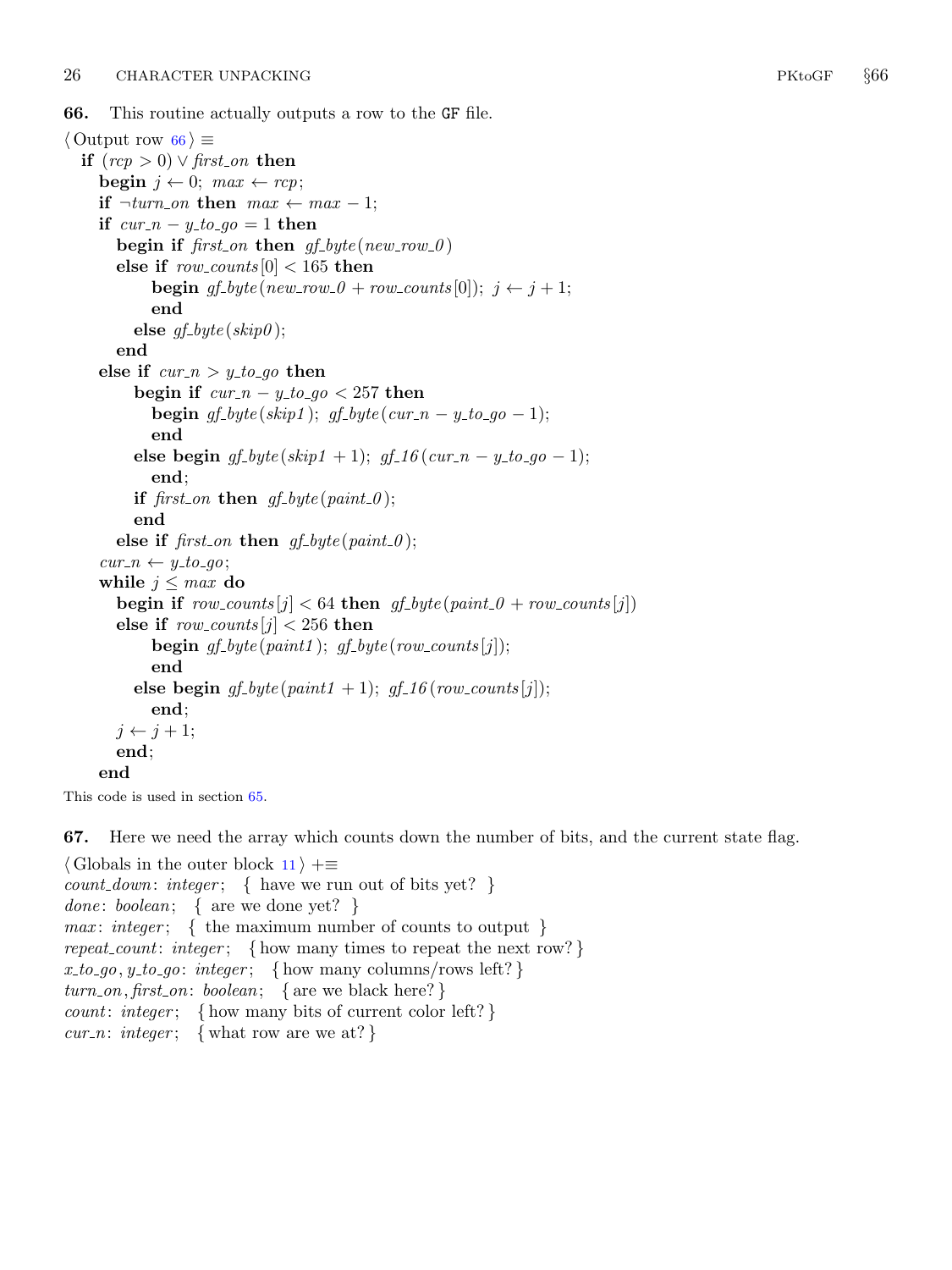<span id="page-26-0"></span>68. To finish the GF file, we write out a postamble, including the character locators that we stored away.

 $\langle$  Write GF postamble 68  $\rangle$  ≡  $j \leftarrow gf\_loc; gf\_byte(post); gf\_quad(last\_eco); gf\_quad(design\_size); gf\_quad(lchecksum); gf\_quad(lhypp);$  $gf_{\text{1}}(w_{\text{1}}(w_{\text{1}}))$ ;  $gf_{\text{1}}(w_{\text{1}}(w_{\text{1}}))$ ;  $gf_{\text{1}}(w_{\text{1}}(w_{\text{1}}(w_{\text{1}}))$ ;  $gf_{\text{1}}(w_{\text{1}}(w_{\text{1}}(w_{\text{1}}))$ ;  $gf_{\text{1}}(w_{\text{1}}(w_{\text{1}}(w_{\text{1}}))$ ;  $gf_{\text{1}}(w_{\text{1}}(w_{\text{1}}(w_{\text{1}}))$ ;  $gf_{\text{1}}(w_{\text{1}}(w_{\text$  $\langle$  Write character locators [61](#page-22-0)  $\rangle$ ;  $gf\_byte(post\_post); gf\_quad(j); gf\_byte(gf\_id\_byte);$ for  $i \leftarrow 0$  to 3 do gf-byte (223); while gf-loc mod  $4 \neq 0$  do gf-byte (223) This code is used in section [73](#page-28-0).

**69.** We need the  $flag_byte$  variable.

```
\langle11 \rangle +≡
flag\_byte: integer; \{command or character flag byte\}
```
70. Another necessary procedure skips over any specials between characters and before and after the postamble. (It echoes the specials exactly.)

```
procedure skip_specials;
  var i, j, k: integer;begin this char ptr \leftarrow gf loc;
  repeat flag\_byte \leftarrow pk\_byte;
     if flag\_byte \geq 240 then
       case flag_byte of
       240, 241, 242, 243: begin i \leftarrow 0; gf_byte(flag_byte - 1);
          for j \leftarrow 240 to flag-byte do
            begin k \leftarrow pk_b yte; qf_b yte(k); i \leftarrow 256 * i + k;
             end;
          for j \leftarrow 1 to i do gf-byte(pk-byte);
          end;
       244: begin gf_{-}byte(243); gf_{-}quad(get_{-}32);end;
       245: begin end;
       246: begin end;
       247, 248, 249, 250, 251, 252, 253, 254, 255: abort ('Unexpected ', flag byte : 1, '!');
       endcases;
  until (flag_b yte < 240) \vee (flag_b yte = pk\_post);end;
```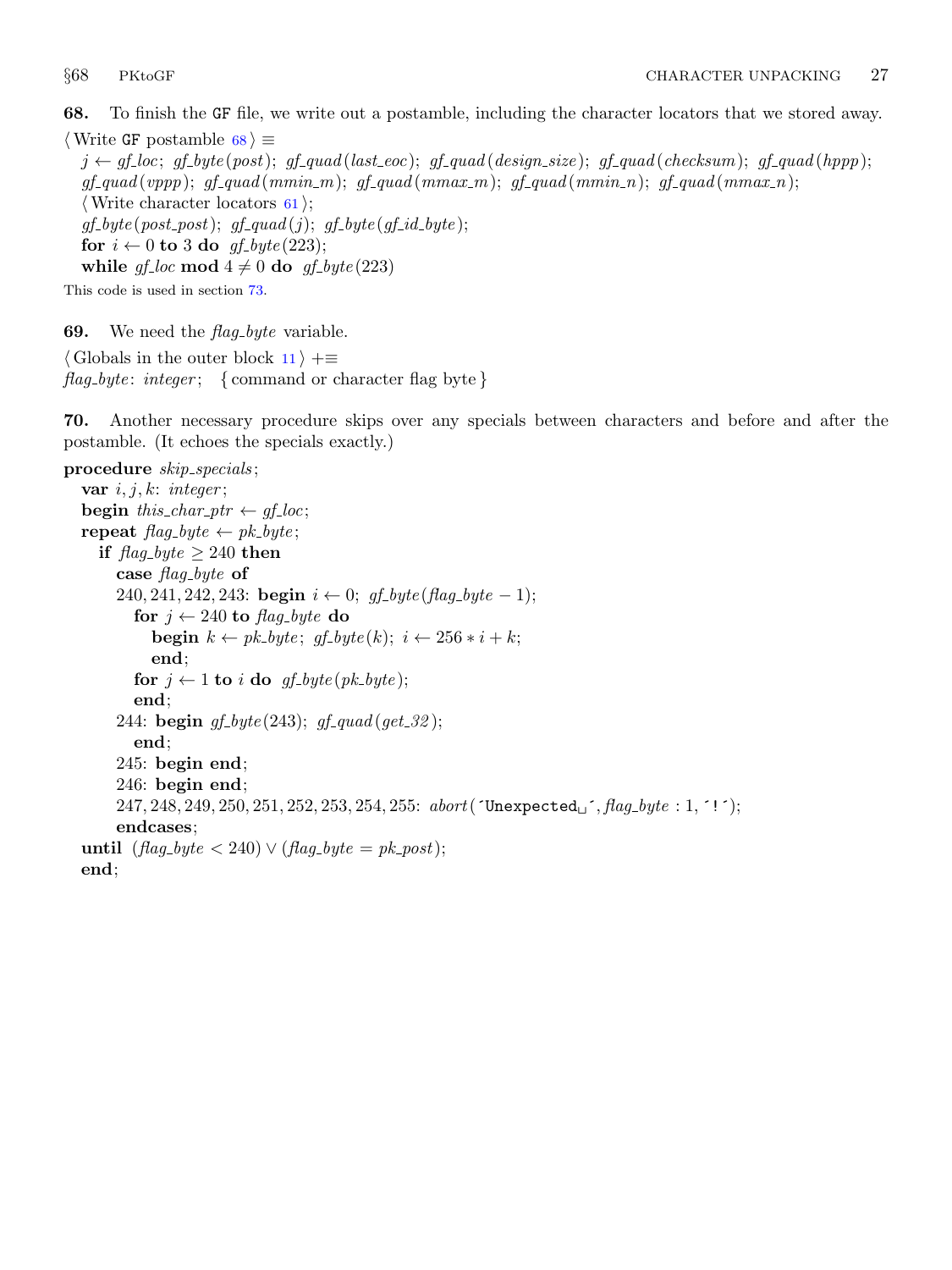<span id="page-27-0"></span>71. Terminal communication. We must get the file names and determine whether input is to be in hexadecimal or binary. To do this, we use the standard input path name. We need a procedure to flush the input buffer. For most systems, this will be an empty statement. For other systems, a *print ln* will provide a quick fix. We also need a routine to get a line of input from the terminal. On some systems, a simple read ln will do. Finally, a macro to print a string to the first blank is required.

```
define \text{f}lush_buffer \equivbegin end
define get\_line (\#) \equivif \epsilonoln(input) then \epsilonread_ln(input);
          i \leftarrow 1;
           while \neg(eoln(input) \vee cof(input)) do
              begin \#[i] \leftarrow input \uparrow; \; \textit{incr}(i); \; \textit{get}(\textit{input});end;
          \sharp[i] \leftarrow \fbox{``} \Box
```
## 72.

procedure *dialog*; var *i*: *integer*; { index variable } buffer: packed array  $[1 \tldots \tname{name_length}]$  of char; {input buffer} begin for  $i \leftarrow 1$  to name\_length do  $\textbf{begin} \hspace{0.1cm} g f\_name[i] \leftarrow \hspace{0.1cm} \hspace{0.1cm} \lnot \hspace{0.1cm} ; \hspace{0.1cm} \textit{pk\_name}[i] \leftarrow \hspace{0.1cm} \lnot \hspace{0.1cm} ; \hspace{0.1cm}$ end;  $print($   $'Input_\sqcup file_\sqcup name:_{\sqcup \sqcup})$ ;  $flush_\sqcup uffer; get-line(pk_name); print($   $Output_\sqcup file_\sqcup name:_{\sqcup \sqcup})$ ;  $flush_buffer; get\_line(gf_name);$ end;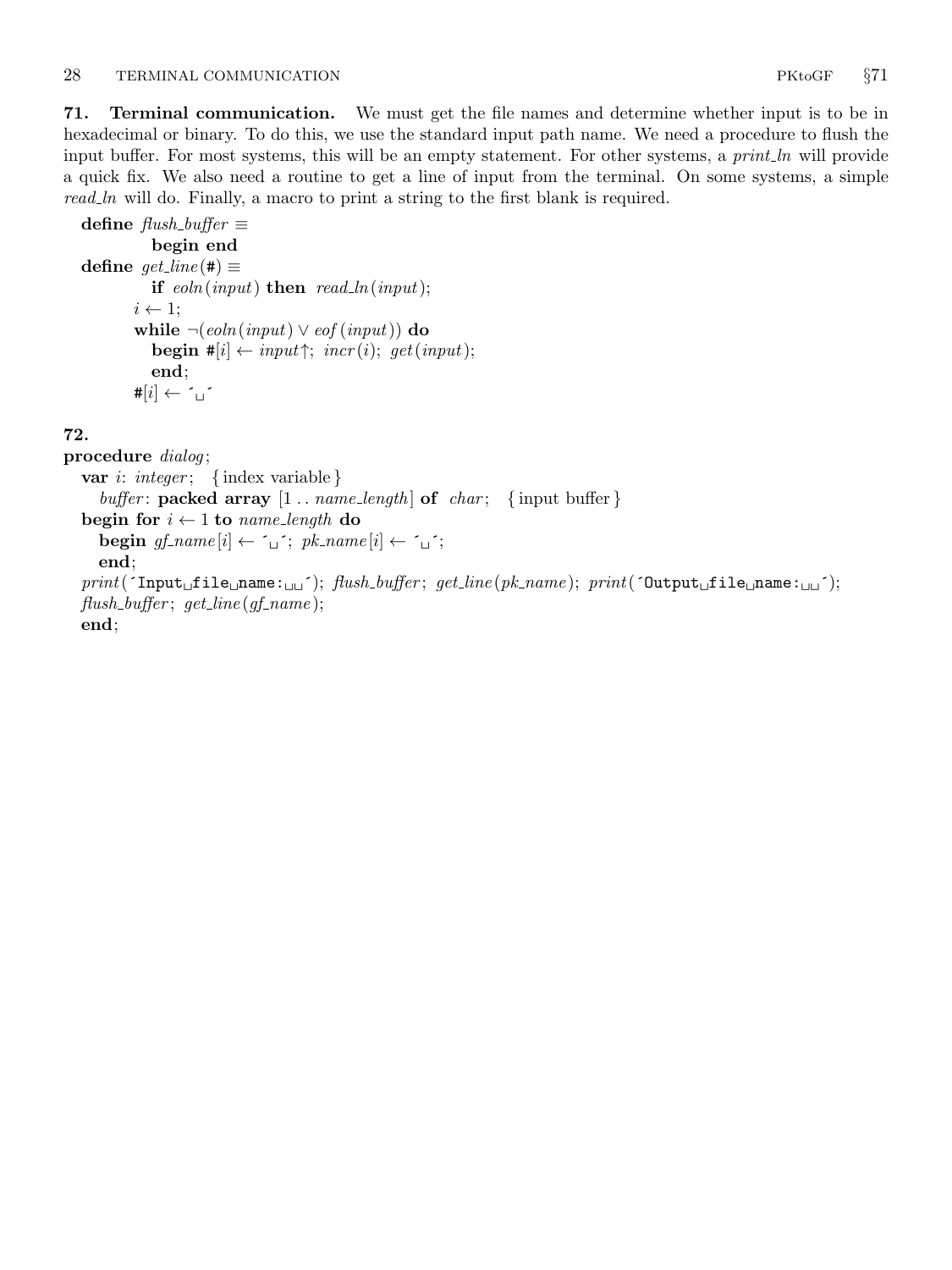### <span id="page-28-0"></span>73. The main program. Now that we have all the pieces written, let us put them together.

begin *initialize*; *dialog*;  $\langle$  Open files [44](#page-17-0) $\rangle$ ;  $\langle$  Read preamble [49](#page-19-0) $\rangle$ ; skip specials ; while  $flag\_byte \neq pk\_post$  do **begin**  $\langle$  Unpack and write character [47](#page-19-0) $\rangle$ ; skip specials ; end; while  $\neg \textit{eof} \left(\textit{pk}\textit{file}\right) \textbf{do} \textit{i} \leftarrow \textit{pk}\textit{byte};$  $\langle$  Write GF postamble [68](#page-26-0) $\rangle$ ;  $print\_ln(pk\_loc: 1, \Delta)$  bytes $\Box$ unpacked $\Box$ to $\Box$ ,  $gf\_loc: 1, \Delta$ bytes. $\Box$ ; final\_end: end.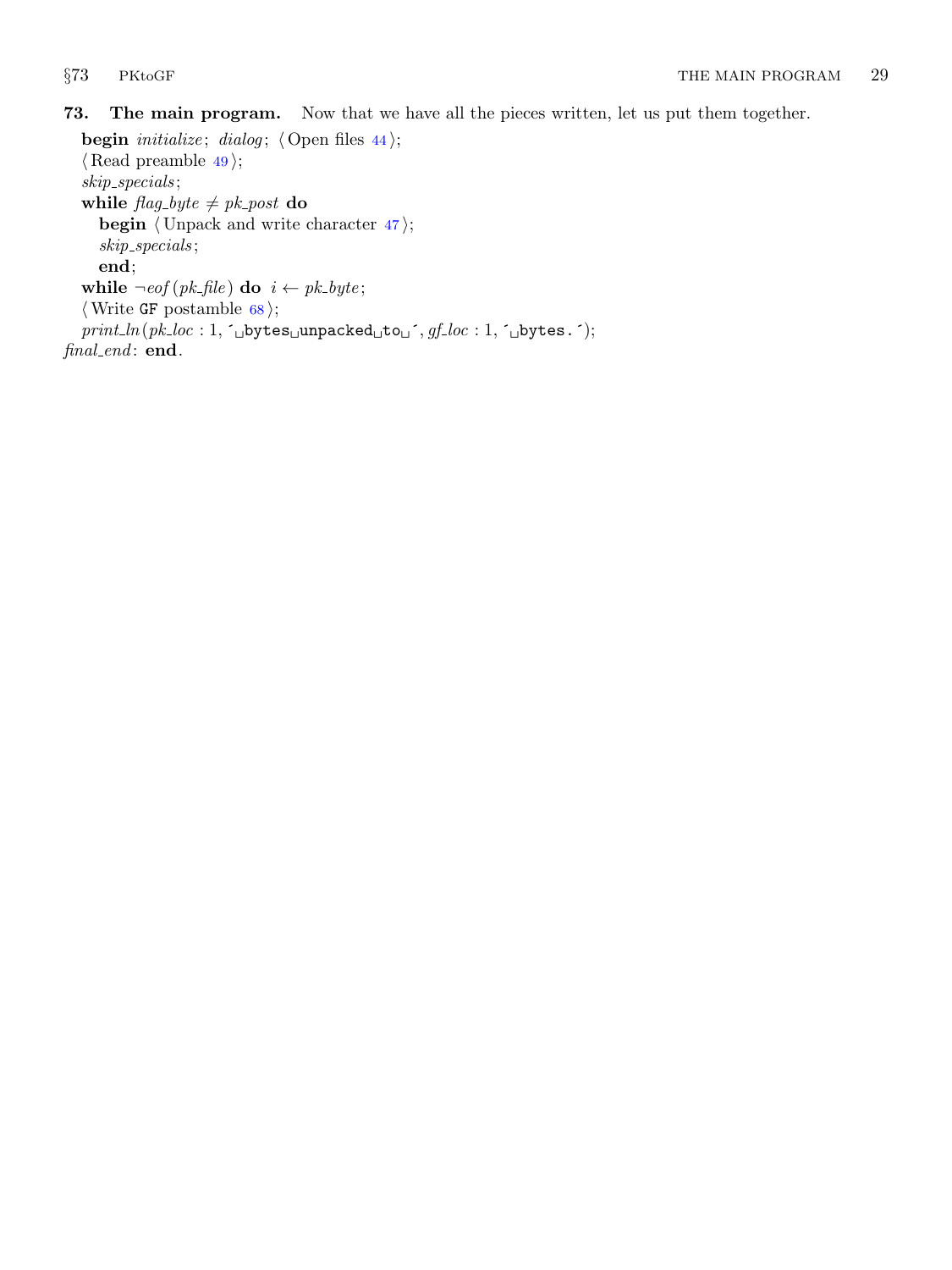<span id="page-29-0"></span>74. System-dependent changes. This section should be replaced, if necessary, by changes to the program that are necessary to make PKtoGF work at a particular installation. Any additional routines should be inserted here.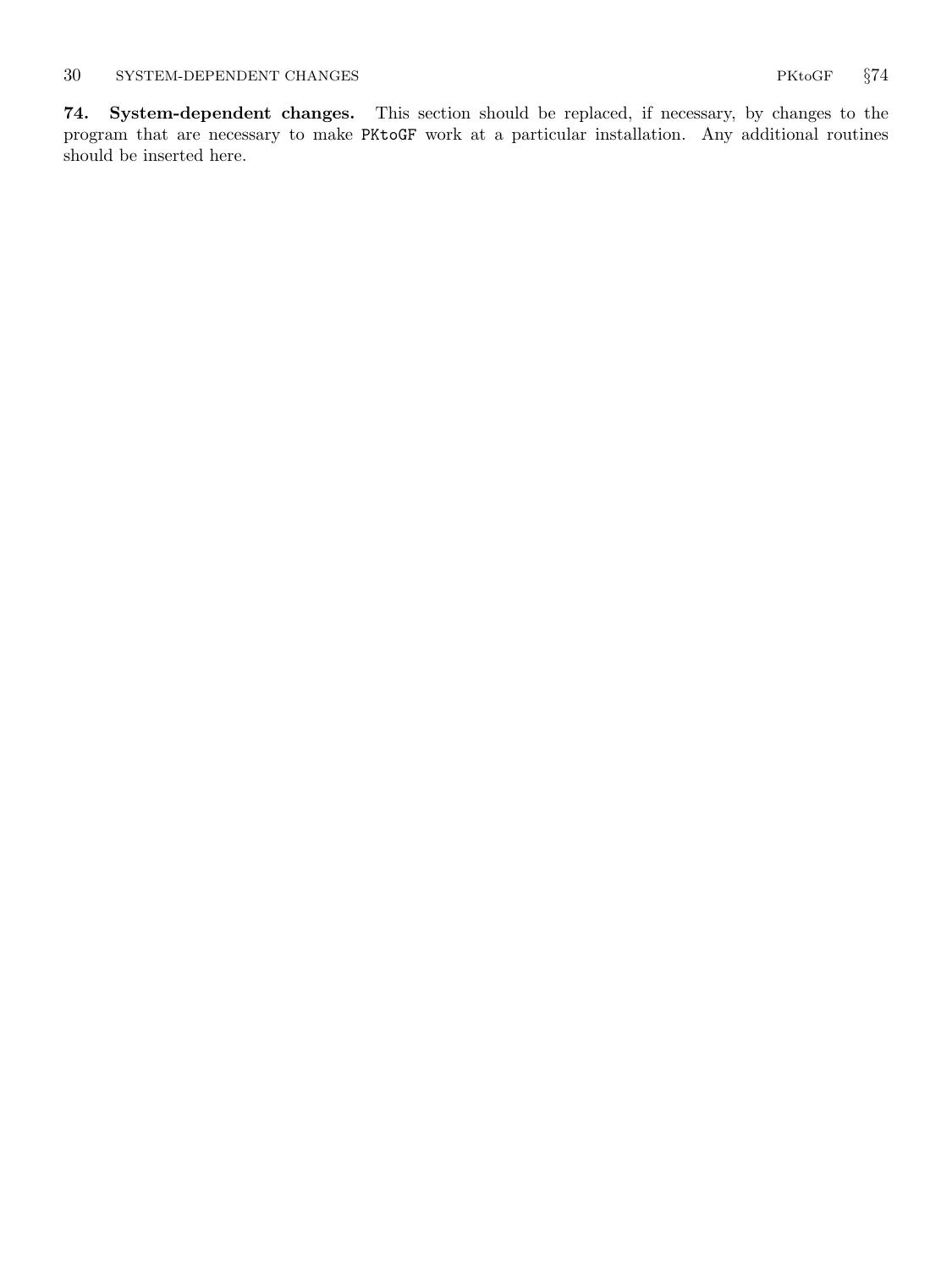<span id="page-30-0"></span>75. Index. Pointers to error messages appear here together with the section numbers where each identifier is used.

a: [45.](#page-18-0) abort: [8,](#page-2-0) [47,](#page-19-0) [49](#page-19-0), [70](#page-26-0).  $ASCII\_{code}: 9, 11.$  $ASCII\_{code}: 9, 11.$  $ASCII\_{code}: 9, 11.$  $ASCII\_{code}: 9, 11.$ backpointers: [19.](#page-8-0) banner: [2](#page-1-0), [4.](#page-1-0)  $bit\_weight: 62, 63, 65.$  $bit\_weight: 62, 63, 65.$  $bit\_weight: 62, 63, 65.$  $bit\_weight: 62, 63, 65.$  $bit\_weight: 62, 63, 65.$  $bit\_weight: 62, 63, 65.$  $bit\_weight: 62, 63, 65.$ black:  $15, 16$  $15, 16$ . boc: [14](#page-5-0), [16](#page-6-0), [17,](#page-7-0) [18,](#page-8-0) [19](#page-8-0), [59.](#page-21-0)  $boc1: 16, 17, 59.$  $boc1: 16, 17, 59.$  $boc1: 16, 17, 59.$  $boc1: 16, 17, 59.$  $boc1: 16, 17, 59.$  $boc1: 16, 17, 59.$ boolean: [62](#page-22-0), [67](#page-25-0).  $buffer: 72.$  $buffer: 72.$  $buffer: 72.$ byte  $file: 38, 39.$  $file: 38, 39.$  $file: 38, 39.$  $file: 38, 39.$ c height: [52](#page-20-0), [53](#page-20-0), [54](#page-20-0), [55](#page-20-0), [56](#page-21-0), [65](#page-24-0).  $c_width$ : [52](#page-20-0), [53](#page-20-0), [54,](#page-20-0) [55,](#page-20-0) [56,](#page-21-0) [65.](#page-24-0)  $car: 48, 52, 53, 54, 59, 60.$  $car: 48, 52, 53, 54, 59, 60.$  $car: 48, 52, 53, 54, 59, 60.$  $car: 48, 52, 53, 54, 59, 60.$  $car: 48, 52, 53, 54, 59, 60.$  $car: 48, 52, 53, 54, 59, 60.$  $car: 48, 52, 53, 54, 59, 60.$  $car: 48, 52, 53, 54, 59, 60.$  $car: 48, 52, 53, 54, 59, 60.$  $car: 48, 52, 53, 54, 59, 60.$  $car: 48, 52, 53, 54, 59, 60.$  $car: 48, 52, 53, 54, 59, 60.$  $car: 48, 52, 53, 54, 59, 60.$ cc: [32](#page-14-0).  $char: 10, 41, 50, 72.$  $char: 10, 41, 50, 72.$  $char: 10, 41, 50, 72.$  $char: 10, 41, 50, 72.$  $char: 10, 41, 50, 72.$  $char: 10, 41, 50, 72.$  $char: 10, 41, 50, 72.$  $char: 10, 41, 50, 72.$  $char: 10, 41, 50, 72.$  $char\_loc: 16, 17, 19, 61.$  $char\_loc: 16, 17, 19, 61.$  $char\_loc: 16, 17, 19, 61.$  $char\_loc: 16, 17, 19, 61.$  $char\_loc: 16, 17, 19, 61.$  $char\_loc: 16, 17, 19, 61.$  $char\_loc: 16, 17, 19, 61.$  $char\_loc: 16, 17, 19, 61.$  $char\_loc0: 16, 17, 61.$  $char\_loc0: 16, 17, 61.$  $char\_loc0: 16, 17, 61.$  $char\_loc0: 16, 17, 61.$  $char\_loc0: 16, 17, 61.$  $char\_loc0: 16, 17, 61.$  $char\_loc0: 16, 17, 61.$  $char\_pointer: \underline{57}, 58, 59, 60, 61.$  $char\_pointer: \underline{57}, 58, 59, 60, 61.$  $char\_pointer: \underline{57}, 58, 59, 60, 61.$  $char\_pointer: \underline{57}, 58, 59, 60, 61.$  $char\_pointer: \underline{57}, 58, 59, 60, 61.$  $char\_pointer: \underline{57}, 58, 59, 60, 61.$  $char\_pointer: \underline{57}, 58, 59, 60, 61.$  $char\_pointer: \underline{57}, 58, 59, 60, 61.$  $char\_pointer: \underline{57}, 58, 59, 60, 61.$  $char\_pointer: \underline{57}, 58, 59, 60, 61.$  $char\_pointer: \underline{57}, 58, 59, 60, 61.$ check sum: [18.](#page-8-0) checksum: [49](#page-19-0), [50](#page-19-0), [68.](#page-26-0) Chinese characters: [19](#page-8-0).  $chr: 10, 11, 13.$  $chr: 10, 11, 13.$  $chr: 10, 11, 13.$  $chr: 10, 11, 13.$  $chr: 10, 11, 13.$  $chr: 10, 11, 13.$  $chr: 10, 11, 13.$  $comm\_length: 2, 49, 50.$  $comm\_length: 2, 49, 50.$  $comm\_length: 2, 49, 50.$  $comm\_length: 2, 49, 50.$  $comm\_length: 2, 49, 50.$  $comm\_length: 2, 49, 50.$  $comment: 49, 50, 51.$  $comment: 49, 50, 51.$  $comment: 49, 50, 51.$  $comment: 49, 50, 51.$  $comment: 49, 50, 51.$  $comment: 49, 50, 51.$  $comment: 49, 50, 51.$  $count: 64, 65, 67.$  $count: 64, 65, 67.$  $count: 64, 65, 67.$  $count: 64, 65, 67.$  $count: 64, 65, 67.$  $count: 64, 65, 67.$  $count: 64, 65, 67.$  $count\_down: 64, 65, 67.$  $count\_down: 64, 65, 67.$  $count\_down: 64, 65, 67.$  $count\_down: 64, 65, 67.$  $count\_down: 64, 65, 67.$  $count\_down: 64, 65, 67.$  $count\_down: 64, 65, 67.$  $cs: 18, 23.$  $cs: 18, 23.$  $cs: 18, 23.$  $cs: 18, 23.$  $cur_n: 65, 66, 67.$  $cur_n: 65, 66, 67.$  $cur_n: 65, 66, 67.$  $cur_n: 65, 66, 67.$  $cur_n: 65, 66, 67.$  $cur_n: 65, 66, 67.$  $cur_n: 65, 66, 67.$ decr:  $7, 30.$  $7, 30.$  $7, 30.$  $7, 30.$  $del_m: 16$  $del_m: 16$ .  $del_n$ : [16](#page-6-0). design size: [18](#page-8-0). design\_size:  $49, 50, 68$  $49, 50, 68$  $49, 50, 68$  $49, 50, 68$ . dialog:  $72, 73$  $72, 73$  $72, 73$ . dm: [16](#page-6-0), [32](#page-14-0).  $do\_nothinging:$   $\underline{7}.$  $\underline{7}.$  $\underline{7}.$ done:  $64, 67.$  $64, 67.$  $64, 67.$  $64, 67.$ ds:  $\frac{18}{23}$  $\frac{18}{23}$  $\frac{18}{23}$  $\frac{18}{23}$  $\frac{18}{23}$ . dx: [16](#page-6-0), [19](#page-8-0), [32](#page-14-0).  $dy: 16, 19, 32.$  $dy: 16, 19, 32.$  $dy: 16, 19, 32.$  $dy: 16, 19, 32.$  $dy: 16, 19, 32.$  $dy: 16, 19, 32.$  $dy: 16, 19, 32.$  $dyn.f: 28, 29, 30, 31, 32, 35, 36, 47, 48, 64, 65.$  $dyn.f: 28, 29, 30, 31, 32, 35, 36, 47, 48, 64, 65.$  $dyn.f: 28, 29, 30, 31, 32, 35, 36, 47, 48, 64, 65.$  $dyn.f: 28, 29, 30, 31, 32, 35, 36, 47, 48, 64, 65.$  $dyn.f: 28, 29, 30, 31, 32, 35, 36, 47, 48, 64, 65.$  $dyn.f: 28, 29, 30, 31, 32, 35, 36, 47, 48, 64, 65.$  $dyn.f: 28, 29, 30, 31, 32, 35, 36, 47, 48, 64, 65.$  $dyn.f: 28, 29, 30, 31, 32, 35, 36, 47, 48, 64, 65.$  $dyn.f: 28, 29, 30, 31, 32, 35, 36, 47, 48, 64, 65.$  $dyn.f: 28, 29, 30, 31, 32, 35, 36, 47, 48, 64, 65.$  $dyn.f: 28, 29, 30, 31, 32, 35, 36, 47, 48, 64, 65.$  $dyn.f: 28, 29, 30, 31, 32, 35, 36, 47, 48, 64, 65.$  $dyn.f: 28, 29, 30, 31, 32, 35, 36, 47, 48, 64, 65.$  $dyn.f: 28, 29, 30, 31, 32, 35, 36, 47, 48, 64, 65.$  $dyn.f: 28, 29, 30, 31, 32, 35, 36, 47, 48, 64, 65.$  $dyn.f: 28, 29, 30, 31, 32, 35, 36, 47, 48, 64, 65.$  $dyn.f: 28, 29, 30, 31, 32, 35, 36, 47, 48, 64, 65.$  $dyn.f: 28, 29, 30, 31, 32, 35, 36, 47, 48, 64, 65.$  $dyn.f: 28, 29, 30, 31, 32, 35, 36, 47, 48, 64, 65.$  $dyn.f: 28, 29, 30, 31, 32, 35, 36, 47, 48, 64, 65.$  $dyn.f: 28, 29, 30, 31, 32, 35, 36, 47, 48, 64, 65.$  $dyn.f: 28, 29, 30, 31, 32, 35, 36, 47, 48, 64, 65.$  $eight\_bits: 38, 43, 62, 63.$  $eight\_bits: 38, 43, 62, 63.$  $eight\_bits: 38, 43, 62, 63.$  $eight\_bits: 38, 43, 62, 63.$  $eight\_bits: 38, 43, 62, 63.$  $eight\_bits: 38, 43, 62, 63.$  $eight\_bits: 38, 43, 62, 63.$  $eight\_bits: 38, 43, 62, 63.$ else: [3](#page-1-0). end: [3](#page-1-0). end of packet:  $47, 48, 52, 53, 54.$  $47, 48, 52, 53, 54.$  $47, 48, 52, 53, 54.$  $47, 48, 52, 53, 54.$  $47, 48, 52, 53, 54.$  $47, 48, 52, 53, 54.$  $47, 48, 52, 53, 54.$  $47, 48, 52, 53, 54.$  $47, 48, 52, 53, 54.$ endcases: [3](#page-1-0). *eoc*: [14](#page-5-0), [16,](#page-6-0) [17](#page-7-0), [18,](#page-8-0) [47](#page-19-0).  $eof$  : [40,](#page-17-0) [71,](#page-27-0) [73](#page-28-0).

eoln: [71](#page-27-0). false:  $64.$  $64.$ final\_end:  $5, 8, 73$  $5, 8, 73$  $5, 8, 73$  $5, 8, 73$ . first\_on: [65](#page-24-0), [66](#page-25-0), [67.](#page-25-0)  $first\_text\_char: 10, 13.$  $first\_text\_char: 10, 13.$  $first\_text\_char: 10, 13.$  $first\_text\_char: 10, 13.$  $first\_text\_char: 10, 13.$ flag:  $32$ . flag byte: [47](#page-19-0), [53](#page-20-0), [54](#page-20-0), [69,](#page-26-0) [70,](#page-26-0) [73.](#page-28-0)  $flush_buffer: 71, 72.$  $flush_buffer: 71, 72.$  $flush_buffer: 71, 72.$  $flush_buffer: 71, 72.$ Fuchs, David Raymond: [20.](#page-9-0) get: [43,](#page-17-0) [71.](#page-27-0) get bit: [62](#page-22-0), [64](#page-23-0), [65.](#page-24-0) get\_line: [71,](#page-27-0) [72.](#page-27-0)  $get_nyb: 30, 62.$  $get_nyb: 30, 62.$  $get_nyb: 30, 62.$  $get_nyb: 30, 62.$  $get_1 6: 45, 53, 54.$  $get_1 6: 45, 53, 54.$  $get_1 6: 45, 53, 54.$  $get_1 6: 45, 53, 54.$  $get_1 6: 45, 53, 54.$  $get_1 6: 45, 53, 54.$  $get_1 6: 45, 53, 54.$  $get\_32$ : [45,](#page-18-0) [49](#page-19-0), [52](#page-20-0), [70.](#page-26-0)  $gf\_byte: 38, 42, 46, 47, 49, 59, 61, 66, 68, 70.$  $gf\_byte: 38, 42, 46, 47, 49, 59, 61, 66, 68, 70.$  $gf\_byte: 38, 42, 46, 47, 49, 59, 61, 66, 68, 70.$  $gf\_byte: 38, 42, 46, 47, 49, 59, 61, 66, 68, 70.$  $gf\_byte: 38, 42, 46, 47, 49, 59, 61, 66, 68, 70.$  $gf\_byte: 38, 42, 46, 47, 49, 59, 61, 66, 68, 70.$  $gf\_byte: 38, 42, 46, 47, 49, 59, 61, 66, 68, 70.$  $gf\_byte: 38, 42, 46, 47, 49, 59, 61, 66, 68, 70.$  $gf\_byte: 38, 42, 46, 47, 49, 59, 61, 66, 68, 70.$  $gf\_byte: 38, 42, 46, 47, 49, 59, 61, 66, 68, 70.$  $gf\_byte: 38, 42, 46, 47, 49, 59, 61, 66, 68, 70.$  $gf\_byte: 38, 42, 46, 47, 49, 59, 61, 66, 68, 70.$  $gf\_byte: 38, 42, 46, 47, 49, 59, 61, 66, 68, 70.$  $gf\_byte: 38, 42, 46, 47, 49, 59, 61, 66, 68, 70.$  $gf\_byte: 38, 42, 46, 47, 49, 59, 61, 66, 68, 70.$  $gf\_byte: 38, 42, 46, 47, 49, 59, 61, 66, 68, 70.$  $gf\_byte: 38, 42, 46, 47, 49, 59, 61, 66, 68, 70.$  $gf\_byte: 38, 42, 46, 47, 49, 59, 61, 66, 68, 70.$  $gf\_byte: 38, 42, 46, 47, 49, 59, 61, 66, 68, 70.$  $gf\_byte: 38, 42, 46, 47, 49, 59, 61, 66, 68, 70.$ gf file:  $\frac{39}{9}$ , [40,](#page-17-0) [42.](#page-17-0)  $gf_id\_byte: 16, 49, 68.$  $gf_id\_byte: 16, 49, 68.$  $gf_id\_byte: 16, 49, 68.$  $gf_id\_byte: 16, 49, 68.$  $gf_id\_byte: 16, 49, 68.$  $gf_id\_byte: 16, 49, 68.$  $gf\_loc$ : [40,](#page-17-0)  $\underline{41}$ , [42](#page-17-0), [47](#page-19-0), [49,](#page-19-0) [68,](#page-26-0) [70,](#page-26-0) [73](#page-28-0). gf\_name:  $40, \underline{41}, 72$  $40, \underline{41}, 72$  $40, \underline{41}, 72$  $40, \underline{41}, 72$  $40, \underline{41}, 72$ .  $gf_{\text{-}}quad: \underline{46}, 59, 61, 68, 70.$  $gf_{\text{-}}quad: \underline{46}, 59, 61, 68, 70.$  $gf_{\text{-}}quad: \underline{46}, 59, 61, 68, 70.$  $gf_{\text{-}}quad: \underline{46}, 59, 61, 68, 70.$  $gf_{\text{-}}quad: \underline{46}, 59, 61, 68, 70.$  $gf_{\text{-}}quad: \underline{46}, 59, 61, 68, 70.$  $gf_{\text{-}}quad: \underline{46}, 59, 61, 68, 70.$  $gf_{\text{-}}quad: \underline{46}, 59, 61, 68, 70.$  $gf_sbyte: 46$ .  $gf_1 16 : \underline{46}$  $gf_1 16 : \underline{46}$  $gf_1 16 : \underline{46}$ , [66](#page-25-0).  $gf_224: 46.$  $gf_224: 46.$  $gf_224: 46.$ height: [31.](#page-14-0) *hoff*:  $32, 34$  $32, 34$ . *hor\_esc*:  $52, 53, 54, 55, 60.$  $52, 53, 54, 55, 60.$  $52, 53, 54, 55, 60.$  $52, 53, 54, 55, 60.$  $52, 53, 54, 55, 60.$  $52, 53, 54, 55, 60.$  $52, 53, 54, 55, 60.$  $52, 53, 54, 55, 60.$  $52, 53, 54, 55, 60.$  $52, 53, 54, 55, 60.$  $hppp: \underline{18}, 23, 49, \underline{50}, 68.$  $hppp: \underline{18}, 23, 49, \underline{50}, 68.$  $hppp: \underline{18}, 23, 49, \underline{50}, 68.$  $hppp: \underline{18}, 23, 49, \underline{50}, 68.$  $hppp: \underline{18}, 23, 49, \underline{50}, 68.$  $hppp: \underline{18}, 23, 49, \underline{50}, 68.$  $hppp: \underline{18}, 23, 49, \underline{50}, 68.$  $hppp: \underline{18}, 23, 49, \underline{50}, 68.$ i:  $\frac{4}{30}, \frac{30}{48}, \frac{48}{70}, \frac{72}{12}$  $\frac{4}{30}, \frac{30}{48}, \frac{48}{70}, \frac{72}{12}$  $\frac{4}{30}, \frac{30}{48}, \frac{48}{70}, \frac{72}{12}$  $\frac{4}{30}, \frac{30}{48}, \frac{48}{70}, \frac{72}{12}$  $\frac{4}{30}, \frac{30}{48}, \frac{48}{70}, \frac{72}{12}$  $\frac{4}{30}, \frac{30}{48}, \frac{48}{70}, \frac{72}{12}$  $\frac{4}{30}, \frac{30}{48}, \frac{48}{70}, \frac{72}{12}$  $incr: \quad 7, 30, 42, 71.$  $incr: \quad 7, 30, 42, 71.$  $incr: \quad 7, 30, 42, 71.$  $incr: \quad 7, 30, 42, 71.$  $incr: \quad 7, 30, 42, 71.$  $incr: \quad 7, 30, 42, 71.$  $incr: \quad 7, 30, 42, 71.$  $incr: \quad 7, 30, 42, 71.$ initialize: [4](#page-1-0), [73](#page-28-0). input: [4,](#page-1-0) [71.](#page-27-0)  $input\_byte: 62, 63$  $input\_byte: 62, 63$  $input\_byte: 62, 63$  $input\_byte: 62, 63$ . integer: [4,](#page-1-0) [30](#page-13-0), [41](#page-17-0), [42,](#page-17-0) [45](#page-18-0), [46,](#page-18-0) [48,](#page-19-0) [50](#page-19-0), [55,](#page-20-0) [57](#page-21-0), [62,](#page-22-0) [63](#page-23-0), [67,](#page-25-0) [69](#page-26-0), [70](#page-26-0), [72.](#page-27-0) j:  $\frac{48}{3}$  $\frac{48}{3}$  $\frac{48}{3}$ . Japanese characters: [19](#page-8-0).  $jump_out: 8, 65.$  $jump_out: 8, 65.$  $jump_out: 8, 65.$  $jump_out: 8, 65.$  $jump_out: 8, 65.$ Knuth, D. E.: [29](#page-13-0).  $last\_eoc: 47, 49, 55, 68.$  $last\_eoc: 47, 49, 55, 68.$  $last\_eoc: 47, 49, 55, 68.$  $last\_eoc: 47, 49, 55, 68.$  $last\_eoc: 47, 49, 55, 68.$  $last\_eoc: 47, 49, 55, 68.$  $last\_eoc: 47, 49, 55, 68.$  $last\_eoc: 47, 49, 55, 68.$  $last\_eoc: 47, 49, 55, 68.$  $last\_text\_char: 10, 13.$  $last\_text\_char: 10, 13.$  $last\_text\_char: 10, 13.$  $last\_text\_char: 10, 13.$  $last\_text\_char: 10, 13.$ magnification: [49](#page-19-0), [50.](#page-19-0)  $max: 66, 67.$  $max: 66, 67.$  $max: 66, 67.$  $max: 66, 67.$  $max: 66, 67.$  $max\_counts: 6, 63, 65.$  $max\_counts: 6, 63, 65.$  $max\_counts: 6, 63, 65.$  $max\_counts: 6, 63, 65.$  $max\_counts: 6, 63, 65.$  $max\_counts: 6, 63, 65.$  $max\_counts: 6, 63, 65.$  $max_m: 16, 18, 56, 57, 59.$  $max_m: 16, 18, 56, 57, 59.$  $max_m: 16, 18, 56, 57, 59.$  $max_m: 16, 18, 56, 57, 59.$  $max_m: 16, 18, 56, 57, 59.$  $max_m: 16, 18, 56, 57, 59.$  $max_m: 16, 18, 56, 57, 59.$  $max_m: 16, 18, 56, 57, 59.$  $max_m: 16, 18, 56, 57, 59.$  $max_m: 16, 18, 56, 57, 59.$  $max_n$ : [16](#page-6-0), [18](#page-8-0), [56,](#page-21-0) [57](#page-21-0), [59.](#page-21-0)  $max_new_{row}: 17.$  $max_new_{row}: 17.$  $min_m: 16, 18, 56, 57, 59.$  $min_m: 16, 18, 56, 57, 59.$  $min_m: 16, 18, 56, 57, 59.$  $min_m: 16, 18, 56, 57, 59.$  $min_m: 16, 18, 56, 57, 59.$  $min_m: 16, 18, 56, 57, 59.$  $min_m: 16, 18, 56, 57, 59.$  $min_m: 16, 18, 56, 57, 59.$  $min_m: 16, 18, 56, 57, 59.$  $min_m: 16, 18, 56, 57, 59.$  $min\ n: 16, 18, 56, 57, 59.$  $min\ n: 16, 18, 56, 57, 59.$  $min\ n: 16, 18, 56, 57, 59.$  $min\ n: 16, 18, 56, 57, 59.$  $min\ n: 16, 18, 56, 57, 59.$  $min\ n: 16, 18, 56, 57, 59.$  $min\ n: 16, 18, 56, 57, 59.$  $min\ n: 16, 18, 56, 57, 59.$  $min\ n: 16, 18, 56, 57, 59.$  $min\ n: 16, 18, 56, 57, 59.$  $$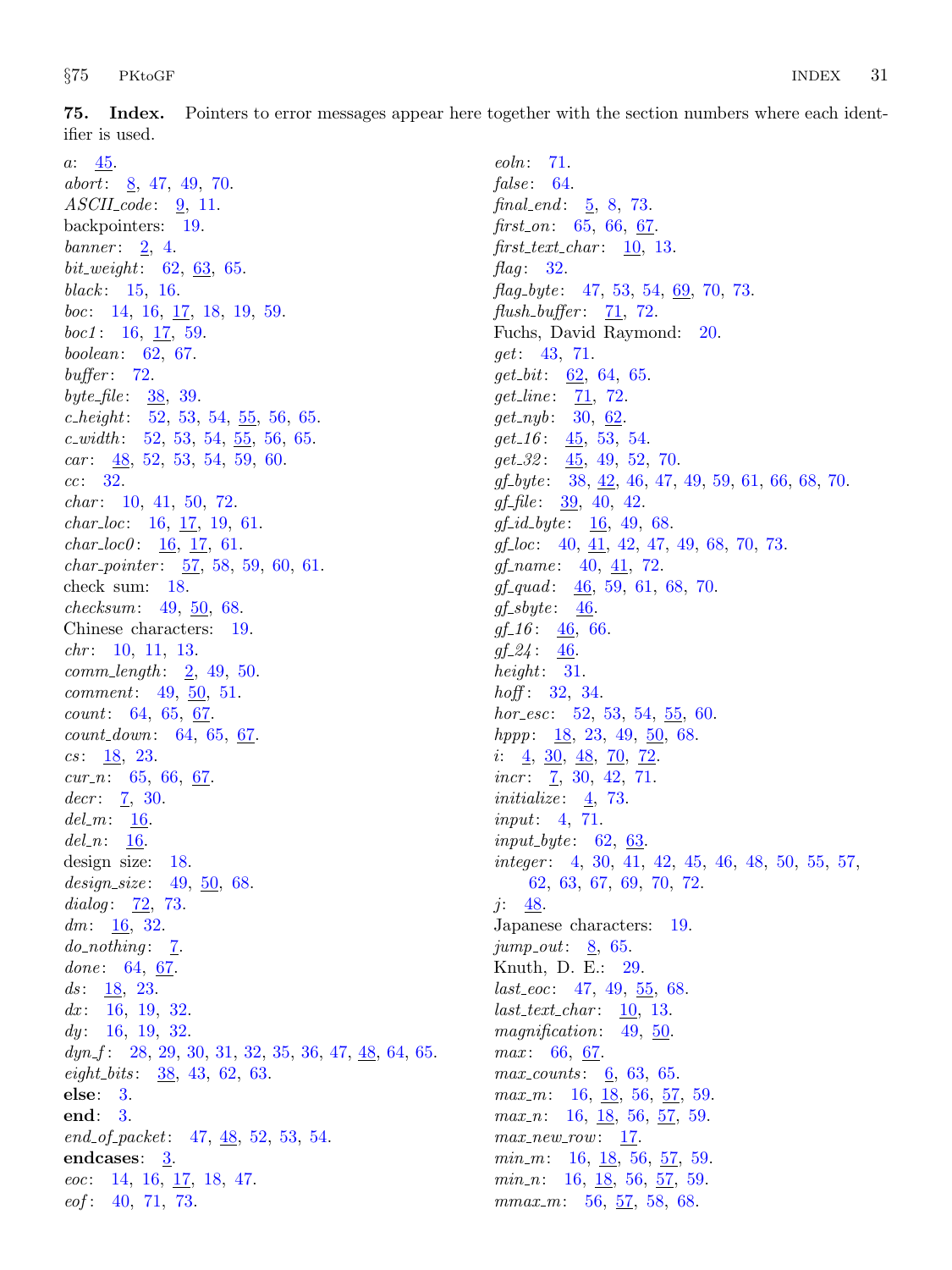$$ 

 $mmin_m: 56, 57, 58, 68.$  $mmin_m: 56, 57, 58, 68.$  $mmin_m: 56, 57, 58, 68.$  $mmin_m: 56, 57, 58, 68.$  $mmin_m: 56, 57, 58, 68.$  $mmin_m: 56, 57, 58, 68.$  $mmin_m: 56, 57, 58, 68.$  $mmin_m: 56, 57, 58, 68.$  $mmin_m: 56, 57, 58, 68.$  $$ name\_length: [6,](#page-1-0) [41](#page-17-0), [72.](#page-27-0)  $new_{1}ow_{0}: 16, 17, 66.$  $new_{1}ow_{0}: 16, 17, 66.$  $new_{1}ow_{0}: 16, 17, 66.$  $new_{1}ow_{0}: 16, 17, 66.$  $new_{1}ow_{0}: 16, 17, 66.$  $new_{1}ow_{0}: 16, 17, 66.$  $new_{1}ow_{0}: 16, 17, 66.$  $new_{row\_1}: 16.$  $new_{row\_1}: 16.$  $new_{row\_1}: 16.$  $new_{164}: 16.$  $new_{164}: 16.$  $new_{164}: 16.$  $no\_op: 16, 17, 19.$  $no\_op: 16, 17, 19.$  $no\_op: 16, 17, 19.$  $no\_op: 16, 17, 19.$  $no\_op: 16, 17, 19.$  $no\_op: 16, 17, 19.$  $no\_op: 16, 17, 19.$ nop: [17.](#page-7-0) nybble:  $\frac{43}{5}$ , [63.](#page-23-0)  $open\_gf\_file: 40, 44.$  $open\_gf\_file: 40, 44.$  $open\_gf\_file: 40, 44.$  $open\_gf\_file: 40, 44.$  $open\_gf\_file: 40, 44.$  $open\_pk\_file: 40, 44.$  $open\_pk\_file: 40, 44.$  $open\_pk\_file: 40, 44.$  $open\_pk\_file: 40, 44.$  $open\_pk\_file: 40, 44.$ ord: [11](#page-3-0). oriental characters: [19](#page-8-0). othercases: [3.](#page-1-0) others: [3](#page-1-0). output: [4.](#page-1-0) packet\_length: [52](#page-20-0), [53](#page-20-0), [54,](#page-20-0) [55.](#page-20-0) paint\_switch:  $15, 16$  $15, 16$ .  $paint_0 : 16, 17, 66.$  $paint_0 : 16, 17, 66.$  $paint_0 : 16, 17, 66.$  $paint_0 : 16, 17, 66.$  $paint_0 : 16, 17, 66.$  $paint_0 : 16, 17, 66.$  $paint_0 : 16, 17, 66.$  $paint1: 16, 17, 66.$  $paint1: 16, 17, 66.$  $paint1: 16, 17, 66.$  $paint1: 16, 17, 66.$  $paint1: 16, 17, 66.$  $paint1: 16, 17, 66.$ paint $2: 16$  $2: 16$ . paint $3: \underline{16}$  $3: \underline{16}$  $3: \underline{16}$ . pk byte : [38,](#page-17-0) [43](#page-17-0), [45,](#page-18-0) [49](#page-19-0), [53,](#page-20-0) [54](#page-20-0), [62,](#page-22-0) [70](#page-26-0), [73.](#page-28-0) pk\_file:  $\frac{39}{90}$  $\frac{39}{90}$  $\frac{39}{90}$ , [40,](#page-17-0) [43](#page-17-0), [73.](#page-28-0)  $pk\_id$ :  $24, 49$  $24, 49$ .  $pk\_loc:$  [40,](#page-17-0)  $41, 43, 47, 52, 53, 54, 73.$  $41, 43, 47, 52, 53, 54, 73.$  $41, 43, 47, 52, 53, 54, 73.$  $41, 43, 47, 52, 53, 54, 73.$  $41, 43, 47, 52, 53, 54, 73.$  $41, 43, 47, 52, 53, 54, 73.$  $41, 43, 47, 52, 53, 54, 73.$  $41, 43, 47, 52, 53, 54, 73.$  $41, 43, 47, 52, 53, 54, 73.$  $41, 43, 47, 52, 53, 54, 73.$  $41, 43, 47, 52, 53, 54, 73.$  $41, 43, 47, 52, 53, 54, 73.$  $41, 43, 47, 52, 53, 54, 73.$  $41, 43, 47, 52, 53, 54, 73.$  $pk_name: 40, 41, 72.$  $pk_name: 40, 41, 72.$  $pk_name: 40, 41, 72.$  $pk_name: 40, 41, 72.$  $pk_name: 40, 41, 72.$  $pk_name: 40, 41, 72.$  $pk_name: 40, 41, 72.$  $pk_{10} \n o_{10} \n : \quad 23, \ \underline{24}.$  $pk_{10} \n o_{10} \n : \quad 23, \ \underline{24}.$  $pk_{10} \n o_{10} \n : \quad 23, \ \underline{24}.$  $pk\_packet1num: 30, 62, 64.$  $pk\_packet1num: 30, 62, 64.$  $pk\_packet1num: 30, 62, 64.$  $pk\_packet1num: 30, 62, 64.$  $pk\_packet1num: 30, 62, 64.$  $pk\_packet1num: 30, 62, 64.$  $pk\_post: 23, 24, 70, 73.$  $pk\_post: 23, 24, 70, 73.$  $pk\_post: 23, 24, 70, 73.$  $pk\_post: 23, 24, 70, 73.$  $pk\_post: 23, 24, 70, 73.$  $pk\_post: 23, 24, 70, 73.$  $pk\_post: 23, 24, 70, 73.$  $pk\_post: 23, 24, 70, 73.$  $pk\_post: 23, 24, 70, 73.$  $pk\_pre: 23, 24, 49.$  $pk\_pre: 23, 24, 49.$  $pk\_pre: 23, 24, 49.$  $pk\_pre: 23, 24, 49.$  $pk\_pre: 23, 24, 49.$  $pk\_pre: 23, 24, 49.$  $pk\_pre: 23, 24, 49.$  $pk\_xxx1$ : [23,](#page-11-0) [24.](#page-11-0)  $pk\_yyy$ : [23,](#page-11-0) [24.](#page-11-0)  $PKtoGF: \underline{4}.$  $pl: 32.$  $pl: 32.$ post: [14](#page-5-0), [16](#page-6-0), [17,](#page-7-0) [18](#page-8-0), [20](#page-9-0), [68.](#page-26-0) post\_post: [16,](#page-6-0) [17](#page-7-0), [18](#page-8-0), [20,](#page-9-0) [68.](#page-26-0) pre: [14](#page-5-0), [16](#page-6-0), [17,](#page-7-0) [49.](#page-19-0) preamble comment: [2,](#page-1-0) [51](#page-19-0). print:  $\frac{4}{72}$  $\frac{4}{72}$  $\frac{4}{72}$ . print  $\ln$ : [4](#page-1-0), [8](#page-2-0), [49](#page-19-0), [60](#page-22-0), [65](#page-24-0), [71](#page-27-0), [73](#page-28-0). proofing: [19](#page-8-0). put: [42.](#page-17-0)  $rcp: 63, 65, 66.$  $rcp: 63, 65, 66.$  $rcp: 63, 65, 66.$  $rcp: 63, 65, 66.$  $rcp: 63, 65, 66.$  $rcp: 63, 65, 66.$  $rcp: 63, 65, 66.$  $read\_ln: 71$ . repeat count: [30,](#page-13-0) [65](#page-24-0), [67.](#page-25-0) reset: [40](#page-17-0). rewrite: [40.](#page-17-0) round: [49](#page-19-0). row\_counts: [63,](#page-23-0) [65](#page-24-0), [66.](#page-25-0) s *hor esc*: [57,](#page-21-0) [60](#page-22-0), [61](#page-22-0).

 $s_t$  tfm width:  $\frac{57}{0000}$  $\frac{57}{0000}$  $\frac{57}{0000}$ , [61](#page-22-0). s ver esc: [57,](#page-21-0) [60](#page-22-0), [61](#page-22-0). scaled : [16](#page-6-0), [18,](#page-8-0) [19](#page-8-0), [23.](#page-11-0) signed byte:  $45, 54$  $45, 54$  $45, 54$ . signed  $16: 45, 53$  $16: 45, 53$  $16: 45, 53$ .  $skip\_step$ .  $skip0: 16, 17, 66.$  $skip0: 16, 17, 66.$  $skip0: 16, 17, 66.$  $skip0: 16, 17, 66.$  $skip0: 16, 17, 66.$  $skip0: 16, 17, 66.$  $skip0: 16, 17, 66.$  $skip 1: 16, 17, 66.$  $skip 1: 16, 17, 66.$  $skip 1: 16, 17, 66.$  $skip 1: 16, 17, 66.$  $skip 1: 16, 17, 66.$  $skip 1: 16, 17, 66.$  $skip 1: 16, 17, 66.$  $skip2: 16.$  $skip2: 16.$  $skip2: 16.$  $skip3: 16.$  $skip3: 16.$  $skip3: 16.$ system dependancies: [6](#page-1-0), [38](#page-17-0). system dependencies: [10,](#page-3-0) [20](#page-9-0), [39,](#page-17-0) [40,](#page-17-0) [42](#page-17-0), [74.](#page-29-0) temp: [43,](#page-17-0) [62](#page-22-0).  $terminal\_line\_length: 6$  $terminal\_line\_length: 6$ . text\_char:  $10$ , [11.](#page-3-0) text\_file:  $10$ . tfm: [32](#page-14-0), [33](#page-15-0), [36](#page-16-0).  $tfm_width: \quad 48, \; 52, \; 53, \; 54, \; 60.$  $tfm_width: \quad 48, \; 52, \; 53, \; 54, \; 60.$  $tfm_width: \quad 48, \; 52, \; 53, \; 54, \; 60.$  $tfm_width: \quad 48, \; 52, \; 53, \; 54, \; 60.$  $tfm_width: \quad 48, \; 52, \; 53, \; 54, \; 60.$  $tfm_width: \quad 48, \; 52, \; 53, \; 54, \; 60.$  $tfm_width: \quad 48, \; 52, \; 53, \; 54, \; 60.$  $tfm_width: \quad 48, \; 52, \; 53, \; 54, \; 60.$  $tfm_width: \quad 48, \; 52, \; 53, \; 54, \; 60.$  $tfm_width: \quad 48, \; 52, \; 53, \; 54, \; 60.$  $tfm_width: \quad 48, \; 52, \; 53, \; 54, \; 60.$ this char ptr:  $57, 59, 70$  $57, 59, 70$  $57, 59, 70$  $57, 59, 70$ .  $true: 64.$  $true: 64.$  $true: 64.$  $turn\_on: 47, 64, 65, 66, 67.$  $turn\_on: 47, 64, 65, 66, 67.$  $turn\_on: 47, 64, 65, 66, 67.$  $turn\_on: 47, 64, 65, 66, 67.$  $turn\_on: 47, 64, 65, 66, 67.$  $turn\_on: 47, 64, 65, 66, 67.$  $turn\_on: 47, 64, 65, 66, 67.$  $turn\_on: 47, 64, 65, 66, 67.$  $turn\_on: 47, 64, 65, 66, 67.$  $turn\_on: 47, 64, 65, 66, 67.$  $undefined_{\rm} = \frac{17}{2}$ . *ver\_esc*:  $52, 53, 54, \underline{55}, 60$  $52, 53, 54, \underline{55}, 60$  $52, 53, 54, \underline{55}, 60$  $52, 53, 54, \underline{55}, 60$  $52, 53, 54, \underline{55}, 60$  $52, 53, 54, \underline{55}, 60$  $52, 53, 54, \underline{55}, 60$ .  $\omega f: 32, 34.$  $\omega f: 32, 34.$  $\omega f: 32, 34.$  $\omega f: 32, 34.$  $\omega f: 32, 34.$  $vppp: \quad \underline{18}, \; 23, \; 49, \; \underline{50}, \; 68.$  $vppp: \quad \underline{18}, \; 23, \; 49, \; \underline{50}, \; 68.$  $vppp: \quad \underline{18}, \; 23, \; 49, \; \underline{50}, \; 68.$  $vppp: \quad \underline{18}, \; 23, \; 49, \; \underline{50}, \; 68.$  $vppp: \quad \underline{18}, \; 23, \; 49, \; \underline{50}, \; 68.$  $vppp: \quad \underline{18}, \; 23, \; 49, \; \underline{50}, \; 68.$  $vppp: \quad \underline{18}, \; 23, \; 49, \; \underline{50}, \; 68.$  $vppp: \quad \underline{18}, \; 23, \; 49, \; \underline{50}, \; 68.$  $vppp: \quad \underline{18}, \; 23, \; 49, \; \underline{50}, \; 68.$ white:  $16$ . width:  $31.$  $31.$ word width: [52](#page-20-0), [53,](#page-20-0) [54,](#page-20-0) [55](#page-20-0).  $write: 4.$  $write: 4.$  $write\_ln: 4$ .  $x \text{-} \text{off}$ : [48,](#page-19-0) [52](#page-20-0), [53,](#page-20-0) [54](#page-20-0), [56.](#page-21-0)  $x\_to\_go: 65, 67.$  $x\_to\_go: 65, 67.$  $x\_to\_go: 65, 67.$  $x\_to\_go: 65, 67.$  $xchr: 11, 12, 13.$  $xchr: 11, 12, 13.$  $xchr: 11, 12, 13.$  $xchr: 11, 12, 13.$  $xchr: 11, 12, 13.$  $xchr: 11, 12, 13.$  $xord: 11, 13, 49.$  $xord: 11, 13, 49.$  $xord: 11, 13, 49.$  $xord: 11, 13, 49.$  $xord: 11, 13, 49.$  $xord: 11, 13, 49.$  $xxx1: 16, 17.$  $xxx1: 16, 17.$  $xxx1: 16, 17.$  $xxx1: 16, 17.$ xxx2: [16](#page-6-0).  $xxx3: 16.$  $xxx3: 16.$  $xxx3: 16.$  $xxx4: 16.$  $xxx4: 16.$  $xxx4: 16.$  $y \text{-} \text{off}$  :  $48, 52, 53, 54, 56$  $48, 52, 53, 54, 56$  $48, 52, 53, 54, 56$  $48, 52, 53, 54, 56$  $48, 52, 53, 54, 56$  $48, 52, 53, 54, 56$  $48, 52, 53, 54, 56$  $48, 52, 53, 54, 56$ .  $y\_to\_go: 65, 66, 67.$  $y\_to\_go: 65, 66, 67.$  $y\_to\_go: 65, 66, 67.$  $y\_to\_go: 65, 66, 67.$  $y\_to\_go: 65, 66, 67.$  $y\_to\_go: 65, 66, 67.$  $yyy: 16, 17, 19, 23.$  $yyy: 16, 17, 19, 23.$  $yyy: 16, 17, 19, 23.$  $yyy: 16, 17, 19, 23.$  $yyy: 16, 17, 19, 23.$  $yyy: 16, 17, 19, 23.$  $yyy: 16, 17, 19, 23.$  $yyy: 16, 17, 19, 23.$